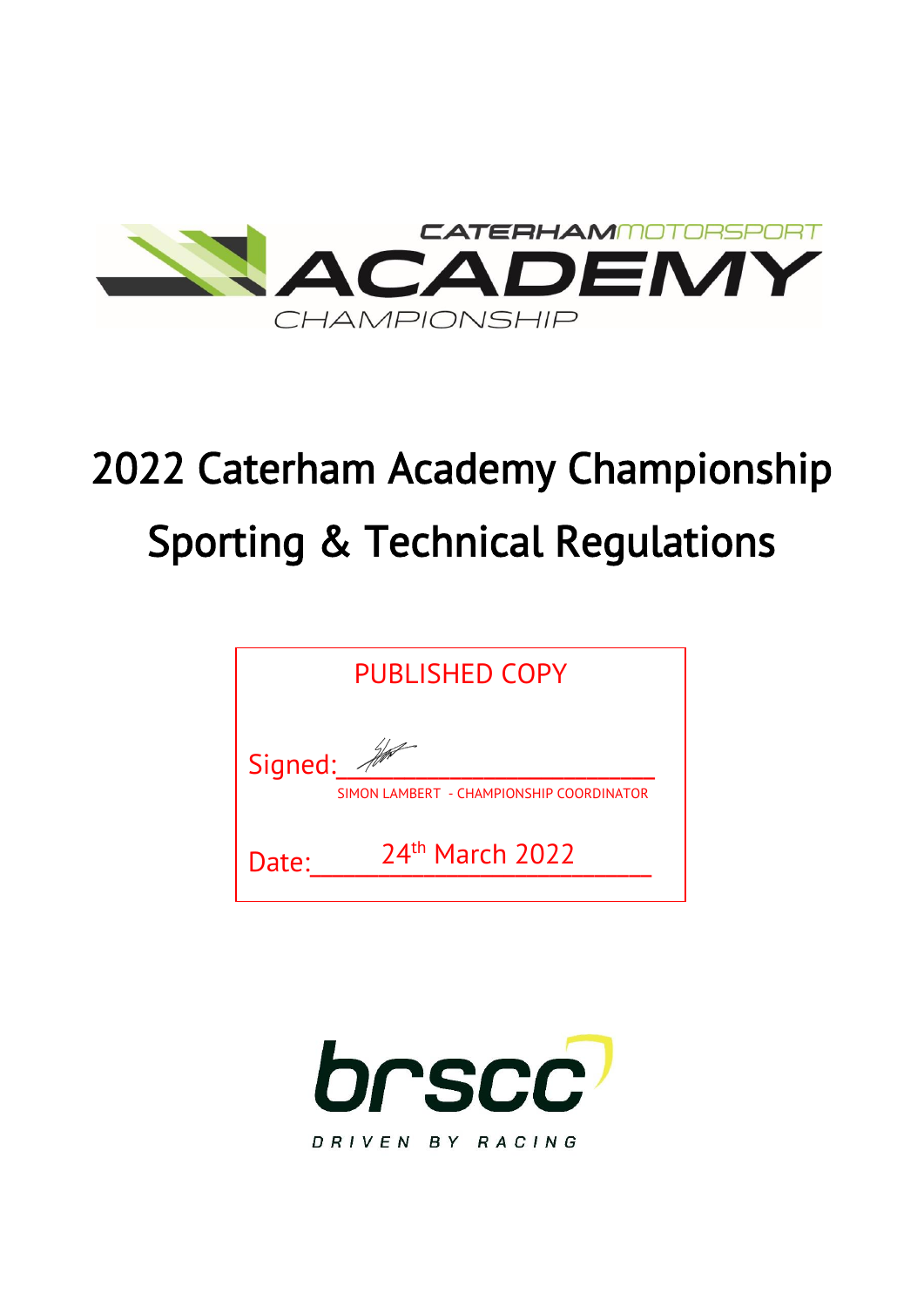| <b>CONTENTS</b>         |                                                         | Page           |
|-------------------------|---------------------------------------------------------|----------------|
|                         | Introduction                                            | $\overline{2}$ |
| $\mathbf{1}$            | <b>SPORTING REGULATIONS - GENERAL</b>                   | 3              |
| 1.1                     | Title & Jurisdiction                                    | $\overline{3}$ |
| 1.2                     | <b>Officials</b>                                        | $\overline{3}$ |
| 1.3                     | <b>Competitor Eligibility</b>                           | $\overline{4}$ |
| 1.4                     | Registration                                            | 6              |
| 1.5                     | Championship Events                                     | 6              |
| 1.6                     | Scoring                                                 | 6              |
| 1.7                     | Awards                                                  | 8              |
| 2 <sup>1</sup>          | <b>CHAMPIONSHIP RACE MEETINGS &amp; RACE PROCEDURES</b> | 10             |
| 2.1                     | Entries                                                 | 10             |
| 2.2                     | <b>Briefings</b>                                        | 10             |
| 2.3                     | <b>Qualification Practice</b>                           | 10             |
| 2.4                     | Races                                                   | 11             |
| 2.5                     | <b>Starts</b>                                           | 11             |
| 2.6                     | Session Red Flaq                                        | 12             |
| 2.7                     | Pits, Paddock and Pit Lane Safety                       | 12             |
| 2.8                     | Race Finishes                                           | 13             |
| 2.9                     | Results                                                 | 13             |
| 2.10                    | <b>Timing Modules</b>                                   | 13             |
| 2.11                    | <b>Qualification Races</b>                              | 13             |
| 2.12                    | Operation of the Safety Car                             | 13             |
| 2.13                    | <b>Onboard Cameras</b>                                  | 13             |
| 2.14                    | Parc Fermé                                              | 14             |
| 3                       | SPECIFIC CHAMPIONSHIP REGULATIONS                       | 15             |
| 3.1                     | Motorsport UK's Respect Code                            | 15             |
| 3.2                     | Specific Regulations for Speed Events                   | 15             |
| 3.3                     | Re-Scrutiny                                             | 15             |
| $\overline{\mathbf{4}}$ | SPECIFIC CHAMPIONSHIP PENALTIES                         | 16             |
| 4.1                     | Infringements Of Technical Regulations                  | 16             |
| 4.2                     | Additional Specific Championship Penalties              | 16             |
| 4.3                     | Social Media                                            | 17             |
| 4.4                     | <b>General Conduct</b>                                  | 17             |
| 5                       | <b>TECHNICAL REGULATIONS</b>                            | 18             |
| 5.1                     | Introduction                                            | 18             |
| 5.2                     | General Description                                     | 19             |
| 5.3                     | Safety Requirements                                     | 19             |
| 5.4                     | General Technical Requirements & Exceptions             | 21             |
| 5.5                     | Chassis                                                 | 22             |
| 5.6                     | Bodywork                                                | 23             |
| 5.7                     | Engines                                                 | 26             |
| 5.8                     | Suspensions                                             | 28             |
| 5.9                     | Transmission                                            | 30             |
| 5.10                    | Electrics                                               | 31             |
| 5.11                    | <b>Brakes</b>                                           | 33             |
| 5.12                    | Wheels/Steering                                         | 34             |
| 5.13                    | <b>Tyres</b>                                            | 34             |
| 5.14                    | Weights                                                 | 35             |
| 5.15                    | Fuel Tank & Fuel                                        | 35             |
| 5.16                    | Silencing                                               | 36             |
| 5.17                    | Competition Numbers & Decals                            | 36             |
| 6                       | <b>APPENDICES</b>                                       | 38             |
| 6.1                     | Race Organising Clubs & Contacts                        | 38             |
| 6.2                     | <b>Commercial Undertakings</b>                          | 39             |
| 6.3                     | Deleted                                                 | 39             |
| 6.4                     | Deleted                                                 | 39             |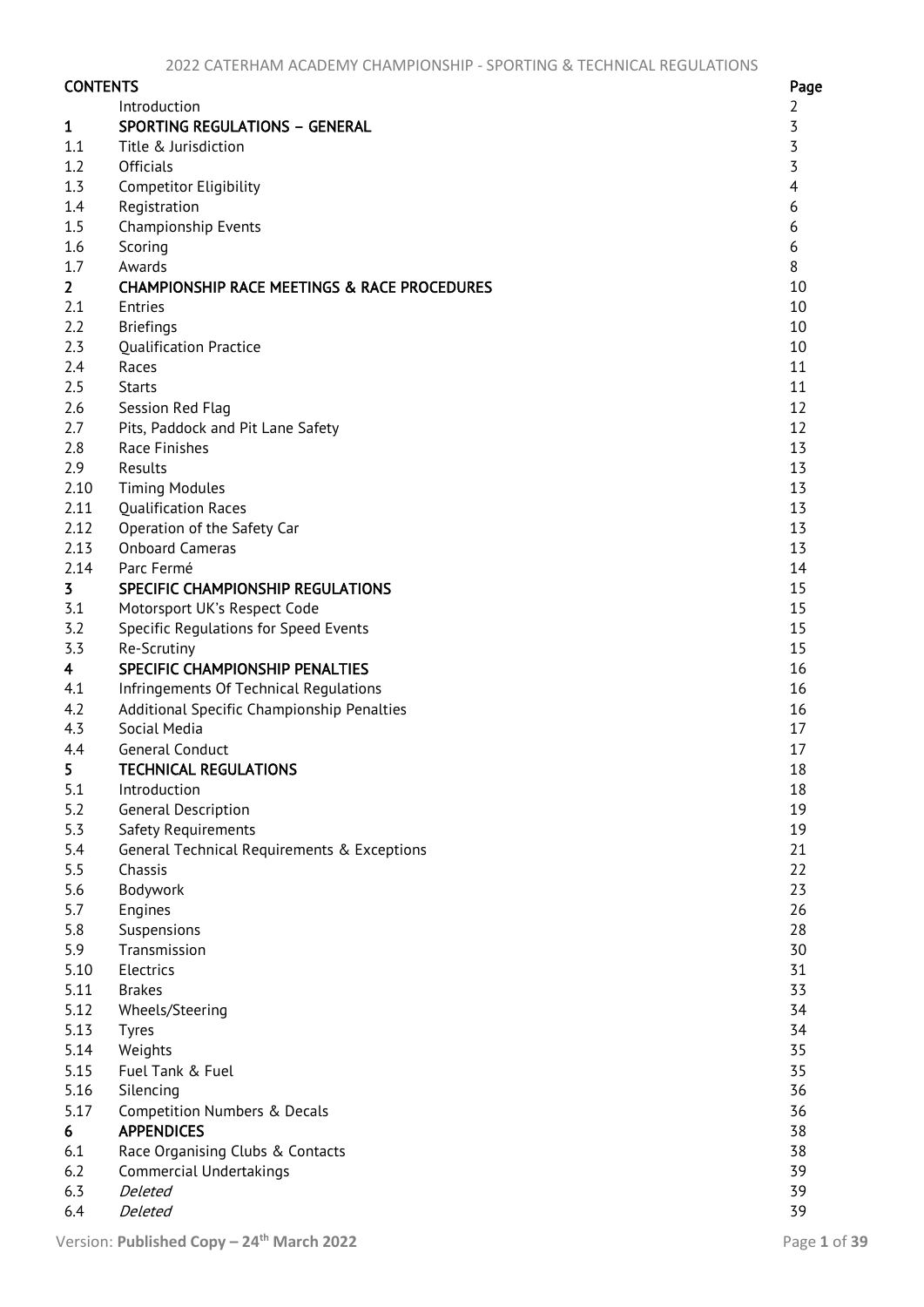# <span id="page-2-1"></span><span id="page-2-0"></span>INTRODUCTION

Introduced in 1995 (as the Caterham Scholarship) and expanded to two grids in 2000, the Caterham Academy is quite simply the most successful novice driver race series ever. Since the start, more than 1200 ordinary men and women have become bona-fide racing drivers through the scheme, many staying with Caterham and climbing through the unique 'ladder' of championships that promises at least three years of progressive racing for Academy entrants. The key to the Academy's success, a package honed over the last twenty-three seasons, is the level playing field of experience and machinery, backed up by the support of Caterham. As a result, those who win the Academy can rightly think of themselves as simply the best drivers and many go on to succeed in other Caterham championships.

# Championship Results 2021

GREEN GROUP

- $1<sup>st</sup>$ Geoff Newman
- $2<sub>nd</sub>$ Freddie Chiddicks
- **z**<sub>rd</sub> Marc Jones

# WHITE GROUP

- $1<sup>st</sup>$ Charlie Lower
- $2<sub>nd</sub>$ Harry George
- **z**<sub>rd</sub> William James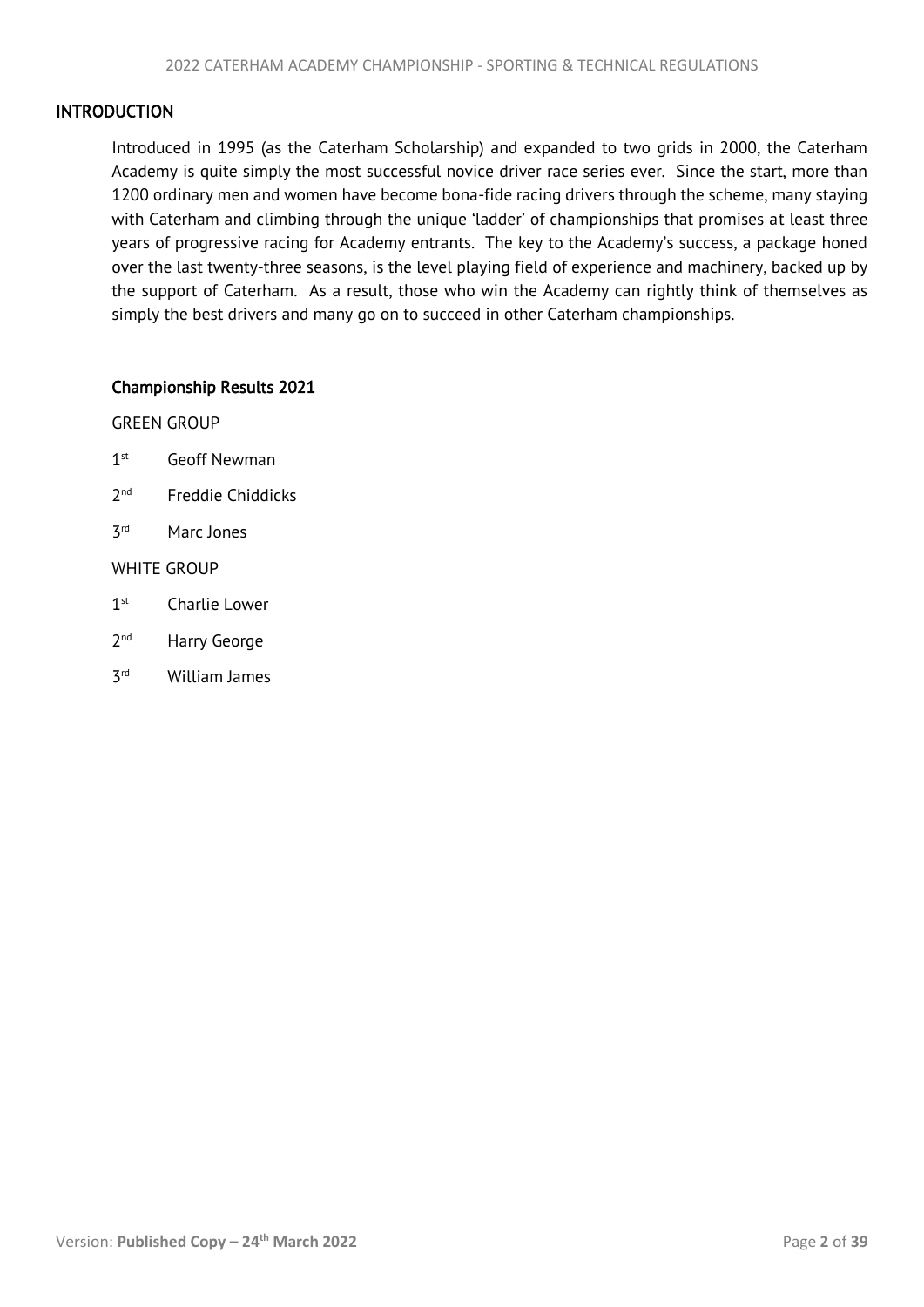# <span id="page-3-3"></span><span id="page-3-0"></span>1. SPORTING REGULATIONS – GENERAL

## 1.1 TITLE & JURISDICTION

<span id="page-3-1"></span>The Caterham Academy Championship is organised and administered by the British Racing & Sports Car Club (BRSCC) in accordance with the General Regulations of the Motorsport UK (incorporating the provisions of the International Sporting Code of the FIA) and these Championship Regulations.

Motorsport UK Championship Permit No: CH2022/R054

Race Status: Interclub

Motorsport UK Championship Grade: C

The BRSCC reserves the right to amend or vary the Sporting Regulations in accordance with Motorsport UK Regulation [D 11.2] at any time before or during the Championship and further issue additional statements concerning the Regulations from time to time, subject to Motorsport UK approval, and all such statements will be issued by Championship Bulletin to the Motorsport UK and to all registered competitors by email or by post to the address detailed on the Registration Form, or by delivery to the competitor by hand. It is a condition of entry into the championship that all competitors, teams, team members and persons associated with any of the above agree to be bound by the Regulations including any amendments, variations or statements relating thereto.

The promoter and manufacturer, Caterham Cars Ltd is hereafter referred to as 'Caterham'. Caterham operates from three sites; Dartford (Dartford, Kent; factory, Engineering and Caterham Motorsport office), Gatwick (Crawley, West Sussex; Sales, Marketing, and race services) and Westbury (Westbury, Wiltshire; chassis manufacture and repair).

# <span id="page-3-2"></span>1.2 OFFICIALS

#### 1.2.1 Championship Co-ordinator

Simon Lambert Caterham Cars Ltd Kennet Road Dartford Kent DA1 4QN Tel: 01322 625825

#### 1.2.2 Licenced Eligibility Scrutineer

Ian Millar Tel: 07703 765692 Email: [millarian@me.com](mailto:millarian@me.com)

#### 1.2.3 Championship Stewards

D Wells, T Parry, **E Jones** & D Evans

Any three Championship Stewards will constitute a quorum. In the event of any of the Championship Stewards listed above being unavailable or being unable to consider any particular matter due to a perceived conflict of interest, the organisers reserve the right to appoint an alternative Championship Steward or, if deemed to be necessary, more than one alternative Championship Steward.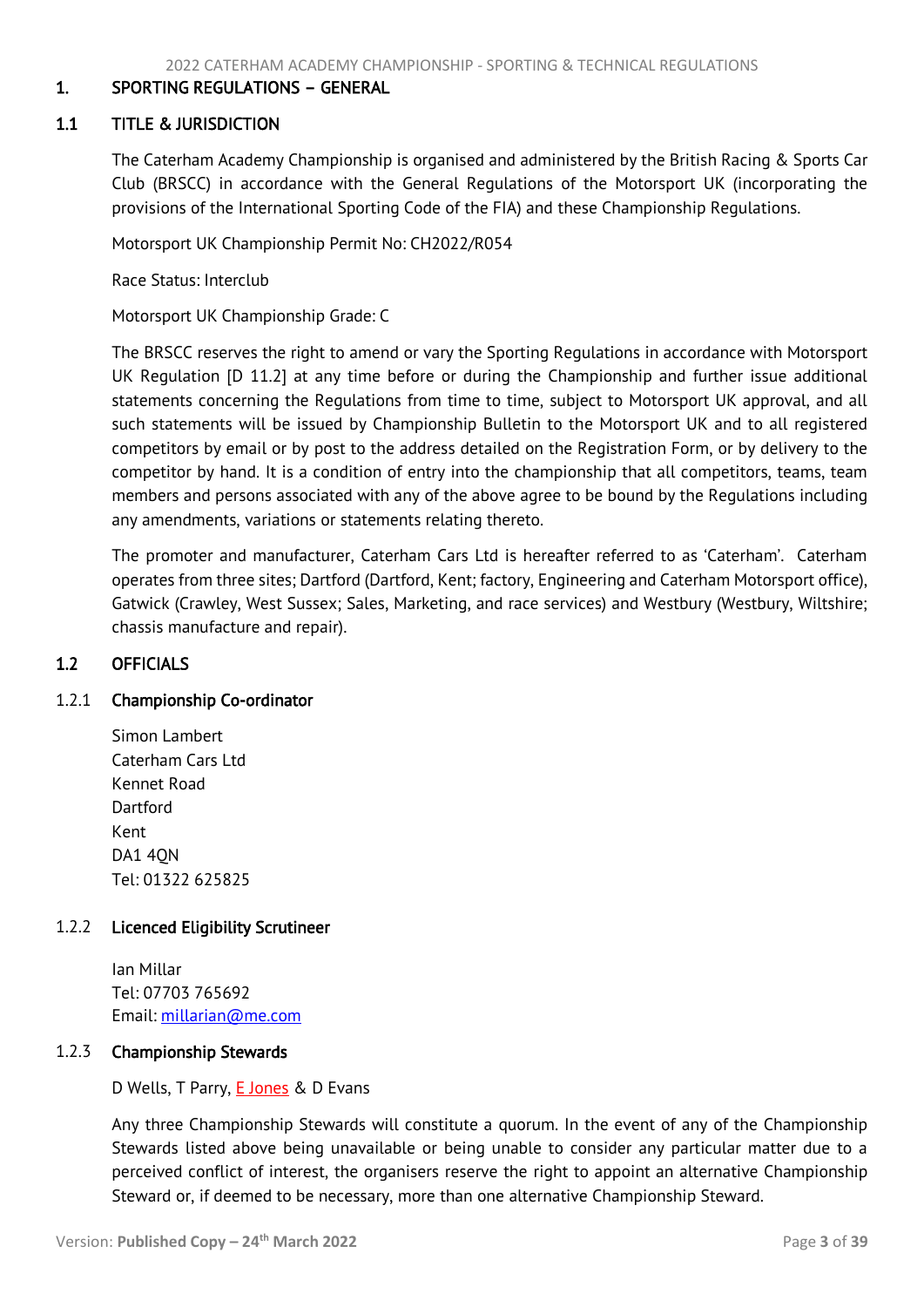<span id="page-4-1"></span>(G) 2.7 Championship Stewards may only adjudicate on any disputes, irregularities or appeals arising from the approved Championship regulations.

(G) 2.7.1 Championship Stewards are also empowered to consider any request from the Championship co-ordinator to penalise any Competitor for any breach of Championship regulations after holding a formal hearing to impose a penalty in accordance with C.2.1.1 (subject to the rights of appeal provided for in Section C).

(W) 2.2.1 The Championship Stewards can only adjudicate upon any disputes, irregularities or appeals arising from the approved Championship Regulations. They are also empowered to consider any request from the Championship Co-ordinator to penalise any Competitor for breach of Championship Regulations and, after holding a formal hearing, to impose a penalty in accordance with C.2.1, subject to the rights of appeal to the MSC provided in Section C.

# <span id="page-4-0"></span>1.3 COMPETITOR ELIGIBILITY

- 1.3.1 Entrants must:
	- (a) Be fully paid up valid membership card holding members of the BRSCC and
	- (b) be registered for the Championship and
	- (c) be in possession of a valid Motorsport UK Entrants Licence

# 1.3.2 Drivers and Entrant/Drivers must:

- (a) Be current Members of the BRSCC and
- (b) be Registered for the Championship and

(c) Not have previously held a Racing or Karting competition licence, but successfully complete the Caterham Academy ARDS course and consequently be issued a Motorsport UK Race Club Licence.

(d) If participation in the Championship requires absence from education a driver, in full time school education is required to have the approval of their head teacher and a letter stating such approval from their school in order to fulfil registration for the Championship. A driver shall not take time out of their education to participate in motor sport without the prior written approval of the education establishment.

# 1.3.3 Deleted

# 1.3.3.1 Deleted

- 1.3.4 All necessary documentation must be presented for checking at all rounds when signing-on.
- 1.3.5 Competitors who compete in the 2022 Championship will not be eligible under any circumstances to compete in the  $202\frac{7}{2}$  or any future Academy championship.
- 1.3.6 Caterham reserves the right to enter a 'Celebrity/Development/Guest' car at any event. This car and driver(s) will not score points, will be considered invisible when allocating championship points, but may be awarded individual race trophies if their finish position merits it; the competition Number 7 will be reserved for this entry, unless used for the official Academy media partner car.
- 1.3.7 With the exception of the official Academy media partner car, which will contest all (or most) rounds and may be entered as #7, drivers of the celebrity / press car are exempt from the above membership requirements but no championship points will be scored.
- 1.3.8 At each round, the car (identified by its unique chassis number) in which a driver races, must be the same car in which the driver qualified or, where a grid is determined by the outcome of a preceding race, must be the same car in which the driver competed in that race.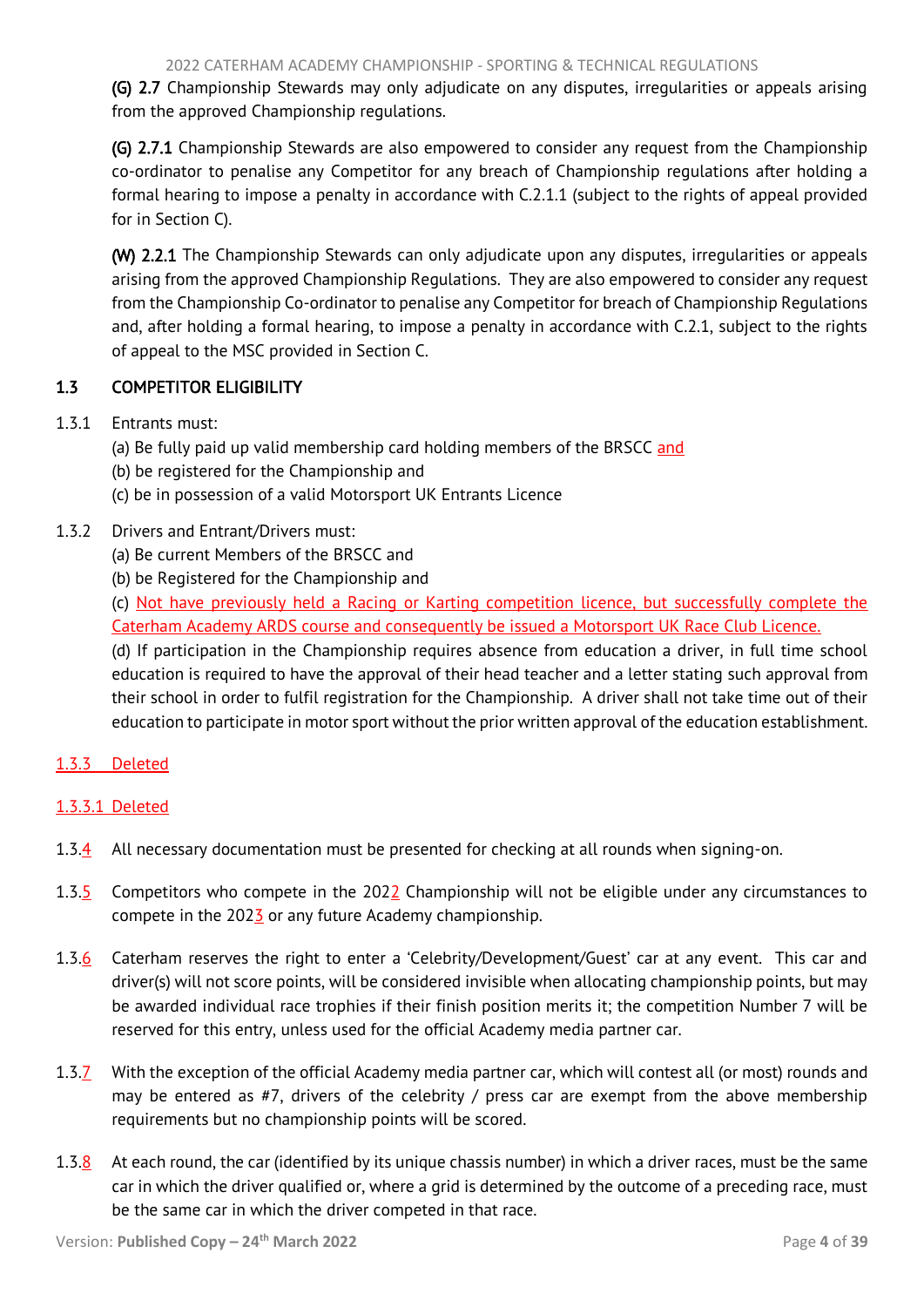#### 2022 CATERHAM ACADEMY CHAMPIONSHIP - SPORTING & TECHNICAL REGULATIONS

Under some circumstances, the Clerk of the Course may grant permission for an alternative car to be used, should they feel this is appropriate. This may either be a fellow competitor's car (either not being used by the regular driver or in the case of a sprint, being shared with the regular driver), or a 'spare' car provided by Caterham with the approval of the Championship Coordinator. The Caterham spare car must comply with the technical regulations, with the exceptions that it may be a car built for a previous year's Academy, rather than the current (but it is otherwise technically identical) and whilst efforts will be made to ensure it carries the correct championship decals, this may not always be possible in the timescale available and therefore does not need to comply with the requirements of 5.17.1, 5.17.2 and 6.2.1.

# 1.3.9 Technical & Race Support

The use of team support is prohibited.

Caterham provide centralised technical support at all Academy events. Caterham may also store competitors' cars in the Caterham support awning or garage overnight. This limited service is provided equally to all competitors and at Caterham's absolute discretion (normally, competitors are expected to make their own arrangements with regards to overnight storage of race cars, if required).

Team support of any other kind is specifically prohibited at competitive events and pre-event test and track days when Caterham are present to provide support. A team is defined as an individual or organisation professionally involved in the build, preparation, set-up or transport of track day and/or competition cars; or ARDS qualified instruction. Support is defined as providing assistance, transport (unless within the terms as laid out below), team shelter or team area, timing or any other activity associated with the running of a car at a competitive event; with the exception of driving instruction.

For clarity, competitors are reminded that whilst instruction is permitted, this should not take place in a race team awning, garage or other team area (an instructor's own awning/facility is permitted). Competitors are also reminded that instructors wearing race team apparel may be viewed as a race team member and could therefore be considered to be providing support in contravention of the above; the responsibility for which rests with the competitor and may result in a penalty.

In addition to detailing the rule regarding team support, the purpose of this regulation is also to ensure that competitors do not put themselves in a position where other competitors may perceive that they have an advantage.

Competitors are permitted to help each other and enlist the support of family and friends on a strictly amateur basis.

It is not permitted for a competitor to have information communicated to them from the pit wall via a pit board or similar.

It is permitted for a competitor to have their car transported to and from an event on their behalf. No work may be carried out by a team at the venue, unless to make the car viable for transport.

The penalty for infringement of the technical and race support regulation is at the discretion of the Clerk of the Course, but will usually take the form of a multiple grid place penalty (increasing with repeat offences) or a time penalty in the race.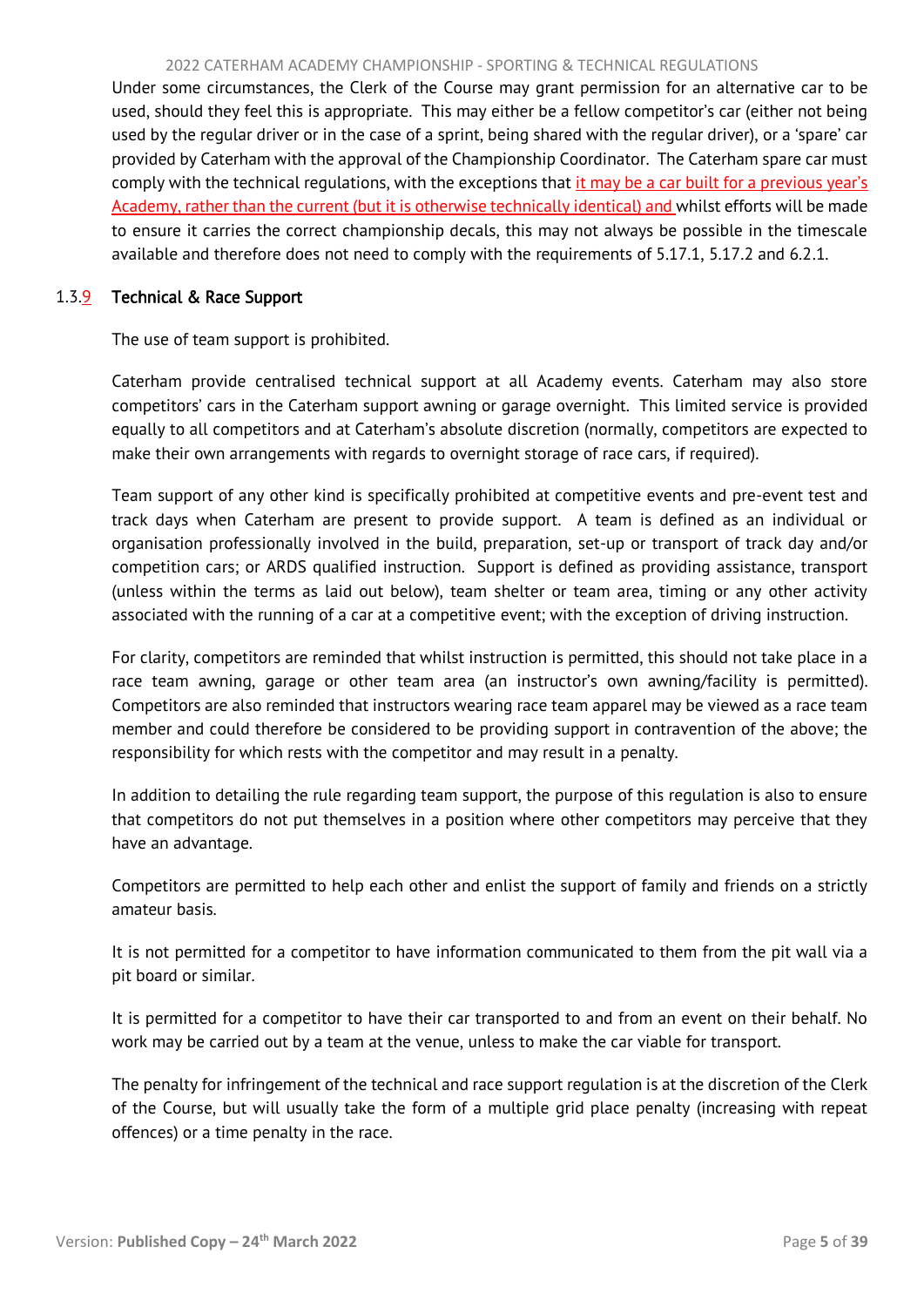# <span id="page-6-3"></span><span id="page-6-0"></span>1.4 REGISTRATION

- 1.4.1 All drivers must register as competitors for the championship by completing the online Registration Form prior to the Final Closing date for the first round being entered. Registrations will be accepted from  $1<sup>st</sup>$ December 2021 until further notice.
- 1.4.2 The Registration is FREE.
- 1.4.3 Registration numbers will be the permanent Competition numbers for the Championship. Each registered driver will be allocated a permanent number for the season by the Championship Coordinator and these will be issued strictly on receipt of a full completed registration form.
- 1.4.4 It is a condition of registration into the 2022 Caterham Academy that competitors undertake not to participate in any other form of competitive motorsport (as authorised / permitted by the Motorsport UK) from the date of registration into the Academy to the date of the last Academy event held in the 2022 season without the prior written permission of the Championship Organisers. As a general rule, such permission will not be granted except in exceptional circumstances and the decision of the Championship Organisers in this matter will be final.
- 1.4.5 Acceptance of registration into the Academy is entirely at the discretion of the Championship Organisers.

# <span id="page-6-1"></span>1.5 CHAMPIONSHIP EVENTS

<span id="page-6-2"></span>The 2022 Caterham Academy Championship will be contested over seven events with the drivers split into two parallel and approximately equal groups (to cater for the large number of entrants), Green Group and White Group, for the duration of the season. The events are as follows:

| <b>ROUNDS</b>  | <b>DATE</b>                                      | <b>VENUE</b>              | <b>ORGANISING CLUB</b> |
|----------------|--------------------------------------------------|---------------------------|------------------------|
| 1              | 2 <sup>nd</sup> April 2022                       | Curborough Sprint         | D&DMC                  |
| $\overline{2}$ | 21 <sup>st</sup> May 2022                        | Snetterton 300            | <b>BRSCC</b>           |
| 3              | 19th June 2022                                   | Silverstone GP            | <b>BRSCC</b>           |
| $\overline{4}$ | 9 <sup>th</sup> July 2022                        | Donington Park National   | <b>BRSCC</b>           |
| 5              | 14th August 2022                                 | Anglesey International    | <b>BRSCC</b>           |
| 6 & 7          | $17th$ & $18th$ September 2022                   | Knockhill                 | <b>BRSCC</b>           |
| 8              | 15 <sup>th</sup> & 16 <sup>th</sup> October 2022 | Silverstone International | <b>BRSCC</b>           |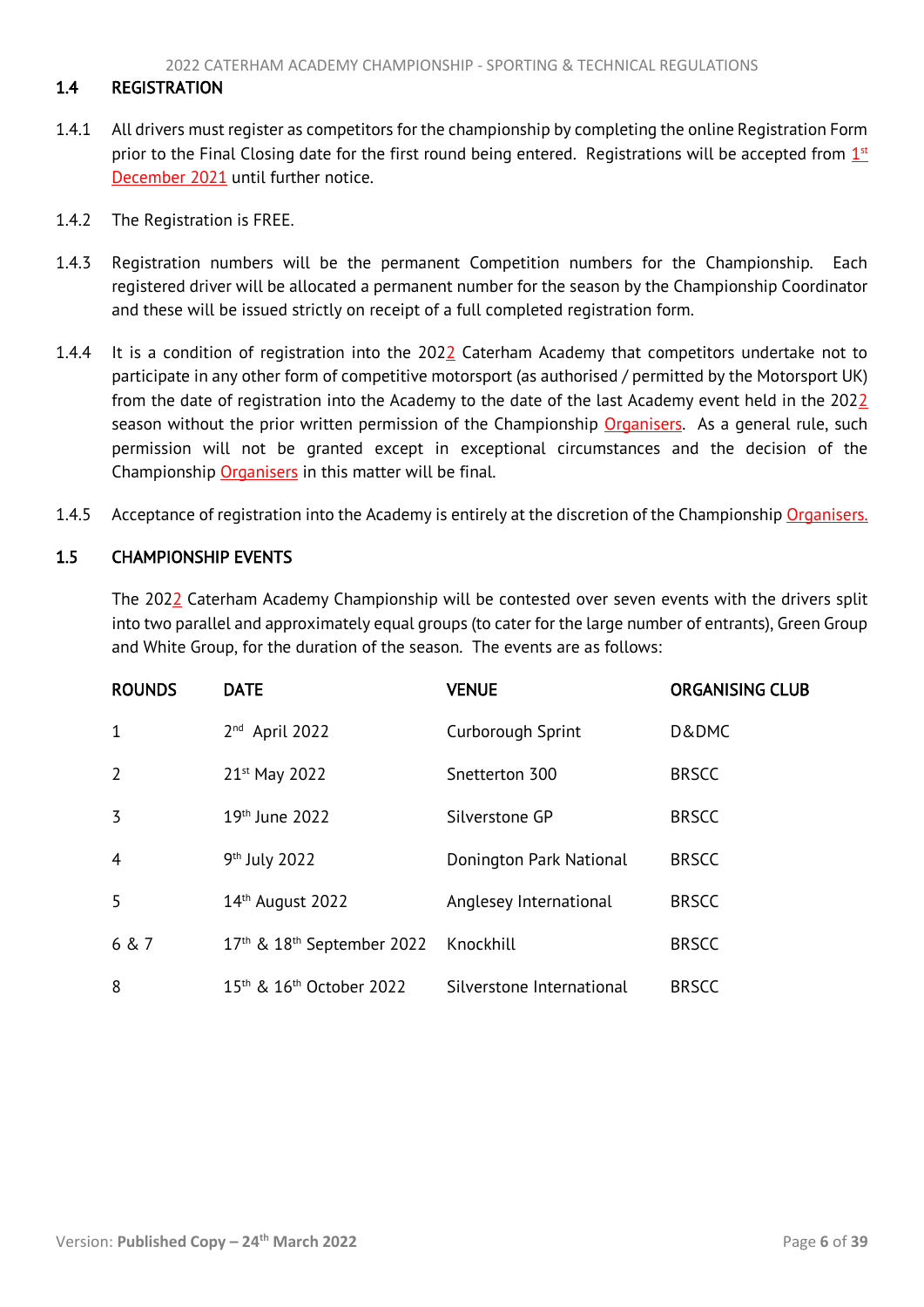# 1.6 SCORING

1.6.1 Points will be awarded to Competitors listed as classified finishers in the Final Results as follows:

| 1 <sup>st</sup>  | 25 points | 13 <sup>th</sup>   | 12 |
|------------------|-----------|--------------------|----|
| 2 <sub>nd</sub>  | 23        | 14 <sup>th</sup>   | 11 |
| 3 <sup>rd</sup>  | 22        | 15 <sup>th</sup>   | 10 |
| 4 <sup>th</sup>  | 21        | $16^{\text{th}}$   | 9  |
| 5 <sup>th</sup>  | 20        | 17 <sup>th</sup>   | 8  |
| 6 <sup>th</sup>  | 19        | 18 <sup>th</sup>   | 7  |
| 7 <sup>th</sup>  | 18        | 19 <sup>th</sup>   | 6  |
| 8 <sup>th</sup>  | 17        | 20 <sup>th</sup>   | 5  |
| 9 <sup>th</sup>  | 16        | $71$ <sup>st</sup> | 4  |
| 10 <sup>th</sup> | 15        | 22 <sup>nd</sup>   | 3  |
| 11 <sup>th</sup> | 14        | 23 <sup>rd</sup>   | 2  |
| 12 <sup>th</sup> | 13        |                    |    |

All other classified finishers 1

An additional point will be awarded for the fastest lap at each race. Non-points scoring cars (see 1.3.5, 1.3.6 and 1.6.5) that achieve the fastest lap will be ignored and the point passed to the points-scoring car that achieved the fastest lap; but may be eligible for the fastest lap to be recorded as the lap record (if deemed appropriate by the Championship Organisers).

A racing lap time may not count towards being the fastest lap if there was a track limits breach during the lap.

Where two or more competitors' best times at a speed event are equal (regardless of which set the time first), they will be awarded equal points for the position. Subsequent finishers will re-align with the points scoring table. For example, if two drivers finish  $=6<sup>th</sup>$ , the next driver will be  $8<sup>th</sup>$ .

- 1.6.2 The totals from all qualifying rounds, less two, will determine final championship points and positions. Competitors disqualified from results for technical infringements may not use that (those) round(s) as a discarded round for the purposes of championship placings. The dropped scores must also include any point for fastest lap accrued in respect of the dropped rounds.
- 1.6.3 Ties shall be resolved using the formula in (W) 1.3.4 in the Motorsport UK Yearbook and applied to only those scores used to establish the championship total. The two scores discarded for the purpose of the final championship points as described in 1.6.2, will not be considered for the purpose of resolving a tie break.
- 1.6.4 Where the race distance has been reduced (2.6) it shall count as a full points scoring round
- 1.6.5 Competitors not registered for the Championship may be permitted on an individual round basis and will:
	- (a) Be deemed "Guest Competitors"
	- (b) Not score points and for the purpose of points scoring will be ignored
	- (c) Qualify for Event awards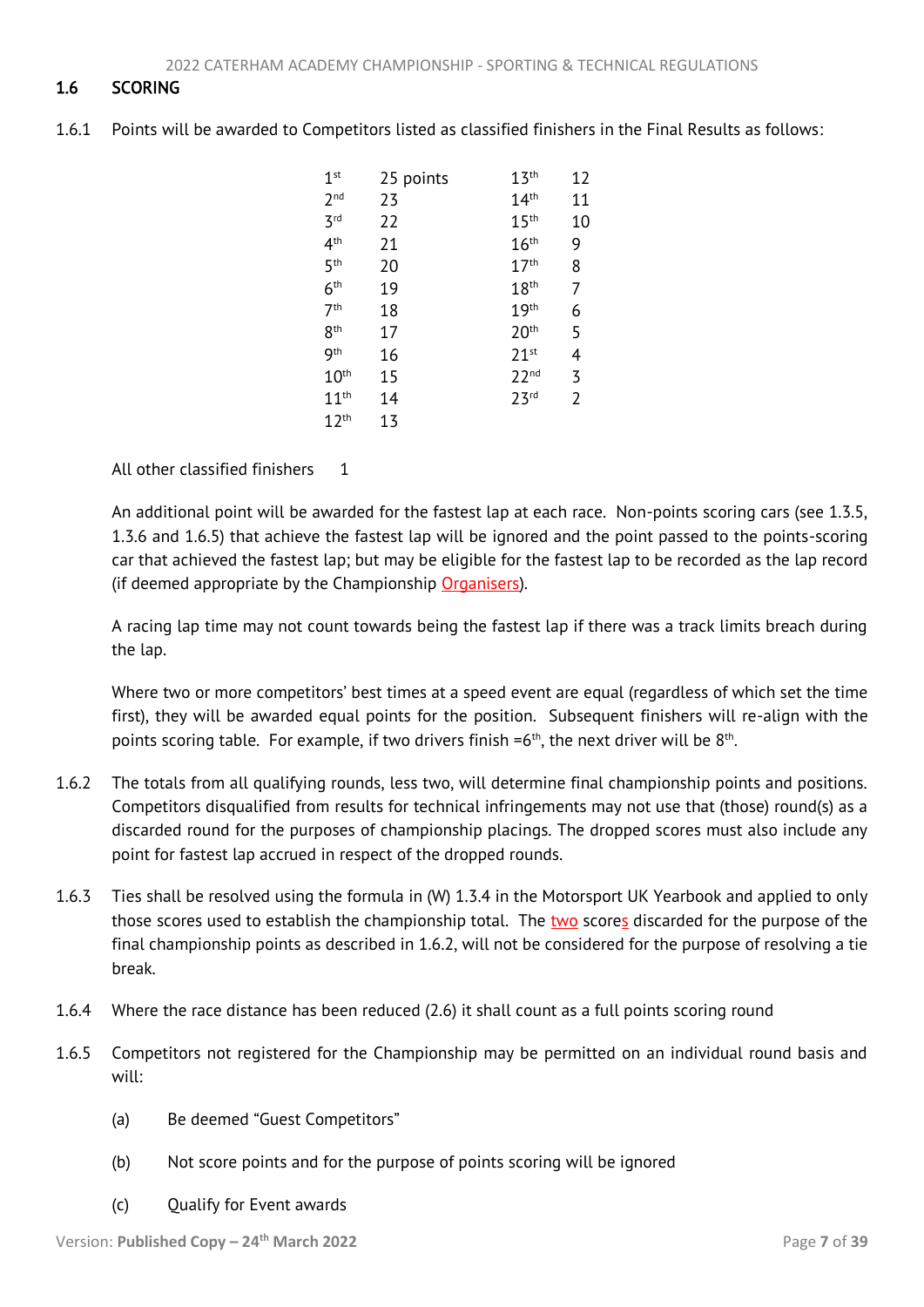- <span id="page-8-1"></span>(d) Comply with the eligibility as prescribed in Article 1.3 above, with the exception of 1.3.1(b) and 1.3.2. (b), as appropriate.
- 1.6.6 An additional 10 championship points may be claimed by any registered competitor who completes a full day of marshalling at any Motorsport UK Permitted 'race event' (speed events do not count) and who submits their race licence upgrade card, which will be duly signed by the Clerk of the Course at the event in question. This must be then be notified (and if required, presented) to the Championship Organisers, before the final championship round.

Due to the ongoing COVID-19 pandemic, this regulation may be withdrawn at the discretion of the Championship Organiser.

1.6.7 All year end results are provisional until announced as official by the Organisers and Caterham Cars Ltd, which includes tables published on all official websites.

# <span id="page-8-0"></span>1.7 AWARDS

1.7.1 Awards will be provided by either Caterham or the BRSCC at each event as detailed below.

# 1.7.2 Per round

Trophies will be given for 1st, 2nd and 3rd place winners in each group.

# 1.7.3 Championship

Trophies to 1st, 2nd and 3rd in each group.

Any driver failing to attend the Caterham Motorsport Dinner & the BRSCC Championship prize-giving at the end of season (date and venue to be announced by the BRSCC) may not be eligible to receive any prizes which may have otherwise have been presented at this function. Such prizes may be withheld and not be re-presented to any other driver.

# 1.7.4 Presentations

Trophies will be provided for each round and shall be presented at the end of each round.

Competitors shall be obliged to attend all prize giving ceremonies for which the race meeting and championship organisers give adequate notice of the dates, times and venues in their final instructions or bulletins.

Competitors required to take part in a podium celebration must present themselves in their race overalls, worn correctly, for the purposes of neat and professional presentation.

# 1.7.5 Entertainment Tax Liability

Prize money and bonuses, if applicable, will be posted to the Entrants within 7 days of the results being declared final after each round.

In accordance with current Government Legislation, the BRSCC is legally obliged to withhold tax at the basic rate on all payments to non-UK resident sportsmen/sportswomen and account to HMRC using form FEU1, the quarterly return of payments made to non-resident entertainers and sportsmen/women.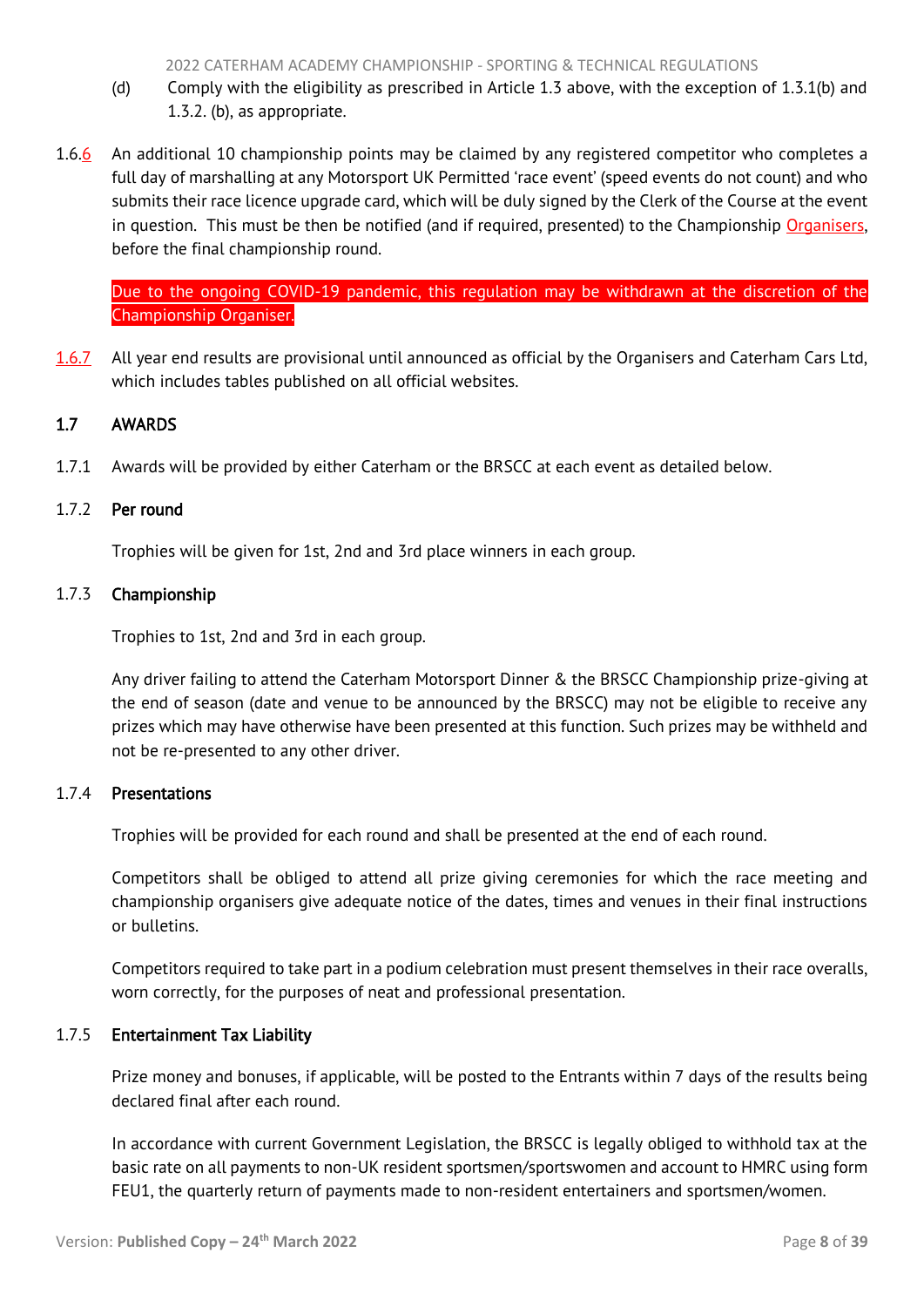That is, those persons who do not have a normal permanent residence in the UK. The UK does not include the Isle of Man, Channel Isles or Eire. This means that the organisers the BRSCC are required to deduct tax at the relevant rate, from such payments they may make to non-UK residents.

Under certain circumstances, it is possible for competitors to enter into an agreement with HMRC to limit tax withheld. Any application for such an arrangement must be made in writing and not later than 30 days before their payment is due.

For further information contact: - HMRC Personal Tax International, Foreign Entertainers Unit, St Johns House, Merton Road, Liverpool L75 1BB. Tel: (0151) 472 6488 Fax: (0151) 472 6483.

# 1.7.6 Title to all Trophies

In the event of any Provisional Results or Championship Tables being revised after any presentations and these revisions affect the distribution of any awards the Competitors concerned must return such awards to the organisers in good condition within 7 days.

# 1.7.7 Bonuses

The organisers/sponsors/promoters reserve the right to provide additional awards for and during the Championship.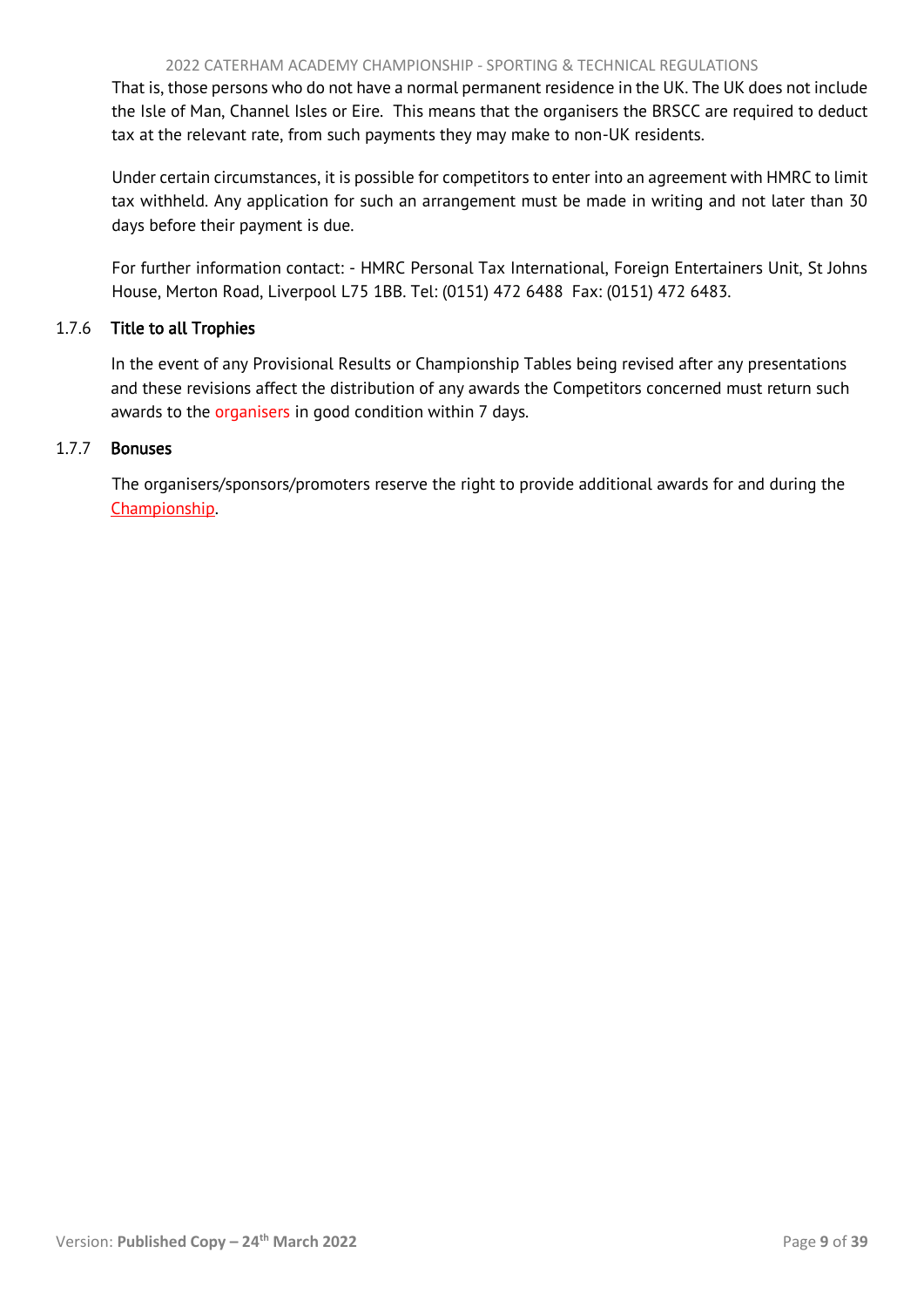# <span id="page-10-4"></span><span id="page-10-0"></span>2. CHAMPIONSHIP EVENT MEETINGS & RACE PROCEDURES

# <span id="page-10-1"></span>2.1 ENTRIES

- 2.1.1 Competitors are responsible for submitting correct and complete entries via the BRSCC website as advised by the Championship Coordinator.
- 2.1.2 Incorrect or incomplete entries (Including Driver to be Nominated Entries) are to be held in abeyance until they are complete and correct and the date of receipt for acceptance of entry purposes shall be the date on which the Meeting Organiser receives the missing or corrected information or fee.
- 2.1.3 Any withdrawal of Entry or Driver/Car changes made after acceptance of any entry must be notified to the Championship Coordinator AND the Meeting Organiser in writing. D25.1.12 applies.
- 2.1.4 The Entry Fee for each event shall be specified in the SRs and on the entry form.
- 2.1.5 Reserves will be nominated on the Final List of Entries published with Final Instructions or Amendment Sheet Bulletins, All Reserves will practice (subject to Motorsport UK regulation Q12.4.4) and replace withdrawn or retired entries in Reserve Number order. At race events if Reserves are given Grid Places prior to issue of the first Grid Sheets for any round the times set in Practice shall determine their grid positions. If Reserves are given places after publication of the grid sheet and prior to cars being collected in Official "Assembly Areas" they will be placed at the rear of the Grid and be started without any time delay. Otherwise, they will be held in the pit-lane and be released to start the race after the last car to take the start has passed the startline or pit-lane exit, whichever is the later. Such approval to start MUST be obtained from the Clerk of the Course.
- 2.1.6 There is no provision for Qualification races.

# <span id="page-10-2"></span>2.2 BRIEFINGS

<span id="page-10-3"></span>At all events organisers will notify Competitors of the times and locations for all briefings in the Final Instructions for the meetings. Competitors must attend all briefings.

# 2.3 QUALIFICATION PRACTICE

- 2.3.1 Should any practice session be disrupted the Clerk of the Course shall not be obliged to resume the session or re-run sessions; the decision of the Clerk of the Course shall be final.
- 2.3.2 At sprint and hill climb events the organisers will advise by means of Supplementary Regulations/Final Instructions how many practice and timed runs will be available.
- 2.3.3 At race events each driver shall complete a minimum of 3 laps in the car to be raced, and in the correct session, in order to qualify (Motorsport UK Regulation [Q12.4).
- 2.3.4 At race events, at the discretion of the Clerk of the Course, a competitor may qualify out of session to complete 3 laps. Their qualifying time shall not count and they will be positioned at the back of the grid.
- 2.3.5 At sprint and hillclimb events each driver must qualify in accordance in Motorsport UK Regulation [S 2.1]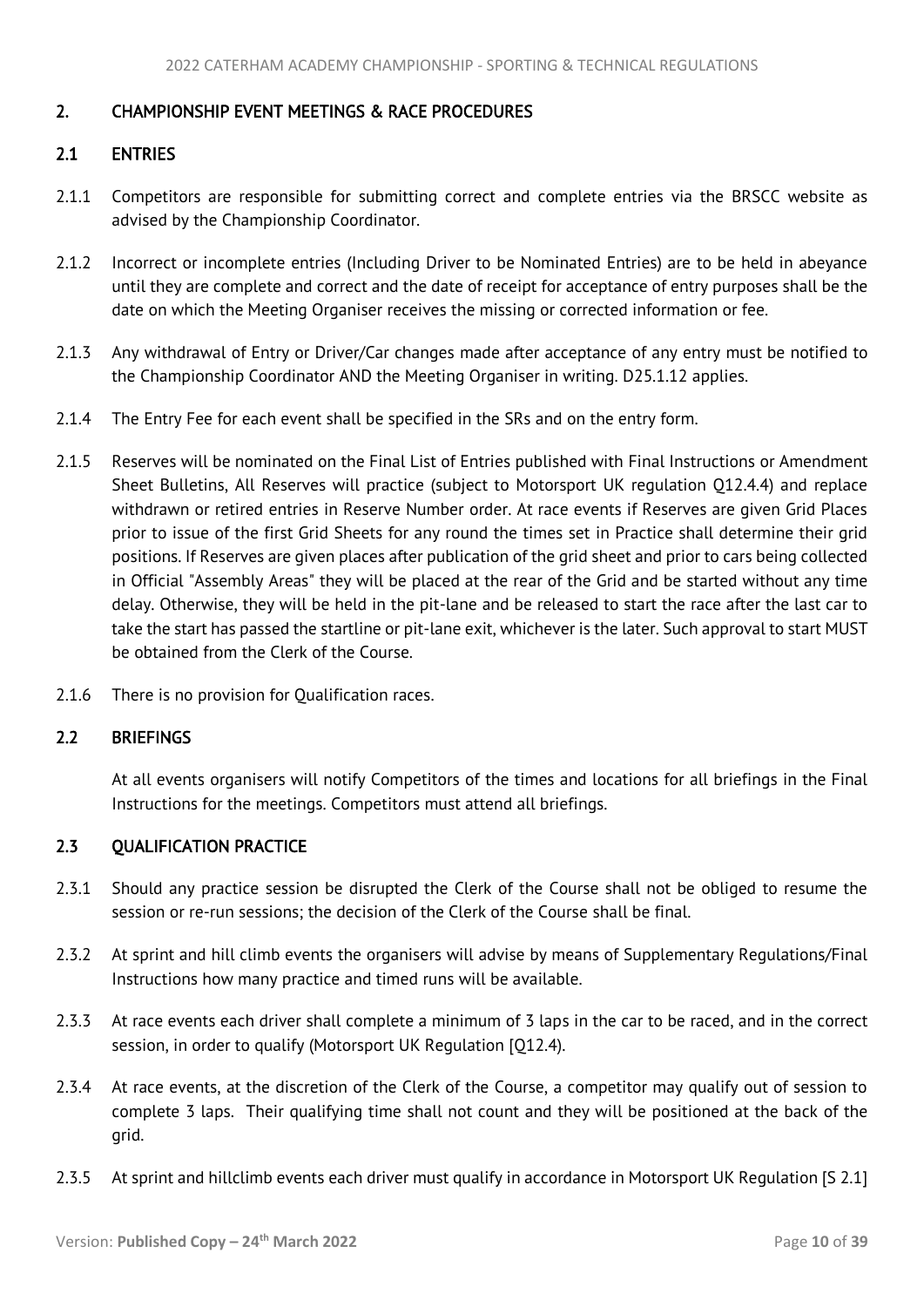- <span id="page-11-2"></span>2.3.6 At race events, a driver whose best qualifying time is 10% or more slower than that of the third fastest car (where similar weather conditions prevailed), may be disqualified from qualifying and not permitted to race in accordance with Motorsport UK regulation [Q12.4.3].
- 2.3.7 If mechanical means are used by the marshals to recover a car to a safe position, the car concerned cannot re-join the session, unless it will enable the competitor to complete the three laps necessary under Q12.4 to take part in the race. In this instance, subsequent laps after the recovery will not be timed.
- 2.3.8 At the end of each session, all drivers must cross the Finish Line only once.

# <span id="page-11-0"></span>2.4 RACES

- 2.4.1 Should any race be disrupted the Clerk of the Course shall not be obliged to resume or rerun the race (Q12.15) (1.6.4 above applies).
- 2.4.2 If mechanical means are used by the marshals to remove the car to a safe position, the car concerned cannot re-join the session,
- <span id="page-11-1"></span>2.4.3 At the end of each session, all drivers must cross the Finish Line only once.

# 2.5 STARTS

- 2.5.1 All cars will be released to form up on the grid prior to the start in formation as specified on the grid sheet.
- 2.5.2. The start will be via a standing start.

The minimum countdown procedures/audible warning sequence shall be:

- I. 1 minute to start of Green Flag/Pace lap Start Engines/Clear Grid.
- II. 30 Seconds Visible and audible warnings for the start of Green Flag/Pace lap.
- III. A five second board will be used to indicate that the grid is complete after the green flag lap.
- IV. The red lights will be switched on five seconds after the board is withdrawn.
- 2.5.3 Any car removed from the grid after the 1-minute stage or driven into the pits on the Green Flag shall be held in the pit lane and may start the race after the last car to take the start from the grid has passed the start line or pit lane exit, whichever is the later.
- 2.5.4 Any driver unable to start the Green Flag lap/Pace lap or start the race is required to indicate their situation as per Motorsport UK Regulation [Q12.11.2]. In addition any driver unable to maintain their grid position on the Green Flag lap, to the extent that ALL other cars are ahead of them may complete the Green Flag Lap, but they MUST remain at the rear of the last row of the grid but ahead of any cars to be started with a time delay.
- 2.5.5 In the event of any starting lights failure the Starter will revert to use of the National Flag.
- 2.5.6 At non-race events starts will be in accordance with Section S of the Motorsport UK Yearbook and the SR's will specify the method of timing and the starting signal.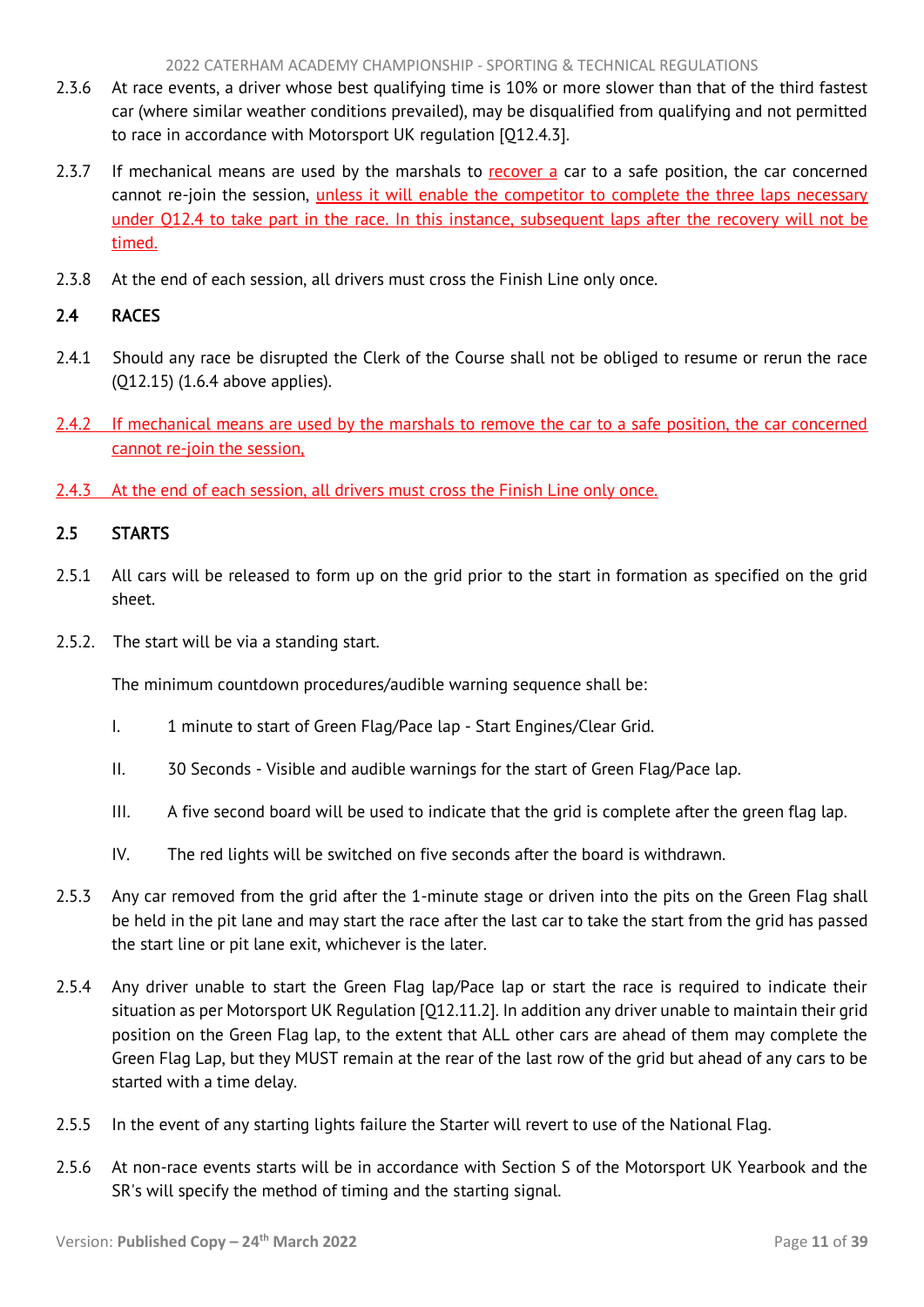#### <span id="page-12-2"></span><span id="page-12-0"></span>2.6 SESSION RED FLAG

2.6.1 Should the need arise to stop any race or practice, RED LIGHTS will be switched on at the Start Line and RED FLAGS will be displayed at the start line and at all Marshals Signalling Points around the circuit.

This is the signal for all drivers to cease circulating at racing speeds, to slow to a safe and reasonable pace and to return to the pit lane, during practice, and to the starting grid area, during a race, which will automatically become a parc ferme area, unless otherwise directed by officials.

Cars may not enter the pits unless directed to so and all cars in the pit land during a red flag period must take any restart from the pit exit.

# 2.6.2 Case A – Less than two race laps completed by the race leader.

The race will be null and void. The race will restart from the original grid positions. Competitors unable to take the restart may be replaced by reserves who will start from the back of the grid in reserve order. Gaps on the grid should not be closed up. The length of the restarted race will be determined by the Clerk of the Course.

# 2.6.3 Case B – More than two race laps completed by the race leader but less than 75% of the scheduled distance.

The race will restart from a grid set out by the finishing order of part one (as per Motorsport UK Regulation [Q 12.15.2]) The result of the race will be the will be the finishing order of part two. The length of the restarted race will be determined by the Clerk of the Course.

# 2.6.4 Case C - More than 75% of race completed

If the leader has completed more than 75% of the race distance or duration it shall not be restarted and the results will be declared in accordance with Motorsport UK General Regulations [Q12.15.4], unless the Clerk of the Course, in consultation with the Stewards deems it appropriate to restart the race.

2.6.5 At non-race events, red flags will be displayed in accordance with section S of the Motorsport UK yearbook and drivers must comply with the requirements of Motorsport UK regulation S9.3.7.

# <span id="page-12-1"></span>2.7 PITS, PADDOCK & PITLANE SAFETY

#### 2.7.1 Pits & Paddock

Competitors must ensure that the Motorsport UK, Circuit Management and Organising Club Safety Regulations are complied with at all times.

# 2.7.2 Pit Lane

The outer lane or lanes are to be kept unobstructed to allow safe passage of cars at all times. The onus shall be on all Drivers to take all due care and respect the pit lane speed limits.

# 2.7.3 Refuelling

May only be carried out in accordance with the Motorsport UK General Regulations, the Organising Club Regulations, Circuit Management Regulations, and the SR's or Final Instructions issued for each Circuit/Meeting.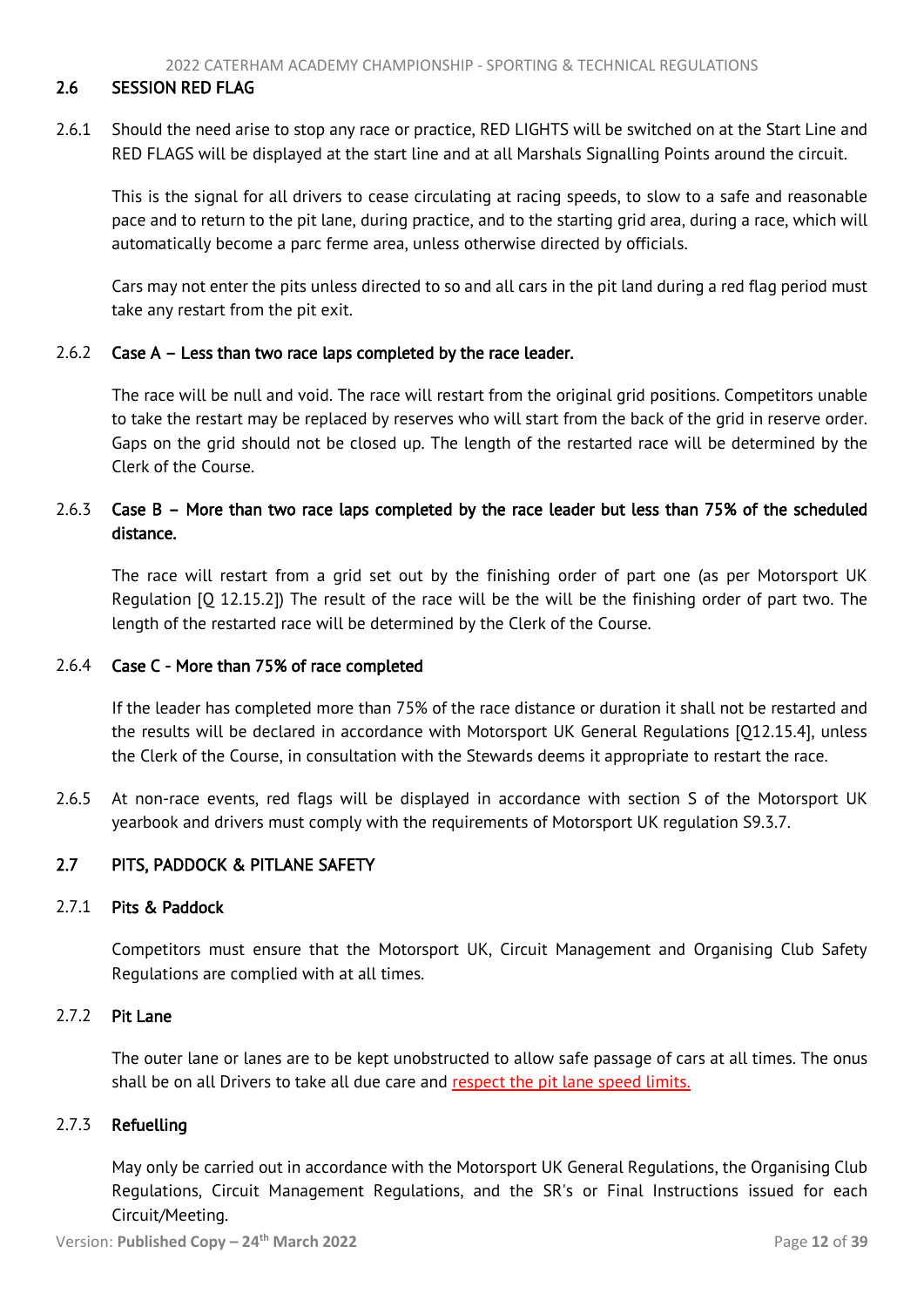# <span id="page-13-6"></span>2.7.4 Speed Limit

Pit Lane Speed Limit will be as per the Final Instructions.

2.7.5 At non-race events, competitors must comply with the Paddock and Track Regulations in section S of the Motorsport UK yearbook.

# <span id="page-13-0"></span>2.8 RACE FINISHES

After taking the Chequered Flag drivers are required to:

- I. progressively and safely slow down
- II. remain behind any competitors ahead of them,
- III. return to the pit lane entrance/paddock entrance as instructed,
- IV. comply with any directions given by marshals or officials
- <span id="page-13-1"></span>V. keep their helmets on and harnesses done up while on the circuit or moving in the pit lane.

# 2.9 RESULTS

All Practice Timesheets, Grids, Race Results are to be deemed Provisional until all vehicles are released by Scrutineers after Post Practice/Race Scrutineering and/or after completion of any Judicial or Technical Procedures. (Motorsport UK regulation (D)26.3)

# <span id="page-13-2"></span>2.10 TIMING MODULES – RACE EVENTS

- 2.10.1 All competitors will be required to fit an Electronic Self Identification Module (Transponder) to their car for the purposes of accurate timing. Holders for these and detailed fitting instructions will be issued with the transponders and it will be the responsibility of the competitor to fit these in the car in the position and manner specified. The Modules must be in place and functioning correctly for all Championship qualifying practice sessions and races. The setting and servicing of these items must only be carried out by properly authorised Motorsport UK licensed Timekeepers. Competitors will be charged by the timing company for replacement of the Modules due to misuse or loss at any time during the season.
- 2.10.2 Competitors may not place electronic timing equipment within five metres of the official Start, Finish or any other official timing lines at any event or test session/day. Any such equipment placed within these zones will be removed.

# 2.11 OUALIFICATION RACES

<span id="page-13-4"></span><span id="page-13-3"></span>There is no provision for Qualification races.

# 2.12 OPERATION OF SAFETY CAR

<span id="page-13-5"></span>The Safety Car will be brought into operation and run in accordance with Section Q, Appendix 3 of the Motorsport UK General Regulations.

# 2.13 ONBOARD CAMERAS

Video recording equipment is mandated by the technical regulations for the championship (see 5.10.5). All competitors must ensure that this equipment is recording during races and make the recorded footage available on request by the Clerk of the Course or his representatives. Failure to do so may lead to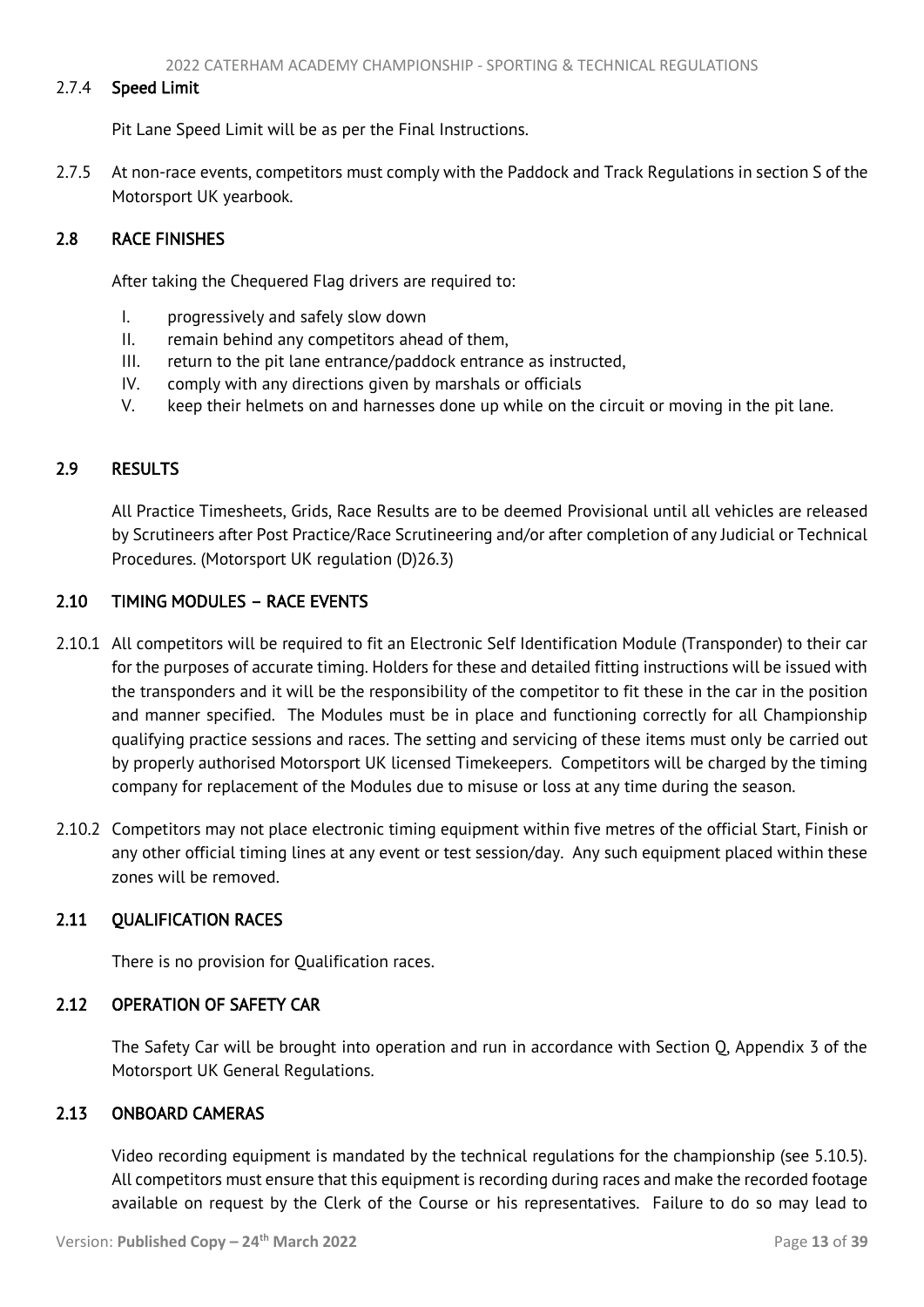<span id="page-14-1"></span>disciplinary measures by the Clerk of the Course and may prejudice their defence in the case of an incident. This request is not restricted to the single forward facing camera mandated, but may include any additional video recording equipment utilised on the car.

# <span id="page-14-0"></span>2.14 PARC FERMÉ

At all race events the showing of the Chequered Flag (for both Qualifying and Racing) will indicate the commencement of Parc Fermé Regulations. Any vehicle that is in the pit lane at this time will be under Parc Fermé rules.

It is prohibited to work on any vehicle after the chequered flag has been shown. This includes tyre pressure checking, wheel changes or changes of driver.

Any vehicle in the pit lane must be immediately taken to the designated Parc Fermé area. No team personnel may enter Parc Fermé unless authorised by the Eligibility Scrutineer or their Deputy.

No tools of any type may be passed by team members or mechanics to drivers whilst in Parc Fermé.

Competitors are reminded that the area designated as Parc Fermé area is a secure area and it is not permitted for any supporters to be in Parc Fermé unless at the behest of the eligibility scrutineer or their deputy.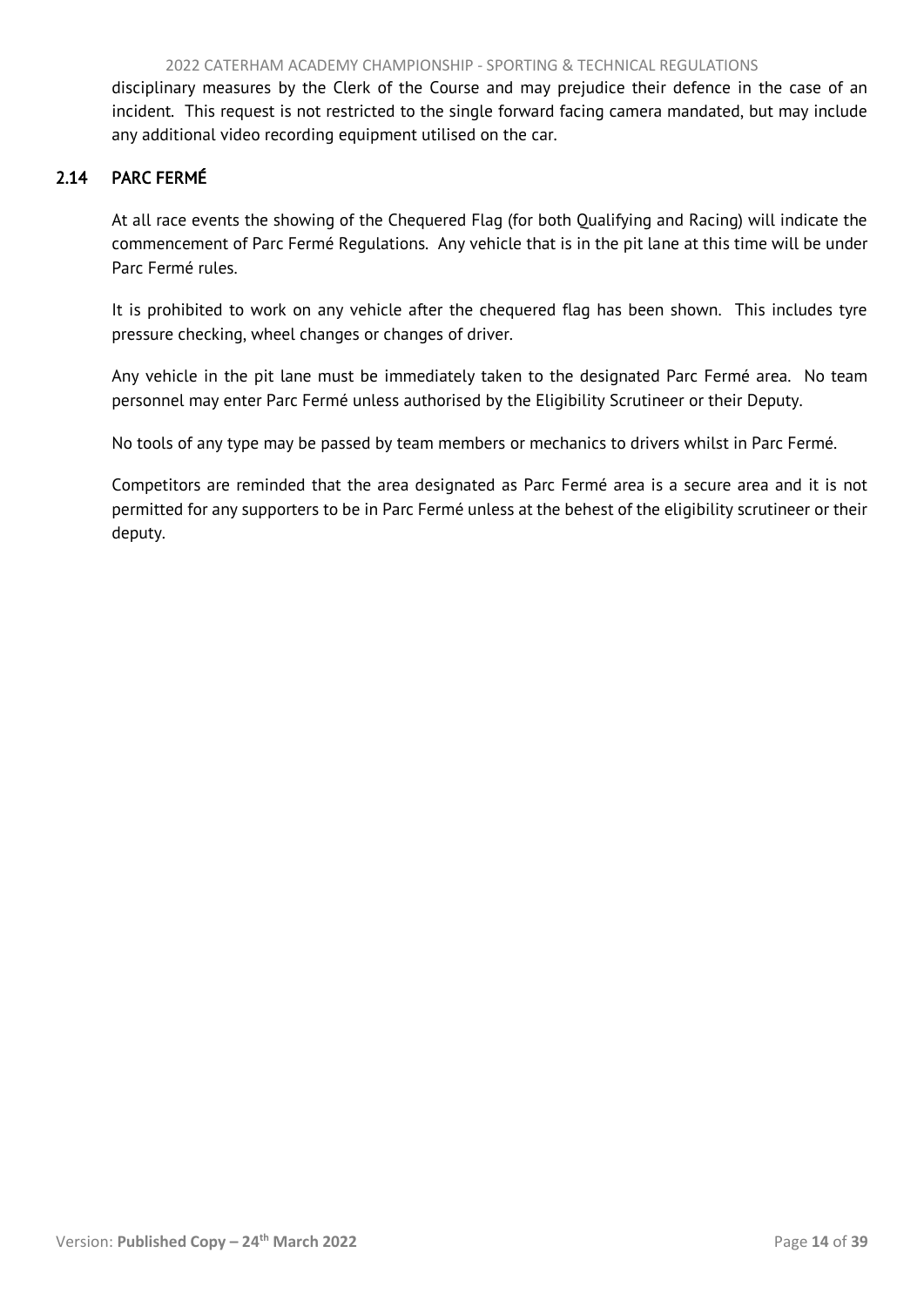# <span id="page-15-4"></span><span id="page-15-0"></span>3. SPECIFIC CHAMPIONSHIP REGULATIONS

# <span id="page-15-1"></span>3.1 MOTORSPORT UK'S RESPECT CODE

By registering for the Championship all competitors and their associates commit to positively promote and demonstrate the Motorsport UK's Respect Code which is appended to these regulations (Appendix 1).

- 3.1.1 Where any reports of disrespectful conduct are judged to be well founded the Championship organisers may issue warnings or require remedial actions and/or report the matter to the Championship Stewards who may impose appropriate penalties which can include loss of Championship points and/or race bans through to Championship Expulsion and referral to Motorsport UK.
- 3.1.2 It is imperative that we promote the safety and wellbeing of young people and adults at risk. In addition to this all participants must be aware of their behaviour and conduct at all times and abusive language and harmful behaviour will not be tolerated. Any such incidents must be reported to the Championship Coordinator and/or Safeguarding Officer who will also relay the report Motorsport UK. Details of the Motorsport UK Policies and Guidelines are available at www.motorsportuk.org/resource-centre by selecting Policies and Guidelines.

# <span id="page-15-2"></span>3.2 SPECIFIC REGULATIONS FOR SPEED EVENTS

- $3.2.1$  Drivers who elect to undertake practice at a sprint venue prior to an Academy event there will be penalised 10 championship points on the result of that event (to a minimum score of 1 point).
- 3.2.2 Any registered competitor who is found not to have complied with this undertaking will be reported to the Stewards of the Championship for the application of a further penalty as defined in Motorsport UK Regulation [C 2.1.1].

# 3.3 RE-SCRUTINY

<span id="page-15-3"></span>Any vehicle involved in an accident during any session or race may be required to be re-presented to the scrutineers before taking part in any further session or race (Motorsport UK regulations J3.1.2 and S9.1.2 apply).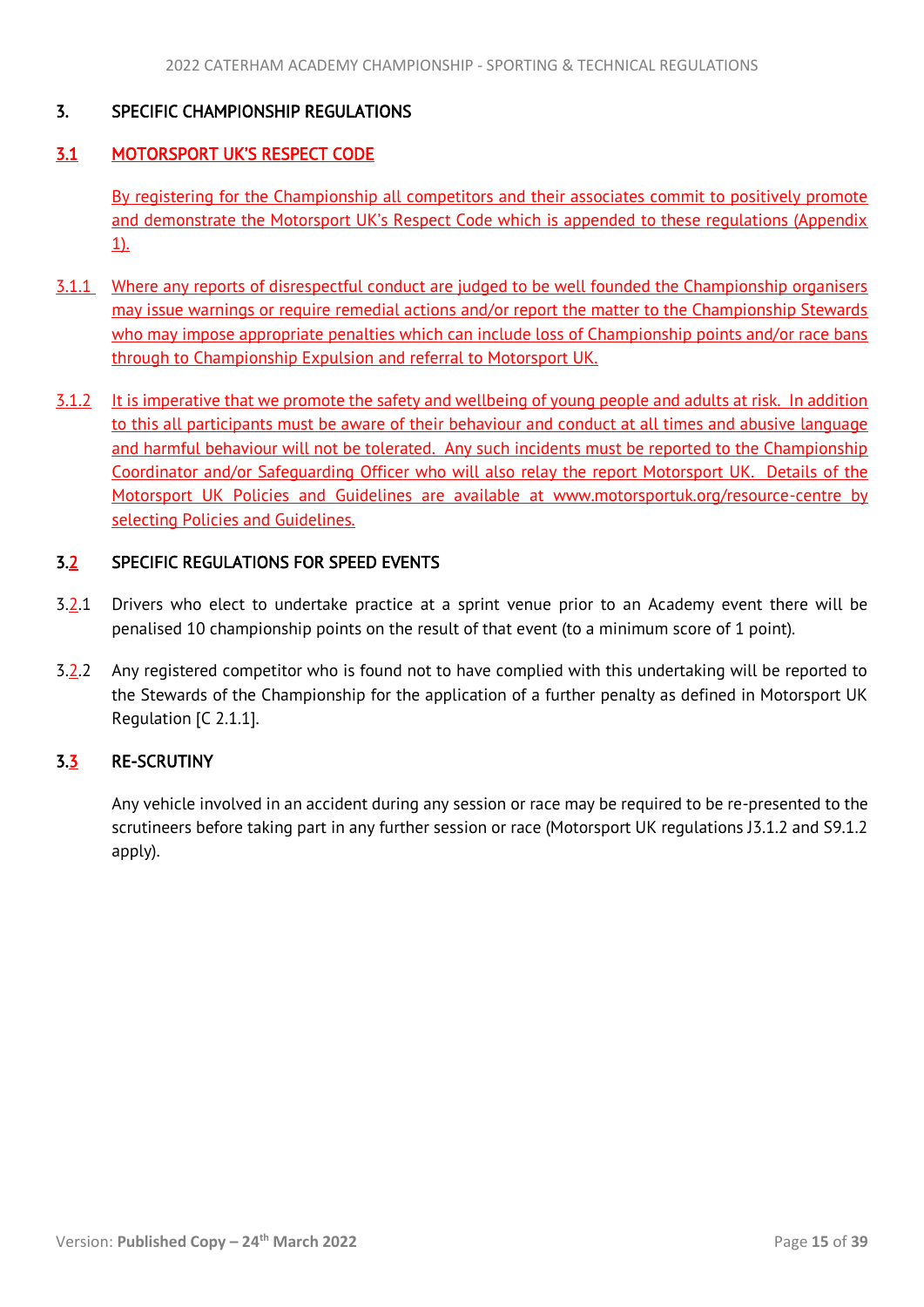# <span id="page-16-3"></span>4. SPECIFIC CHAMPIONSHIP PENALTIES

<span id="page-16-1"></span><span id="page-16-0"></span>In accordance with Section C of the current Motorsport UK Yearbook and these regulations.

# 4.1 INFRINGEMENTS OF TECHNICAL REGULATIONS

4.1.1 Arising from post practice Scrutineering or Judicial Action

Minimum Penalty: The provisions of Motorsport UK Regulation [C3.3].

4.1.2 Arising from post-race Scrutineering or Judicial Action

Minimum Penalty: The provisions of Motorsport UK Regulations [C 3.5.1 (a) & (b)].

For infringements deemed to be of a more serious nature the Clerk of the Course and/or Stewards of the Meeting are to invoke the provisions of Regulation [C 3.5.1 (c)].

# <span id="page-16-2"></span>4.2 ADDITIONAL SPECIFIC CHAMPIONSHIP PENALTIES

- 4.2.1 For offences under Motorsport UK regulations [C 1.1.5], [C 1.1.6], [Q12.21.2] and [Q12.21.5], the Clerk of the Course, at his discretion, may impose a Championship penalty in the form of the following:
	- (i) For an offence in qualifying; a grid penalty of up to ten places
	- (ii) For an offence in a race; a time penalty in accordance with Section C2.3 of the current Year Book.
	- (iii) For an offence in a race where the offending driver is not classified; a grid position penalty in the next race/event.

For a driver who has already received a penalty during the course of a season, any subsequent penalty WILL have a championship penalty applied. Where a championship penalty has previously been applied, the severity of subsequent penalties will be increased

Otherwise as per Motorsport UK Judicial Procedure Regulations and the provisions of these championship regulations.

4.2.2 For every penalty a competitor receives that includes Motorsport UK licence points with the exceptions of a C1.1.6 (flag infringement) or overtaking during a Safety Car period, a '3x points multiplier' championship penalty will also be incurred, whereby the number of points for that penalty will be multiplied by three and that number of championship points will be deducted from their championship total.

Where appropriate, the championship penalty will be removed (and therefore championship points reinstated) on successful completion of a day's marshalling specifically related to the offence for which the Competitor was penalised. Application for this concession must be made to the Clerk of the Course and he/she will have absolute discretion as to whether it is appropriate and what the marshalling task should be. Furthermore, this concession will only be granted, if at all, once per season per Competitor and will apply to the lower points penalty applied if there is more than one. The marshalling must be completed before the start of the championship's final weekend and confirmation provided to the Clerk of the Course, who will advise the Championship Coordinator of its eligibility. Motorsport UK licence points cannot be revoked and will remain on the competitor's competition licence record.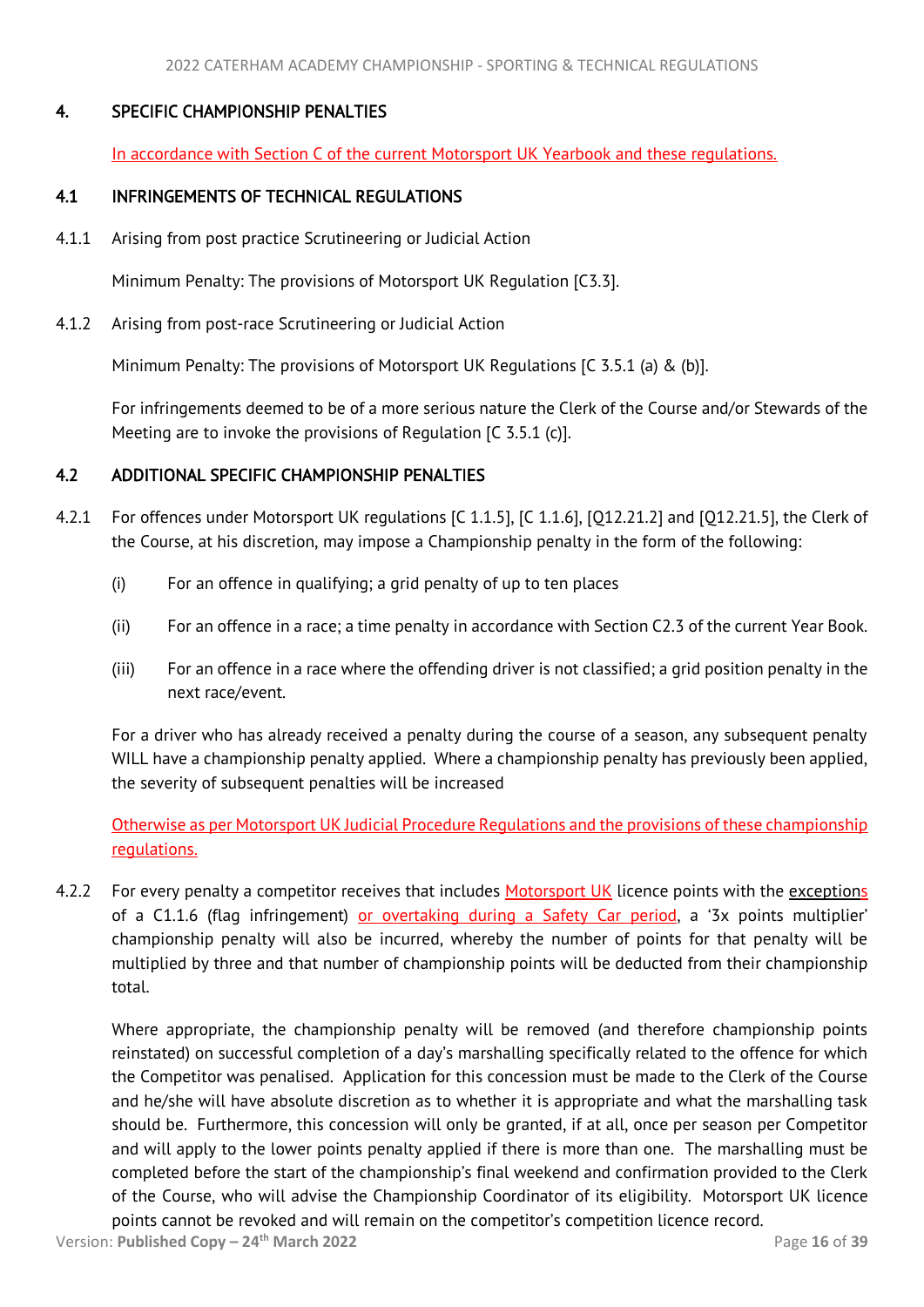<span id="page-17-2"></span>Where a penalty is applied during the final weekend of the championship, the concession must be requested before completion of the race weekend and carried out within the subsequent two weeks. If this is not possible, no concession will be given.

4.2.3 Further or alternative additional championship specific penalties are at the discretion of the Championship Stewards.

<span id="page-17-0"></span>4.2.4 The Clerk of the Course reserves the right to impose a 'Stop-Go Penalty/Drive Through Penalty' in accordance with Motorsport UK Regulation [Q12.26].

# 4.3 SOCIAL MEDIA

Social Media, including, but not restricted to, Facebook, Instagram, Twitter etc, is a powerful and widereaching medium for the expression of views and opinions, and the sharing of photographs and video. As such, competitors should be aware that their conduct on social media regarding the Championship and the BRSCC and its drivers should reflect the reach social media has. If a competitor is considered to have brought the Championship and the BRSCC into disrepute in the opinion of the Championship Stewards they may be subject to a penalty or disqualification from the championship. Additionally, competitors are reminded that the Motorsport UK monitor social media and any remarks that are deemed to bring the sport into disrepute can lead to penalties.

# <span id="page-17-1"></span>4.4 GENERAL CONDUCT

The Championship Stewards reserve the right to impose further penalties on competitors deemed by the Officials to have behaved on or off the track in a manner considered likely to bring the championship into disrepute at any meeting. In the case of repeated offences, the Championship Stewards reserve the right to disqualify any competitor for a fixed number of races or the championship as a whole. In such cases, no other competitor's scores shall be adjusted.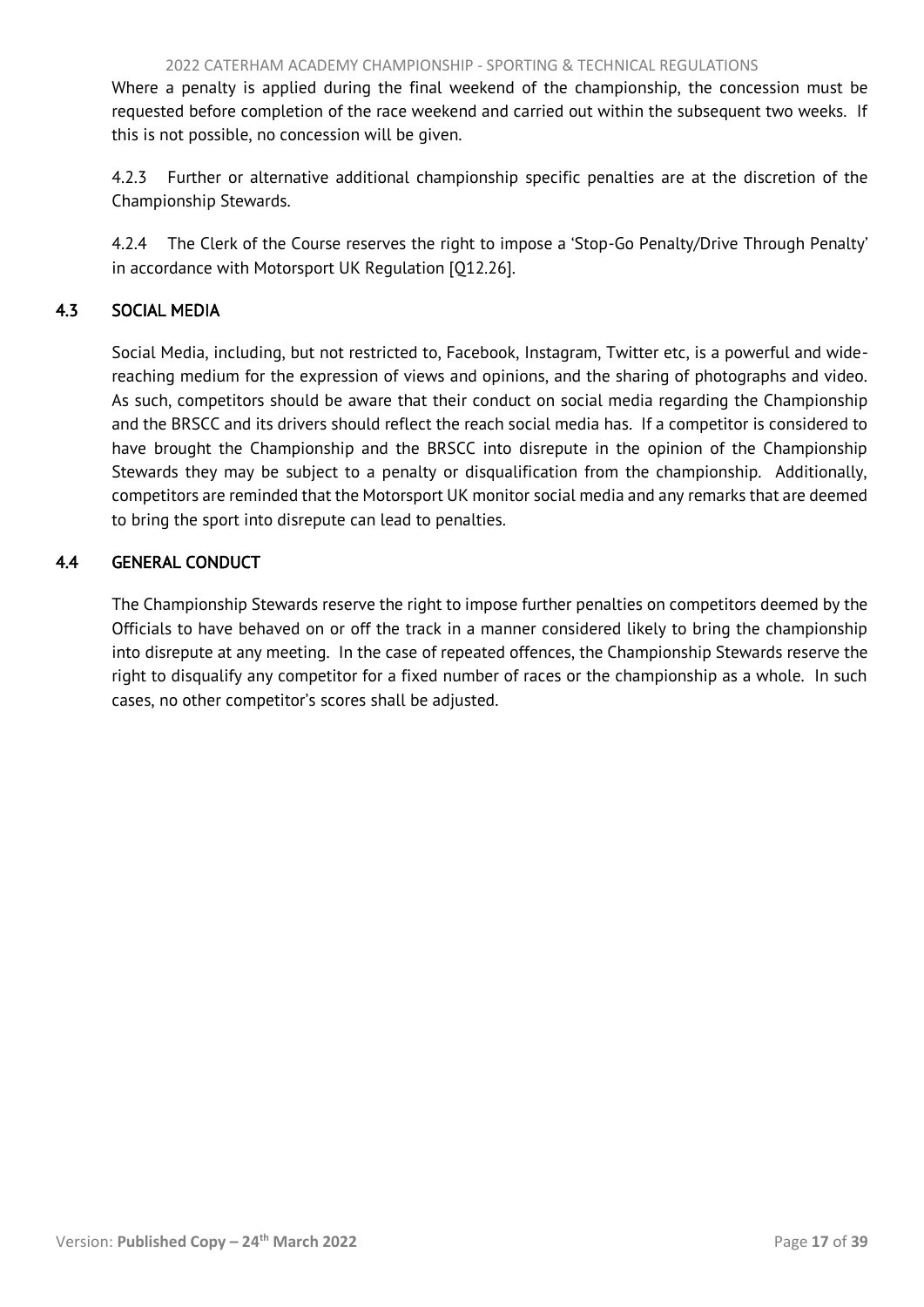## <span id="page-18-2"></span><span id="page-18-0"></span>5. TECHNICAL REGULATIONS

# <span id="page-18-1"></span>5.1 INTRODUCTION

The following Technical Regulations are set out in accordance with Motorsport UK specified format and it should be clearly understood that if the following texts do not clearly specify that you can do it, you should work on the principle that you cannot.

Due to the continued development of the Caterham chassis and associated parts, Caterham reserves the right (in accordance with Motorsport UK Regulation [D 11.1]) to change parts or part numbers specified within these regulations, at any time during the life of these regulations, and without prior notice.

#### 5.1.1 Scrutineering

The official Motorsport UK Eligibility Scrutineer or his appointed deputy will be attending rounds of the championship and he is available to provide advice as well as ensuring that the regulations are strictly enforced to ensure fair play.

All 2022 Caterham Academy Championship cars must comply with the requirements as laid down in the Technical Regulations at all times, whether during official practice or racing and it is the Entrants responsibility to ensure all such requirements are met. Any infringement of the Technical Regulations will render the competitor liable to penalties as set out in Section 4 of these regulations.

Technical checks may be carried out before, during and after practice and again at the end of the race. The eligibility scrutineer or his appointed deputy is empowered to undertake any form of technical verification procedure that he deems necessary and may order the removal of parts from the car, substitution of standard parts, or for the car to be otherwise dismantled in order to carry out inspection. This specifically includes the substitution of parts at random and the scrutineer has the right to swap any components such as engine ECU's.

The eligibility scrutineer or his appointed deputy reserves the right to check any suspect part directly with a standard part as supplied by Caterham. Suspect parts that might need to be removed for checking elsewhere will be marked by official Motorsport UK approved seals and a certificate of sealing will be handed to the competitor or his or her agent. This certificate will detail the seals and the precautions that need to be taken to keep the seals intact. The competitor will be notified in writing of the date, time and place of the examination and of the right of the competitor or his or her agent to be present at such an examination. Should the competitor or his or her agent not be present whilst his or her car is being dismantled for checking, no dispute over his or her vehicle or its components will be entertained. All costs will be borne by the competitor.

It is a condition of the championship that any vehicle may be selected for an engine power test by the eligibility scrutineer or his approved deputy at any time and its brake horsepower measured over a representative range of engine speeds. The organisers cannot be held responsible for mechanical damage to engines and transmissions when under test. However, such tests will not put the cars through any stresses beyond normal design limitations.

Although the Championship Coordinator and technical personnel from Caterham are happy to advise competitors on rules and regulations, they are not empowered to give any kind of judgement regarding the eligibility of cars.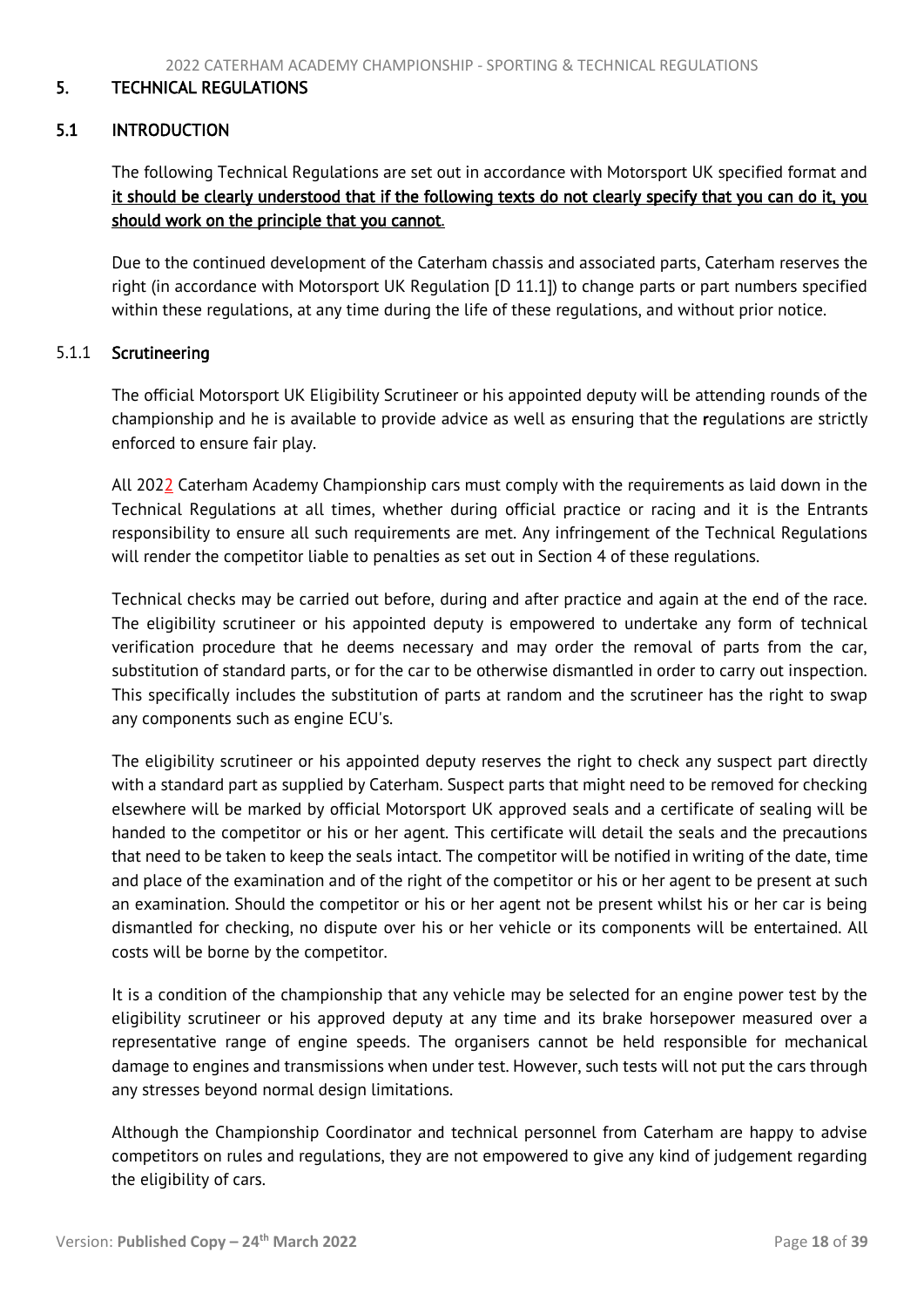<span id="page-19-2"></span><span id="page-19-0"></span>Finally, don't forget that although your scrutineer is happy to speak to you about these regulations, it is extremely discourteous to contact him after 10.00pm.

# 5.2 GENERAL DESCRIPTION

The 2022 Caterham Academy Championship is a one make racing series for competitors participating in 1.6 Ford Sigma TiVCT engine powered Caterham Sevens specifically produced for the 2022 Caterham Academy Championship in road going form to a controlled specification. No modifications whatsoever are allowed from the basic specification except those described below.

All cars must be road registered and registration documents must be available for inspection at all meetings, except whilst still pending IVA and/or registration and as agreed with the Championship Coordinator in exceptional circumstances (almost exclusively due the unavoidably late completion of a kit-built car). Any such exception is very unlikely to be granted beyond the first round.

All cars must be road legal at all times (excepting the above), with the exception of the removal of side repeater lamps.

5.2.1 With the prior approval of the Eligibility Scrutineer and the Championship Coordinator, it is permitted to make modifications which contravene the regulations below in order to adapt the car for use by a registered disabled person in this Championship. These adaptions are strictly limited to those that enable the driver to overcome the effect of the direct disability. No further modifications are permitted refer to Motorsport UK Regulation [J 5.1.1].

# <span id="page-19-1"></span>5.3 SAFETY REQUIREMENTS

All cars must conform to the General and Competition Regulations of the Motorsport UK which define minimum safety requirements for racing purposes. All cars must conform to these Regulations before they can be accepted for either racing or official practice. You should refer to the Motorsport UK Yearbook sections J5 Tech, Q13 Tech and K Safety Requirements.

It is generally accepted that in order to ensure the safety and security of a car, it must be kept clean so that faults can be easily spotted and identified. Likewise, the components of the car should be race worthy to best possible degree and fitted securely. Therefore, it is a requirement of entering the Championship that competitors will ensure that their cars are clean prior to being presented for safety scrutineering, and for qualifying and races. The Safety Scrutineers reserve the right to refuse to scrutineer a car if it is presented in a sub-standard condition. Furthermore, the Clerk and of the Course reserves the right, on the Eligibility Scrutineer's advice, to prevent a car from taking part in qualifying or races, should the presentation not be up to standard.

A Caterham supplied Motorsport UK approved rollover cage (Caterham part numbers 30P022A or 30P022B) must be fitted to all cars without further modification and must be bolted, not welded in place.

A head restraint to Motorsport UK Regulation [K 13] must be fitted which must measure a minimum of 10cm x 10cm and be situated not more than 5cm behind the driver's head. The design of the head restraint is free provided that it conforms to Motorsport UK Regulation [K 13]. There must be clearance of at least 5cm between the top of the driver's helmet and the top of the roll cage. Competitors should note that the Caterham composite seat (part number 30P239A) must have an additional Caterham restraint fitted behind the headrest to meet Motorsport UK requirement [K 13].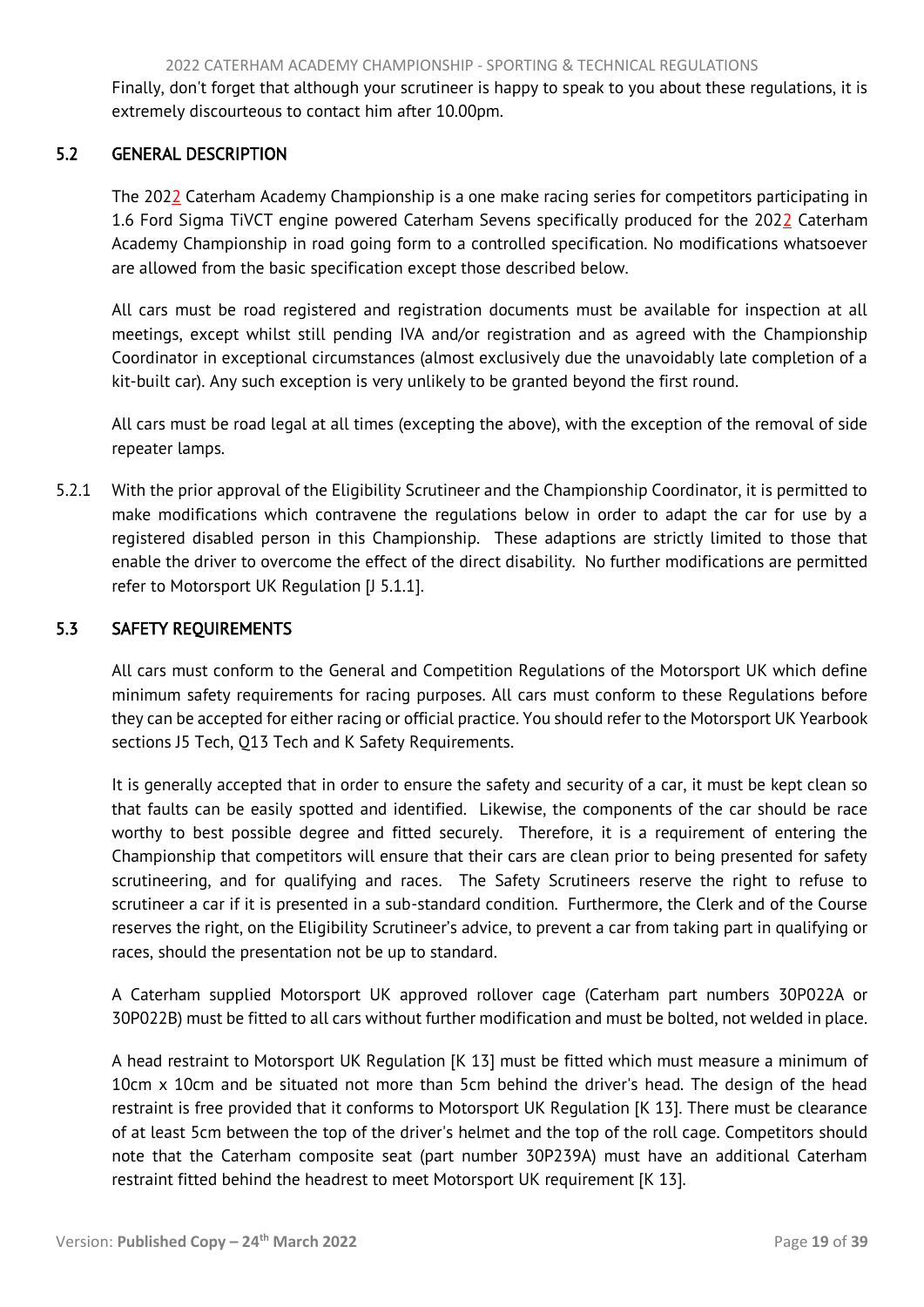Fitment of roll cage padding (Caterham Part number 79136) to the roll-cage main rear hoop, roof diagonal and driver's side cant rail is mandatory.

- 5.3.2 Use of Caterham supplied side impact / rear wheel protection bar part number 30P306A is mandatory.
- 5.3.3 A six-point full harness safety belt must be fitted complying with Motorsport UK Regulation [K2.1.4] ([Q13.10.1]). Belts designed to pick up on the correct points on the chassis are available from Caterham.

The use of arm restraints is mandatory. These are available from Caterham (Caterham part number DAR-Black).

Competitors are recommended to replace complete belt sets involved in accidents according to Section K.

5.3.4 A plumbed-in fire-extinguisher in accordance with Motorsport UK General Regulation K3.1 is mandatory.

It is permitted to relocate the fire extinguisher from its factory-fitted position (in the boot space), to the passenger footwell or, at the discretion of the eligibility scrutineer, an alternative appropriate location. When installed in the boot space, it is recommended that the operating handle is rotated up 45 degrees from horizontal.

- 5.3.5 An electrical master switch to Motorsport UK Regulation [K 8] capable of isolating the battery and ignition systems must be fitted in such a position that it can be operated from both inside and outside the car. The switch and wiring provided allows it to be located on the offside of the scuttle within the windscreen stanchion where the protective eyebrow must be used. It is not mandatory to use a Caterham supplied switch.
- 5.3.6 The electrical cut out must be marked by a red 'spark' on a blue triangle.
- 5.3.7 The ignition switch 'OFF' position must be marked.
- 5.3.8 The battery (Caterham part number 53034W) must be located within the engine bay and its terminals must be protected by a non-conductive cover. The earth lead must be clearly marked in yellow. Motorsport UK Regulations require that only the battery master switch and an electrically operated fire extinguisher may be connected to the battery.
- 5.3.9 The rear bulkhead behind the driver and over the petrol tank must be made flameproof to Motorsport UK Regulation [Q 13.1.1]. The boot floor over the petrol tank must be an aluminium honeycomb panel as supplied by Caterham. An aluminium cover must be placed over the rubber fuel filler hose. The use of tank tape to seal the boot floor to the rear bulkhead is not considered sufficiently flameproof. Aluminium tape must be used available under Caterham part number 77519.
- 5.3.10 The Caterham supplied FIA approved LED type high intensity rain light is mandatory (Caterham part number 30L284A). A Caterham rear fog light must be fitted in the standard position (Caterham part number 71187) at all times, even though it will not be connected or operational during racing (see 5.10.1 and 5.10.2).
- 5.3.11 The engine must be fitted with the standard breather system for Academy cars as identified by Caterham's engineering department.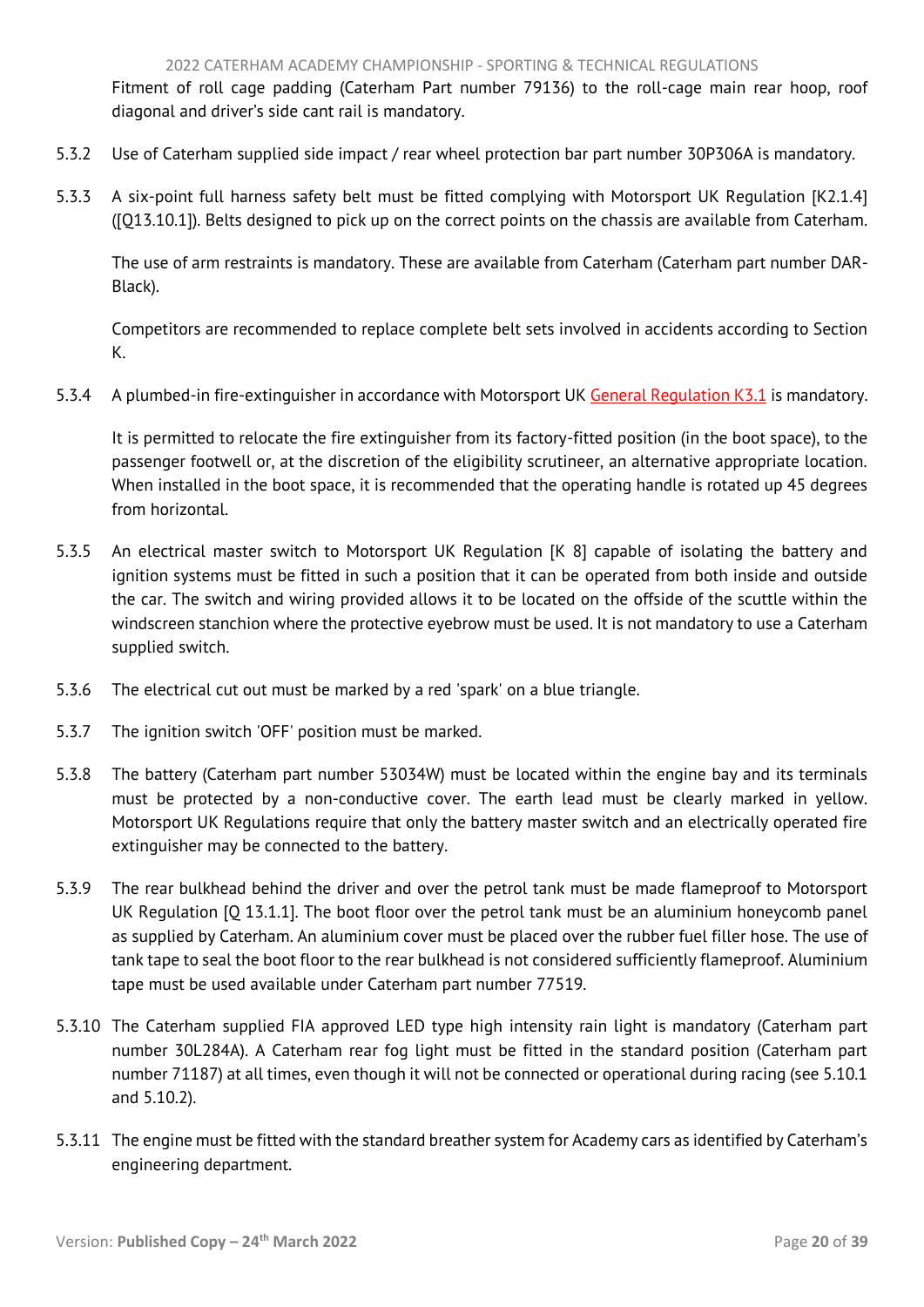- <span id="page-21-1"></span>5.3.12 All chassis are manufactured with aluminium honeycomb chassis side protection, which must not be removed.
- 5.3.13 Competitors should also refer to Motorsport UK Regulation [K 9] concerning overalls and Motorsport UK Regulation [K 10] for crash helmets. The wearing of balaclavas and flameproof gloves and flameresistant shoes are mandatory in this championship. The wearing of open-faced helmets is prohibited. Competitors are also strongly advised to wear flameproof underwear.
- 5.3.14 Use of an FIA approved Frontal Head Restraint in accordance with Motorsport UK Regulation [K.10.4] is mandatory.

The chassis is fitted with additional mounting bosses to allow the harness shoulder straps to be located in a position suitable for use with a FHR device. In some instances, these positions may not suit all drivers and modification may be required.

In this case, the FHR device, competitor's helmet, 6-point harness and car must be simultaneously presented at Caterham Westbury or Arch Motor & Manufacturing Ltd, to allow any necessary chassis modifications to the upper seat belt anchorages to be made. A charge will be made to modify the chassis and proof of modification will be notified to the Championship Coordinator by Caterham Westbury, or issued by Arch Motor & Manufacturing Ltd. Competitors may be asked to present their proof of modification paperwork at scrutineering.

- 5.3.15 Towing straps, in accordance with Motorsport UK regulation [Q 13.1.3], must be fitted; one at the front and one at the rear. The choice of strap is free. A suitable strap is available from Caterham under part number 30P344A.
- 5.3.16 It is mandatory that any space between the driver's seat back and the seat back bulkhead is filled with twin pack seat foam.

# <span id="page-21-0"></span>5.4 GENERAL TECHNICAL REQUIREMENTS & EXCEPTIONS

This is a one-make formula and all cars are to be in identical specification with the exception of the adjustments permitted by these regulations.

No standard components can be modified, substituted, relocated or changed in any way except those specified herein.

In recent years Caterham's part numbering system has been revised. New part numbers now consist of seven digits. The last digit of this seven-digit number is a suffix which will be 'A' for any new part. If there is a minor change to the part such that it is completely interchangeable with the outgoing part and supersedes it completely (for example, a change of supplier or material), the part number suffix will be changed to 'B' and so on. As a change may occur during the racing season, such a part may be used to replace a part identified with an earlier suffix (only) within these regulations.

Where a part is not identified by a specific part number within these regulations, but is a 'standard' part that may not be removed, modified or replaced; a 'standard' part is that part number identified in the bill of materials (BoM) of either the actual car or any subsequent BoM for an identical specification car. For clarity, this allows the change of a standard part to a later level, if the later level is standard production build which has superseded an earlier part but does not have a simple suffix change to the part number because it is not a global supersession.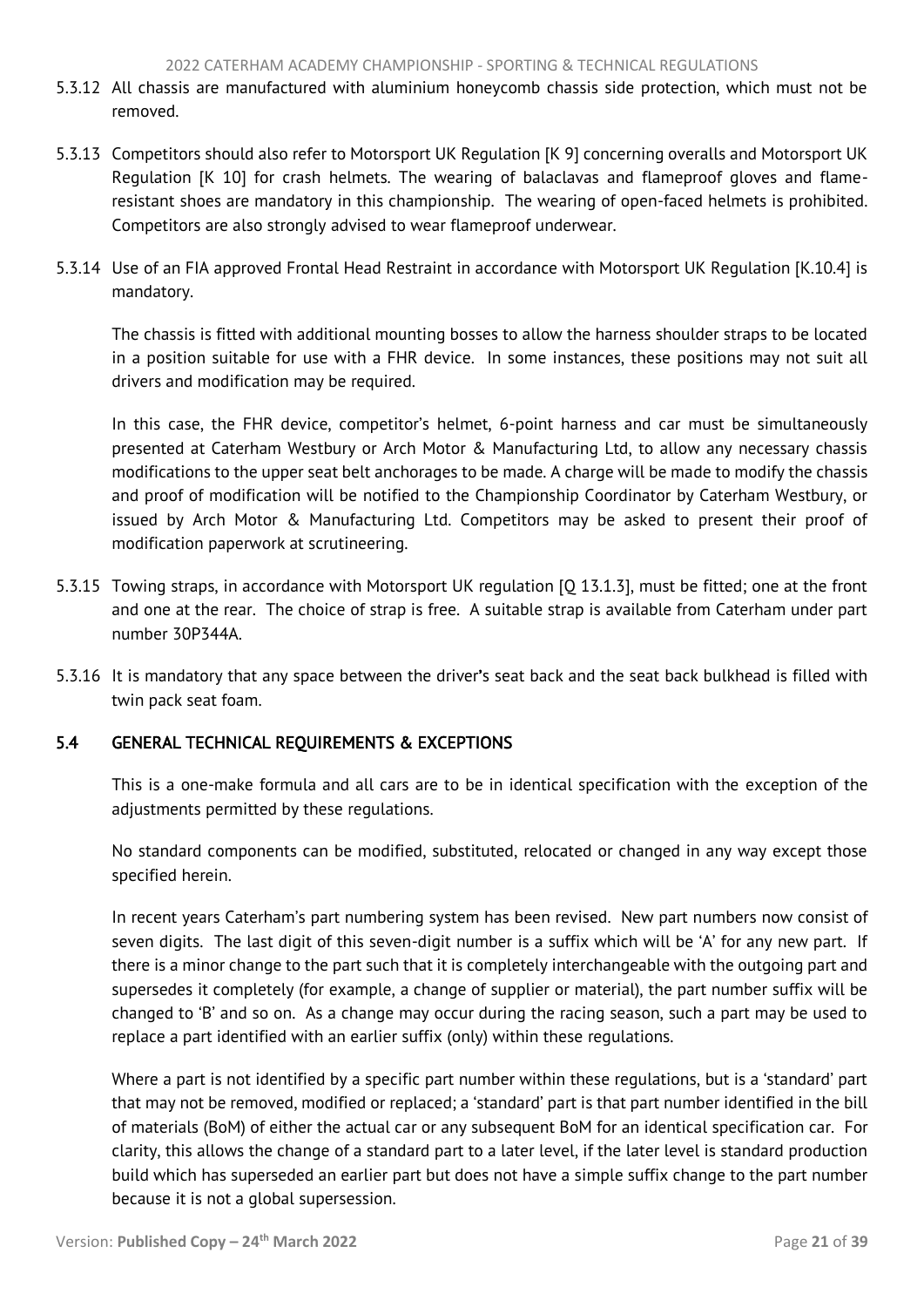<span id="page-22-1"></span>If in the light of experience safety related changes to these regulations are necessary, competitors will be given at least ten days' notice to effect modifications.

<span id="page-22-0"></span>All vehicles must comply with Motorsport UK General Technical Regulations contained within Sections J, Q and S of the Motorsport UK Yearbook.

# 5.5 CHASSIS

- 5.5.1 Vehicles eligible for this Championship must be the 2017 specification 1600 Academy-Roadsport chassis (Part number 30P001x or 30P008x – where x indicates a chassis part number suffix of 'G' or higher eg: 30P001G); except when the Clerk of the Course has granted permission for an alternative car to be used (see 1.3.7) in the event of a competitor's regular car not being available.
- 5.5.2 All major chassis repairs must be carried out by Caterham Westbury, whilst minor repairs (as deemed suitable by the scrutineer or Caterham Engineering dept) may be carried out by an appointed Caterham Motorsport Service Centre (6.1.2) or Caterham Dartford; except temporary repairs undertaken at an event, where it is permissible to add or remove material from the chassis if the car has been involved in a practice, qualifying or race accident. Any such repairs must be sanctioned by the eligibility scrutineer or his appointed deputy, who may request a further assessment and approval from a member of the Caterham Engineering team. It may also be necessary for the competitor to sign a disclaimer prior to the car being used in the subsequent session. All such repairs must then be checked by Caterham before the car competes at another race weekend, except when specified on the Temporary Repair Action Form that there has been cockpit damage, which must only be checked and repaired by Caterham Westbury or Caterham Engineering, Dartford. Any bolt-on part repaired must be replaced by an undamaged part before the car competes in another race weekend.
- 5.5.3 The replacement or reinstallation of rivets/rivnuts into existing panels or the pushing/beating out of panels are exempted from this clause. For clarity, any repairs that require welding must be conducted in accordance with 5.5.2. If in doubt, contact the Series Scrutineer.
- 5.5.4 The chassis part number 30P001A is supplied with a lowered floor on the driver's and passenger's sides. The chassis part number 30P008A is supplied with standard flat floors on both sides. It is permitted to replace the driver and passenger floors with a Caterham flat floor panel on chassis part number 30P001A or replace the flat floor panels with a lowered floor on chassis part number 30P008A.
- 5.5.5 It is permitted to cut slots into the seat back aluminium panel to allow the shoulder straps of the seat belts to be fitted underneath the harness tube rather than above. These must be protected as detailed below.
- 5.5.6 Any apertures in the seat through which the harness shoulder straps, lap straps or crotch straps pass should be protecting with rubber piping to prevent chaffing of the belt (this is standard fitment on the Caterham race seat supplied with the car and must not be removed. Competitors are reminded to periodically check the piping is in place and secure, as regular wear and tear can cause it to become detached.)
- 5.5.7 It is permissible to modify the seatbelt/harness apertures to ensure that there is no contact between the straps and the seat when the driver is seated and secured in the car.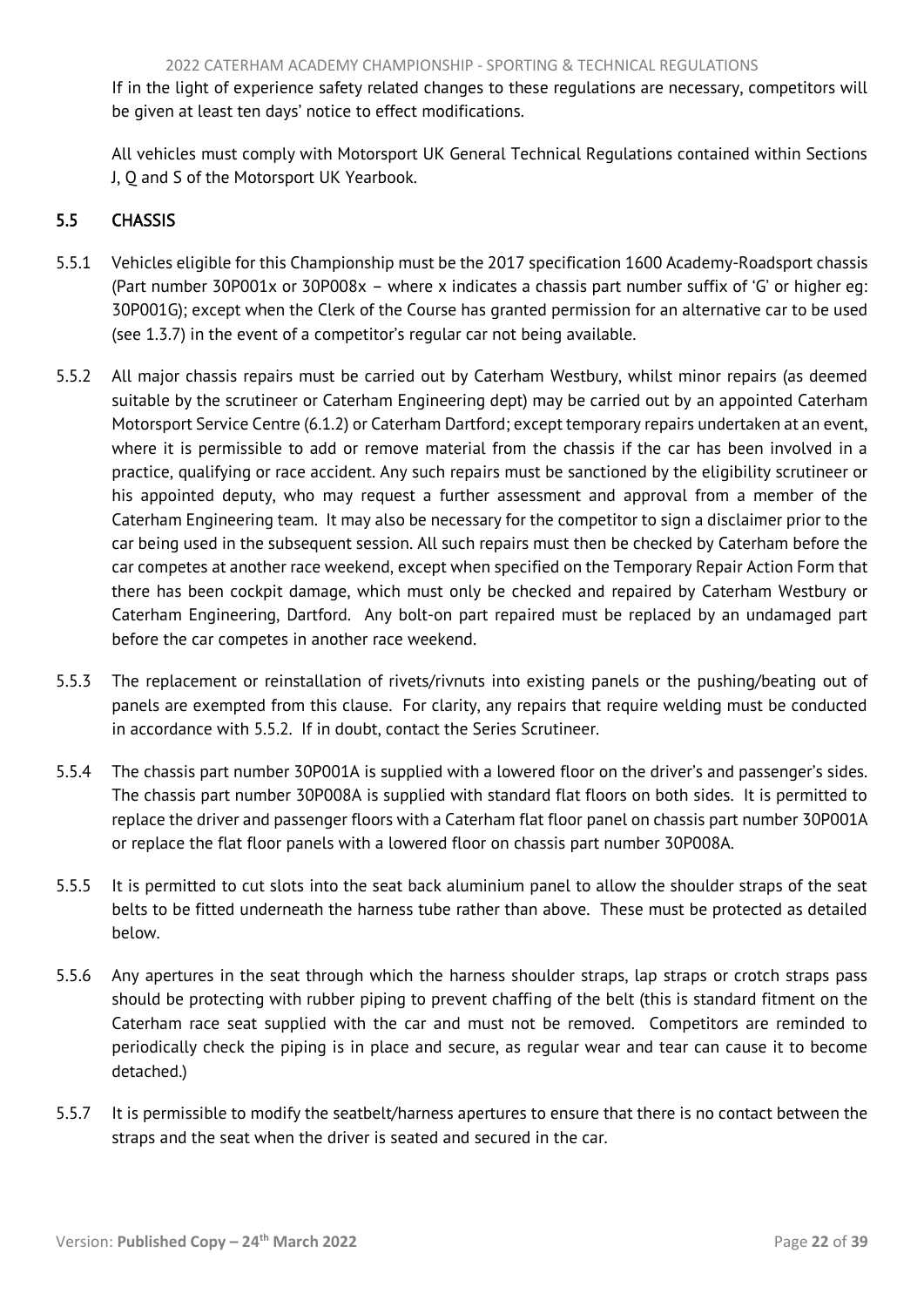#### 2022 CATERHAM ACADEMY CHAMPIONSHIP - SPORTING & TECHNICAL REGULATIONS

- <span id="page-23-1"></span>5.5.8 It is permitted for the driver to use a 'cool suit' type system (for driver body cooling). The system must be fitted in the boot space beside the fire extinguisher. Two 15mm holes are permitted to be drilled to allow passage of the cooling pipes to the suit. The holes must be made 'flameproof'.
- 5.5.9 It is permitted to fit reflective heat insulation to the footbox, tunnel and engine bay to reduce the heat in the cockpit. It is also permitted to fit double layers to provide additional insulation if required. The choice of heat insulation is free. Caterham provide a heat insulation kit, part number 30P242A which may be used in whole or in part.
- 5.5.10 The chassis is supplied without a spare wheel carrier and must compete without one fitted.
- 5.5.11 Do not attempt to add any extra stiffness to the chassis frame. The eligibility scrutineer or his appointed deputy reserves the right to select cars to be returned to the Caterham Dartford to have torsional stiffness measured. Should there be any deviation from accepted production tolerances the assumption will be made that modifications have been made and that chassis will not be permitted to race again, notwithstanding the application of any penalties.
- 5.5.12 The standard chassis must be used unmodified in any way and strengthening or stiffening, by whatever means, is expressly forbidden, other than those specified in 5.5.1 and 5.5.11. Only the honeycomb panels permitted in these regulations may be fitted. These should not be bonded into place, but can be riveted to the aluminium floor, not the chassis rails.

# <span id="page-23-0"></span>5.6 BODYWORK

# 5.6.1 Permitted Modifications

# i) General

All cars competing in sprints and hill climbs must fit the timing strut provided.

Standard UK number plates measuring 520mm x 110mm must be fitted in the standard Caterham road position and orientation front and rear although these do not need to display the registration number of the vehicle. The number plates must be of regular acrylic (or similar plastic) construction, not pressed metal.

Cars may run with tape extending from the windscreen back to the front hoop of the roll cage, but no further, to prevent rain from reaching the inside of the windscreen.

With the exception of the Sprint event, at least three mirrors must be fitted at all times including one windscreen or rollcage mounted 'internal rear view' mirror and two external mirrors, one on either side of the car (including when sidescreens are removed for competition). The choice of mirrors is free, provided they conform to Motorsport UK requirements and do not unnecessarily obscure the regular field of vision.

For the Sprint only, the external mirrors are not required (enabling competitors to temporarily remove the sidescreens).

A Caterham nosecone badge or nosecone vinyl decal (Part no 3FV305A) must be fitted in the regular position.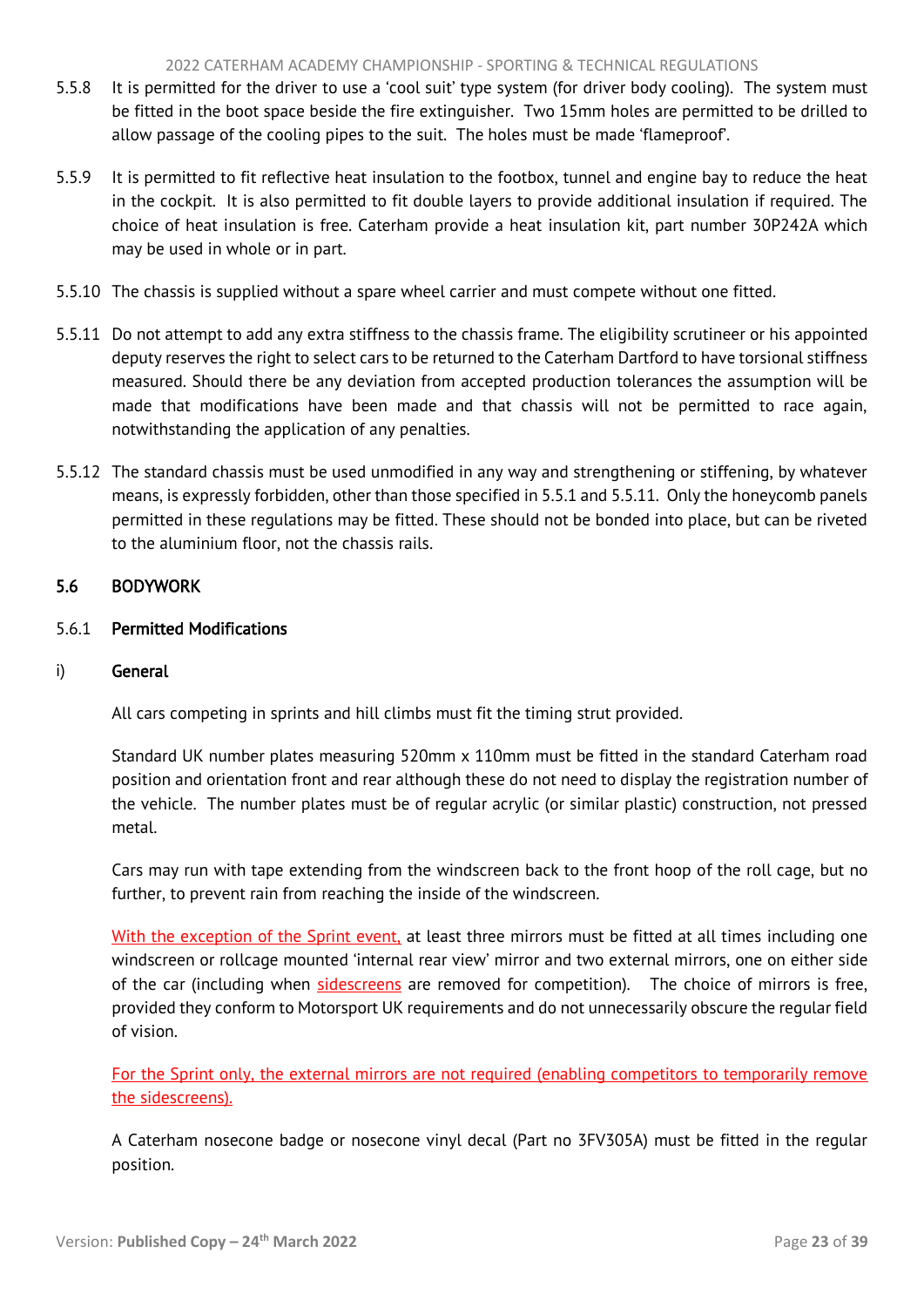#### ii) Interior

 The driving seat is free but it is important to note that the driver's helmeted head must be at least 5cm below the top of the rollover bar when seated normally.

It is permitted to remove the passenger seat and passenger harness.

Fitment of the driver's side honeycomb panel (part no: 76817) is permitted in order to raise the driver's feet.

Fitment of a carbon fibre dashboard is prohibited.

#### iii) Exterior

 Plastic screws (Part number BM5 x 25) may be used in place of the standard steel screws supplied to retain the rear wings. Flare rivets may also be used, provided the mounting of the wing remains equally as secure as well bolted.

It is permitted to use paint protection film to protect paintwork on the leading edge of rear wings. The fitment of rear wing protectors, either stainless steel or carbon fibre, is prohibited.

It is permitted to use *the standard sidescreens part numbers 76252A and 76253A, or 30V110A and* 30V111A (carbon effect); or Caterham half sidescreens part numbers 76257A and 76258A, or 30V086A and 30V087A (carbon effect), but no other alternatives. For clarity, it is permitted to run without sidescreens entirely, but competitors are reminded of the need to comply with the mirror requirement detailed in 5.6.1(i).

It is permitted to fit a plain windscreen glass (Part no: 76050) in place of the standard heated glass.

It is permitted to fit stainless steel sill protectors (Part no. 30P071A).

It is permitted to remove rubber trim and nut covers associated with compliance of IVA.

It is permitted to fit a passenger side impact protection car, part number 30P307A. (Competitors are advised that the Caterham hood [not permitted for racing], is not compatible with this additional side impact protection bar and cannot be fitted securely.)

It is permitted to replace the standard wingstays, part numbers 76103 and 76104, which have a hole through for the side repeater wire to pass through, with wingstays part numbers 370W30003A and 370W30004A which do not include this hole.

Tape may be used as a temporary measure to secure damaged wings and nose cones at events, but competitors are expected to present their cars at scrutineering at the next event properly repaired.

It is permitted to paint the bodywork of the car in any colour or use a vinyl wrap to the same effect. In addition, with the express permission of the series scrutineer, it is permitted to paint, repaint or anodise visible components to improve the presentation of the car.

It is permitted to use the 'CATERHAM' rear badge part number 300V0053A, but it must be in the standard position; or to remove the rear badge completely.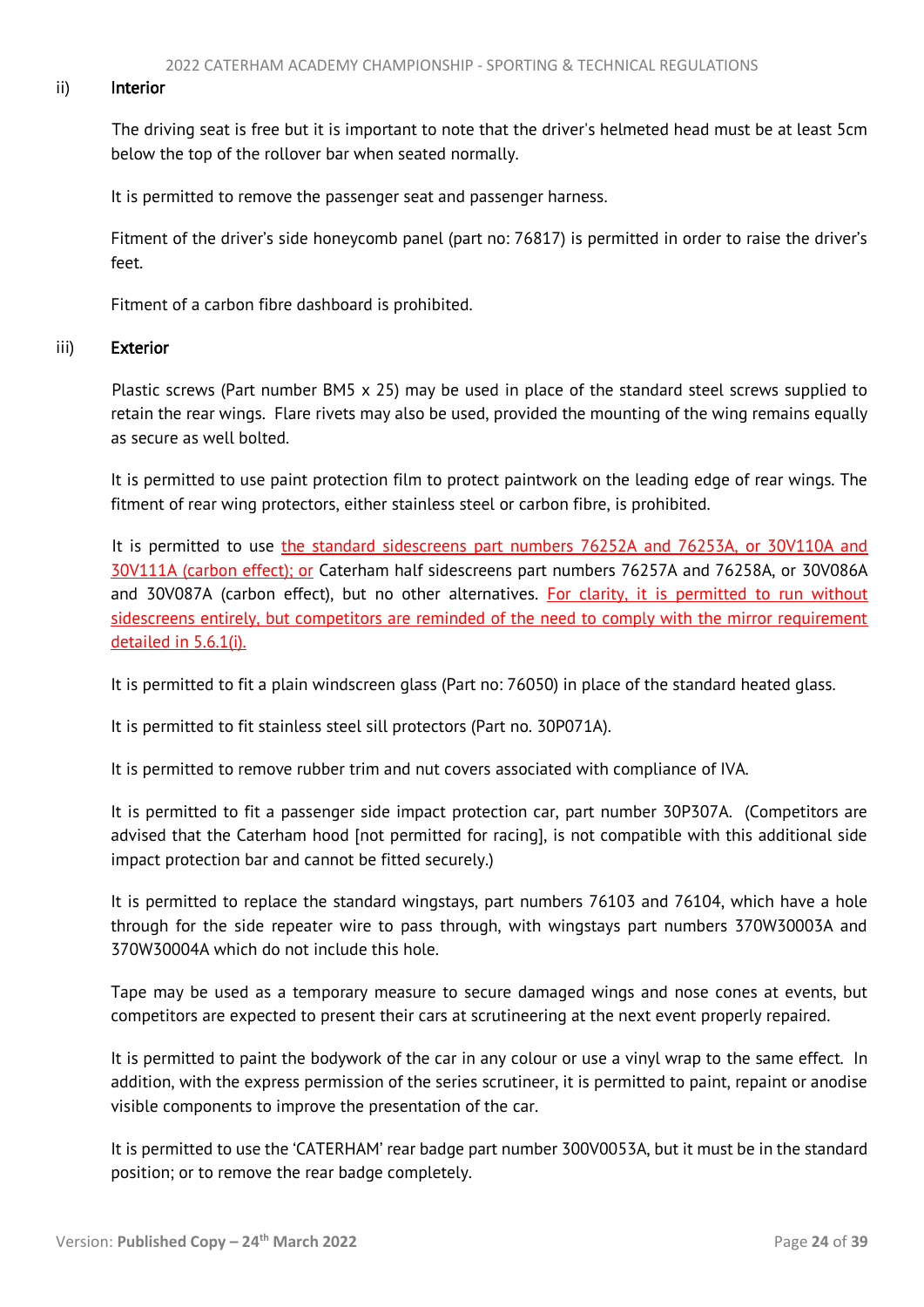#### iv) Silhouette

No modifications allowed.

#### v) Ground Clearance

 Ride height may be adjusted subject to a minimum ground clearance measured from the lowest point on the chassis excluding bolts, screws, nuts and rivet heads with the driver (in full racing kit) seated normally in the car.

All vehicles must have a section of aluminium sideskin removed from the lower section to expose the chassis member on both sides to allow for ride height to be measured. This must be at the front most section, where the chassis rails meet the chassis crossmember. This must measure 30mm x 30mm.

The minimum ground clearance (measured between the ground and exposed section of chassis as identified above) at all times is 140mm.

In the event of a puncture on arrival at Parc Fermé, it will be permissible for an alternative wheel and tyre to be fitted, inflated to 28psi, to ensure a valid ride height check; excepting when the puncture has been signalled to the driver by way of the 'Mechanical failure' flag (black with an orange disc) during the session.

## 5.6.2 Prohibited Modifications

#### i) General

Hoods and tonneau covers are prohibited for both practice and racing.

#### ii) Interior

No modifications permitted except those detailed in 5.6.1

#### iii) Exterior

It is not permitted to drill any holes into or to modify the outer skin or inner panelling of the car except where specified in these regulations or the assembly instructions, other than where chassis bushes have been factory drilled to expose them.

The cycle wings, rear wings and nosecone must remain in GRP as standard and be original Caterham supplied parts. The substitution of aluminium or carbon fibre items even though available from Caterham is not permitted.

Carbon Fibre sill protectors, though available from Caterham, are not permitted.

Tape may not be used to seal bonnet gaps.

No other modifications are permitted except those detailed in 5.6.1

#### iv) Silhouette

Standard full windscreen must be fitted at the correct angle and no additional holes are permitted to be made in the bodywork.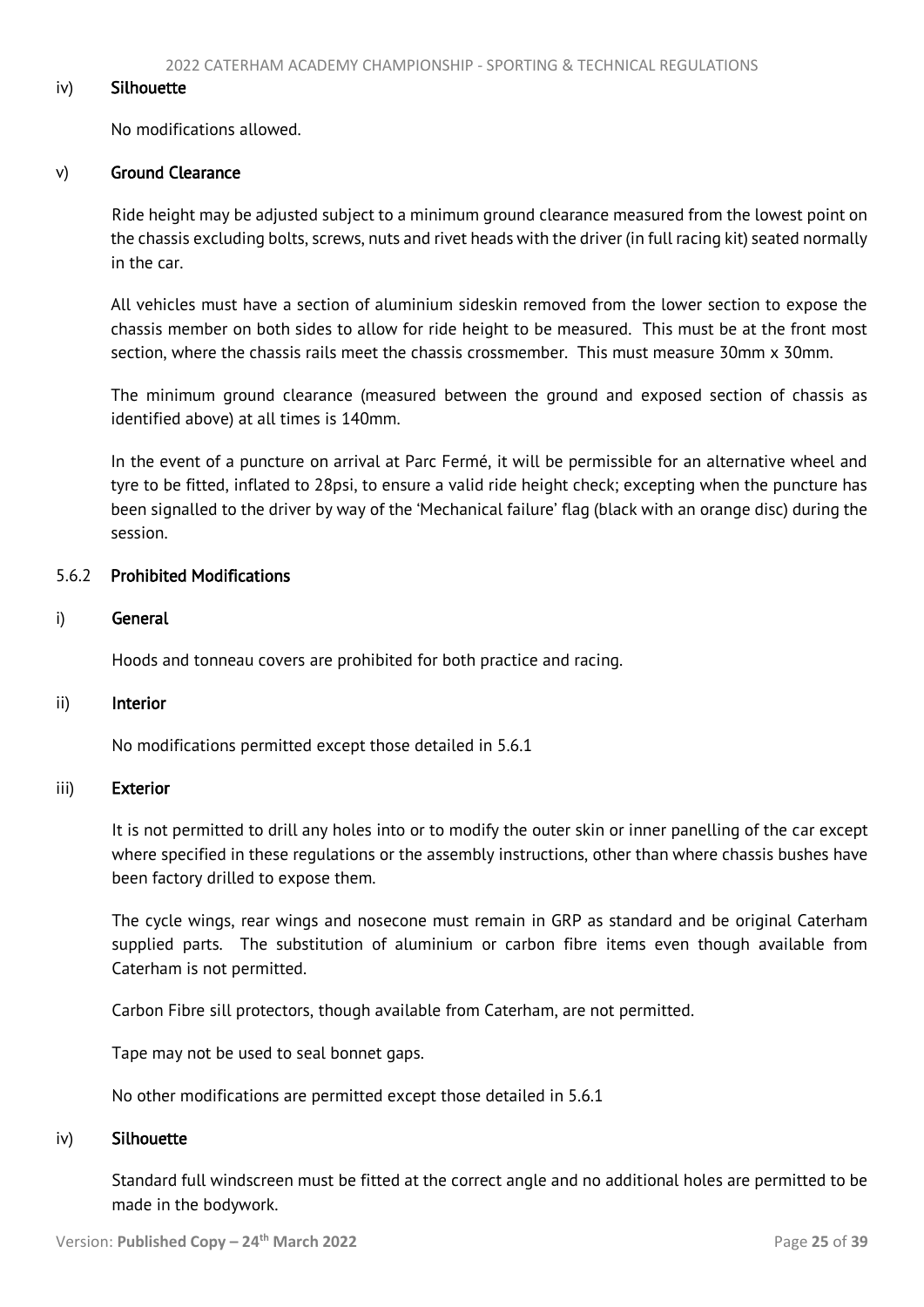#### <span id="page-26-0"></span>2022 CATERHAM ACADEMY CHAMPIONSHIP - SPORTING & TECHNICAL REGULATIONS

<span id="page-26-1"></span>The front wing location must be bonded or bolted as designed by Caterham; or securely riveted following a repair. The leading edge of the wing to the forward-most edge of the wingstay must be no more than 80mm. The wingstay must not be modified in any way, such as bending the legs or mounting in a nonstandard way that would lead to the wing being out of its factory standard position. A wingstay that has been lightly damaged in an accident may require replacement (at the Scrutineer's discretion) if it affects the position in which the wing sits in relation to the wheel.

#### v) Ground Clearance

No other modifications are permitted except those detailed in 5.6.1

# 5.7 ENGINES

Only the 1.6 Ford Sigma TiVCT sealed engines supplied by Caterham are eligible for this championship as supplied from Caterham (part no 30E363A).

In the event of an engine fault or wear requiring any dismantling of the engine for repair (thereby breaking the scrutineering seals), the engine (alone, or in the car) must be returned to Caterham Dartford to be rebuilt and resealed (or with the prior approval of Caterham, an appointed Caterham Motorsport Service Centre (6.1.2); for some engine operations). It is the competitor's responsibility to return their engine or car, fully kitted, and to pay the cost of the rebuild.

Use of spark plugs Caterham part number 36E038A is mandatory. The (Ford) part number printed on this spark plug may vary dependant on the OE manufacturer, but the product will be identical. Standard fitment when new is marked with FoMoCo CYFS-12VN4.

Use of the Caterham oil filter part number 360E0005A is mandatory.

The standard Caterham Sigma 125bhp flywheel part number 30E536A must be used. The lightweight flywheel for the Sigma (part numbers 30E259A and 36E533A), though available from Caterham, are strictly prohibited.

A fixed timing belt tensioner pulley is fitted to the engine as standard by Caterham and is mandatory.

The coil cover 30E317C is an integral part of the engine package and must be fitted.

# 5.7.1 Permitted Modifications

A Caterham manufactured replacement alternator pulley, part number 30E427A is available and permitted in place of the standard pulley supplied on the Ford alternator. (There is no dimensional difference between the two pulleys. The Caterham part is available due to the pulley not being available from Ford as a spare).

Due to the design of the Ford engine, it is possible for the camshaft pulley to rotate fractionally in relation to the camshaft which may have a negative effect on the timing of the engine. It is recommended that the timing is checked at the end of the race season.

No other modifications are allowed to the 1.6 Ford Sigma engine and its ancillaries.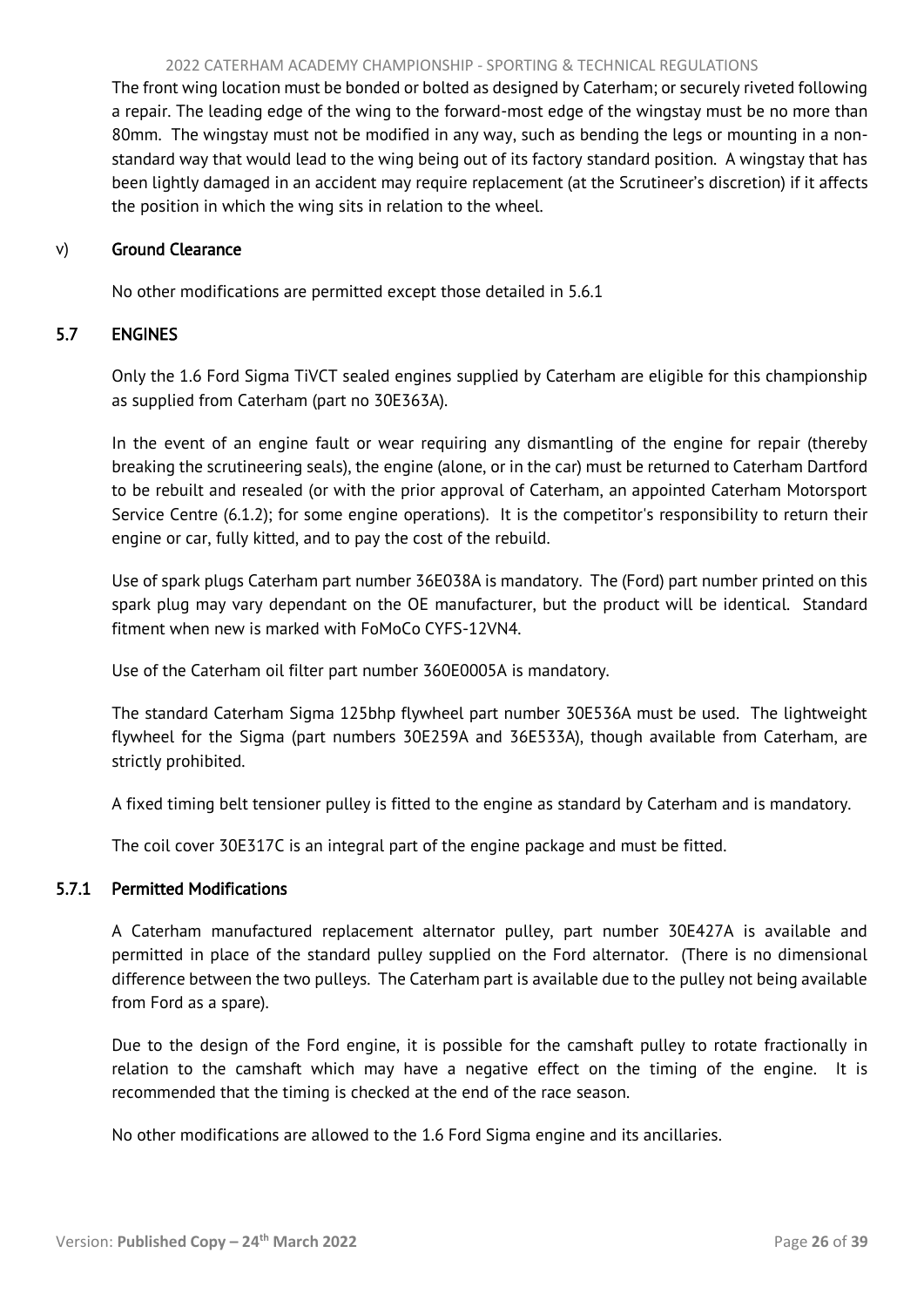#### 5.7.2 Prohibited Modifications

It is strictly forbidden for a competitor to modify, remove or substitute any component or part of the engine or any of its ancillaries, nor must the scrutineering seals be removed or tampered with. Should these seals be damaged or removed for whatever reason except under the direction of the Motorsport UK scrutineer, the car must not be raced or practised until the Motorsport UK scrutineer has inspected the engine and refitted the correct seals. The scrutineer may require that the engine be removed and taken to be power tested and, if necessary, dismantled for inspection, the costs of which will be borne by the competitor.

All engine rebuilds/repairs or the fitment of updated components that require seals to be broken must be carried out by Caterham Dartford or, for some engine operations, an appointed Caterham Motorsport Service Centre (6.1.2) or in the presence the series Scrutineer or an appropriate Caterham representative appointed by him, who will refit the appropriate seals before engines are returned to the competitor.

#### 5.7.3 Location

On no account must the engine be relocated within the chassis and only the standard Caterham engine mounting brackets and rubbers are permitted.

#### 5.7.4 Cooling System

The standard Caterham radiator, part number 38C036B and fan, part number 58514, must be used.

It is mandatory to fit either the Caterham mesh '7' grille part number 30C093A, or replace it with both the non-mesh '7' grille part number 77777A and mesh-only grille part number 77778 grille mesh, used together.

No other modifications are permitted to the cooling system.

#### 5.7.5 Induction Systems

A throttle pedal stop must be used and whilst the design of this is free, Caterham part numbers 74128, 30P225A and 30P253A are available but not mandatory.

The cold air induction system must be used and with the standard panel air filter 30E178A fitted. The cut-outs must be fitted with a 30P159C grille.

No modifications are permitted.

#### 5.7.6 Exhaust Systems

The Caterham exhaust system incorporating a catalytic converter is supplied as standard to allow registration of the vehicle and comply with Construction and Use regulations and must be fitted at all times. The only permissible exhaust system is available under the following Caterham part numbers:

| Silencer      | 360X006A (polished) or 36X013B (unpolished)  |
|---------------|----------------------------------------------|
| Cat/Collector | 360X0005A (polished) or 36X012A (unpolished) |
| Cylinder No 1 | 360X0001B (polished) or 36X014A (unpolished) |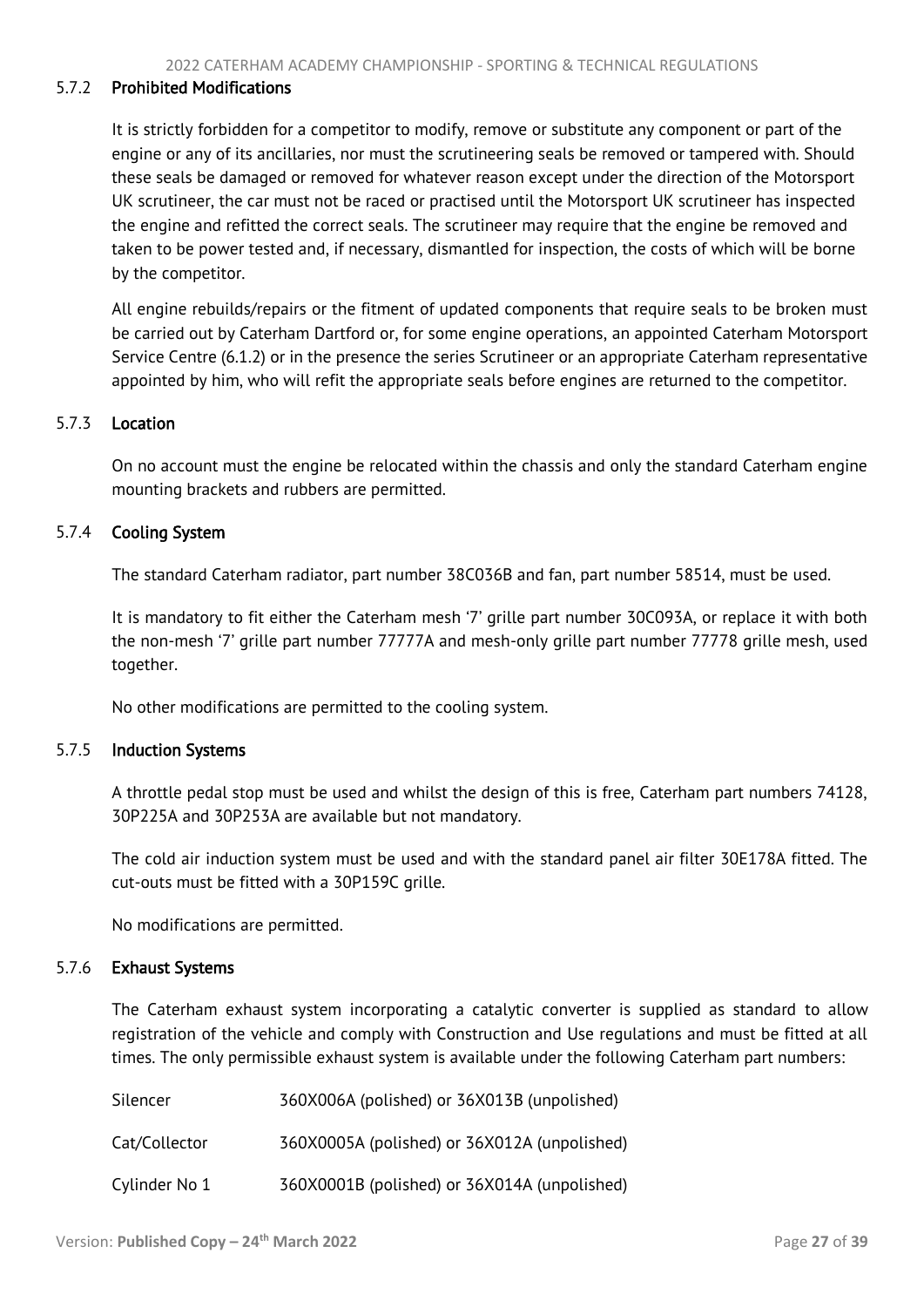<span id="page-28-1"></span>Cylinder No 2 360X0002A (polished) or 36X015A (unpolished)

Cylinder No 3 360X0003A (polished) or 36X016A (unpolished)

Cylinder No 4 360X0004A (polished) or 36X017A (unpolished)

The use of the exhaust guard fitted to the cat/collector under Caterham part number 70262 or 70262B is mandatory.

It is permitted to drill the exhaust at the mating between the catalytic convertor and the silencer, and insert a single rivet to prevent the silencer from rotating. All other either external or internal modifications by means of application of additional material or by a manufacturing / coating process are prohibited.

The series scrutineer is empowered to emission test cars to check the effectiveness of the catalyst.

# 5.7.7 Ignition Systems

 The electronic management system must be used unmodified in any way and may be exchanged or tested by direct comparison with a factory supplied unit.

 It is permitted to have the CAN stream data enabled (if not already present in the latest map) from the ECU to provide data to a VBOX as per 5.10. Enabling of the CAN stream can only be done by Caterham Dartford or an appointed Caterham Motorsport Service Centre, by a re-flash of the ECU (for which the vehicle does not have to be present).

It is specifically prohibited to fit any ducting to the starter motor or elsewhere in the system.

 It is permitted for the engine immobiliser to be bypassed or removed by Caterham or an appointed Caterham Motorsport Service Centre.

# 5.7.8 Fuel Delivery Systems

 Use of the standard fuel pressure regulator integral in the fuel pump is mandatory. At 12 volts the unit delivers fuel at 3.8bar (380kPa).

It is permitted to fit FIA approved dry break connections to the fuel lines to ease removal/replacement of the engine.

 To facilitate sampling and draining of the fuel tank of cars fitted with a dry-break connection, it is permitted to add wiring and a switch to enable the fuel pump to be operated without the ignition system switched on. When using the fuel pump to drain the tank, fuel must only be drained via the dry-break connection.

<span id="page-28-0"></span>No other modifications are permitted.

# 5.8 SUSPENSIONS

2022 Caterham Academy Championship cars are supplied with De Dion suspension which must remain standard with the exception of the modifications permitted below.

Cars must retain narrow track front suspension.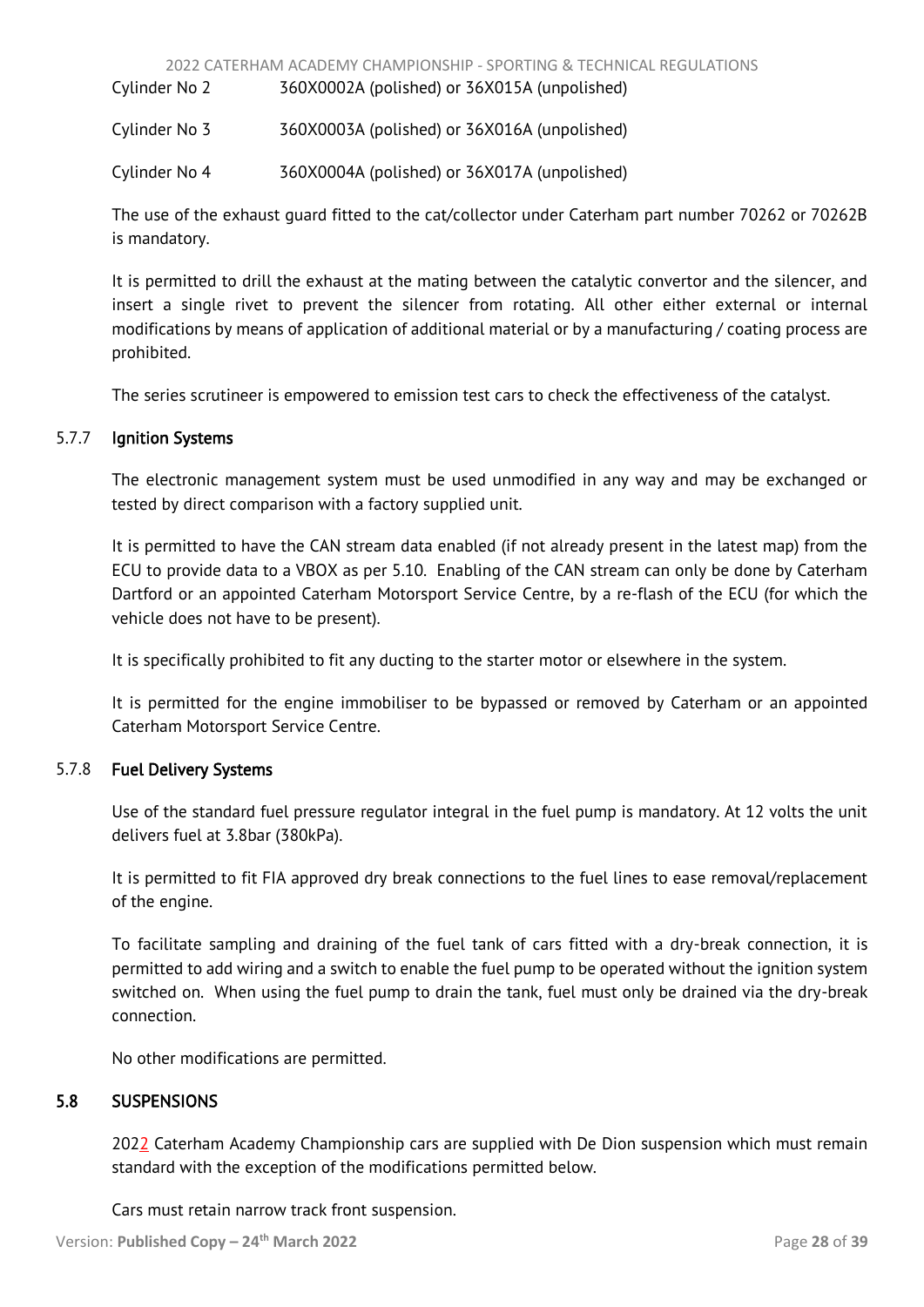The only permitted springs are part number 75511 (front) and 71198 (rear).

Front dampers must be fitted with the main body fixed to the lower wishbone. Rear dampers must be fitted with the main body fixed to the De Dion tube (right way up).

 Radius arms must be mounted with the forward point in the upper of the two mounting holes in the chassis, except in the case of a temporary repair, where chassis damage makes it impossible to use the upper mounting hole. In this instance only, both radius arms must be positioned in the lower mounting holes. The chassis must be suitably repaired in time for the next event.

 It is recommended that the De Dion tube is regularly and carefully inspected for cracking or damage, especially at the weld between the tube outer buttress and the end plate. De Dion tubes should be changed as a matter of course following an accident.

 Both the standard De Dion tube, part number 79028B, and the reinforced De Dion tube part number 370R0003A, introduced for the 2022 season, are permitted.

# 5.8.1 Permitted Modifications

 Ride height may be adjusted using the damper spring seats supplied as standard subject to the minimum ride height requirements detailed in section 5.6.1(v)

 It is permissible to adjust front camber to a maximum of 3° (negative) and castor angles by means of the adjustable length top wishbone provided and by shimming the lower wishbone with washers.

 It is permitted to substitute the standard lower wishbone front mounting bolt with a longer bolt of a similar specification.

Camber will be measured on a 'flat-patch' as laid out by the Eligibility Scrutineer at the race event. Every care will be taken to ensure that this portable equipment is level and this will be verified by the Chief Scrutineer. In order to verify any marginal (or excessive) camber reading to both the competitor's and scrutineer's satisfaction, the flat-patch may be re-measured to demonstrate it is level and the camber will be measured with the wheels in the 'straight ahead' position displaying equal toe either side when measured using a physical string system or computer geometry system, as defined by the Eligibility Scrutineer.

Where possible, the eligibility scrutineer will make this facility available for competitors to check geometry settings prior to taking to the circuit. However, due to the number of competitors and time constraints on the day, this may not always be possible.

No modification can be made to the De Dion tube except that shims may be inserted to a maximum of 2° (negative) to adjust camber and toe angles as required. The only shims permitted are Caterham dedion shims with the following part numbers:

# Camber

 300R0005A 0.1mm = 0.1° 300R0006A 0.2mm = 0.2°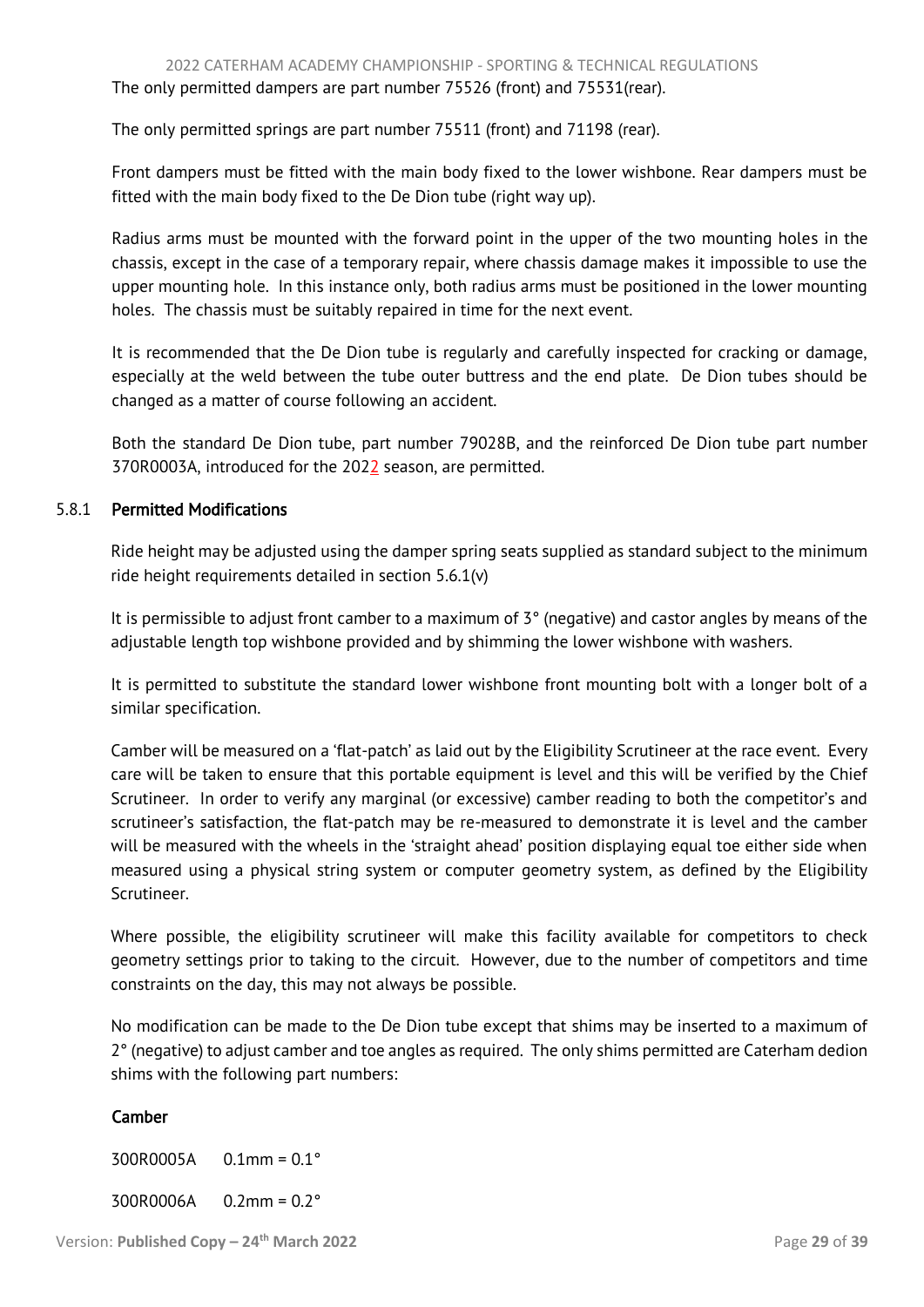## <span id="page-30-1"></span>Toe

300R0008A 0.5mm = 0.08°

300R0009A 1.0mm = 0.16°

It is permitted to use the 420R 2° De Dion ears part number 30R036A in place of the standard ears.

 It is permitted to remove the white, nylon anti-squeak washers from the central-rear mounting point between the De Dion tube and the A frame.

The following Caterham supplied front anti roll bars are permitted:

| Diameter                   | Colour | Code  |
|----------------------------|--------|-------|
| %"                         | Red    | 72090 |
| $\frac{1}{2}$ " (standard) | Orange | 72088 |

A front anti-roll bar must be fitted and connected at all times.

Front and rear damper spring seats may be modified by removal of metal only to allow greater adjustment of spring positioning.

Circlip grooves may be added to the body of the damper to allow for ride height adjustment. No other machining or modification in any way to the dampers themselves is permitted.

#### 5.8.2 Prohibited Modifications

 No other modifications whatsoever are permitted to the car's suspension and suspension components must not be modified in any way nor may suspension pick up points be changed. Use of any wide track front suspension components is specifically prohibited.

The bump rubbers may not be cut down or removed from the mandatory Bilstein dampers.

#### 5.8.3 Wheelbase/Track

<span id="page-30-0"></span>All dimensions must remain as per standard.

# 5.9 TRANSMISSIONS

The standard transmission specification including gearbox, bell housing, clutch, axle and differential must be retained and all parts must be fitted and assembled correctly.

Use of the Caterham clutch pedal stop (Part number 30P224A) is permitted.

 The use of either clutch plate part number 3EQ021A (AP) or 370Q0001A (Helix) is mandatory. There is no performance difference between the two clutch plates. A further clutch plate, part number 3E0Q0001A, supplied on a temporary basis due to force majeure remains permissible, but is no longer available.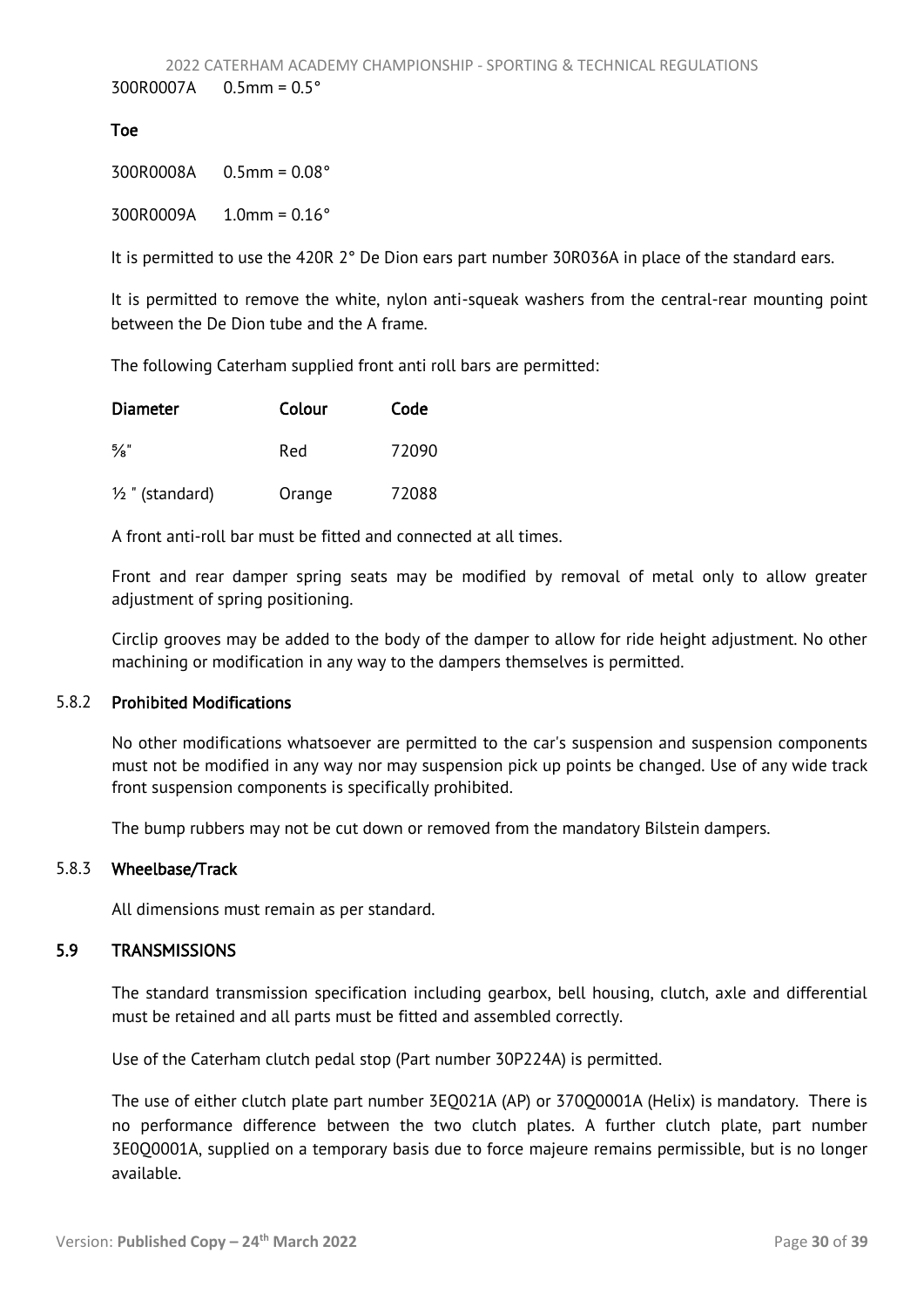#### <span id="page-31-1"></span>5.9.1 Permitted Modifications

No modifications are permitted.

#### 5.9.2 Prohibited Modifications

The use of a limited slip differential is strictly prohibited.

Non-standard gears, including straight cut gears are prohibited.

Non-standard gear ratios are prohibited.

Use of the quick shift position of the gear lever is prohibited.

Steel baulk rings are prohibited.

Steel blocker bars are prohibited.

Mis-assembly of parts, particularly in respect of the synchromesh mechanism is prohibited.

### 5.9.3 Transmission & Drive Ratios

Only the Caterham supplied Mazda 5 speed gearbox (Caterham part number 30G038A) may be used in the championship. The ratios within the gearbox must remain as per standard Caterham specification.

| First  | 3.136:1 |
|--------|---------|
| Second | 1.888:1 |
| Third  | 1330:1  |
| Fourth | 1.000:1 |
| Fifth  | 0.814:1 |

<span id="page-31-0"></span>The mandatory differential and final drive ratio is part number 30A034C, ratio 3.91:1

# 5.10 ELECTRICS

 The standard electrical system and wiring loom must be retained with all items working correctly so that the car remains fully roadworthy at all times. All dashboard instruments must be kept as standard.

The specification of the ignition and starter switch is free and it may be positioned on the dashboard.

The standard fuel inertia cut out switch may be removed or relocated. If relocating, Caterham recommend the left-hand side of the gear lever, mounted on the centre tunnel just in front of the passenger seat. An inertia switch subloom, part number 37E552A, may be added to extend the existing wiring loom for this purpose. If removed, a 'jumper' wire is required to complete the circuit. Only Caterham part number 370L0003A may be used for this purpose.

All power feeds to the vehicle and engine looms must be connected via the master battery switch.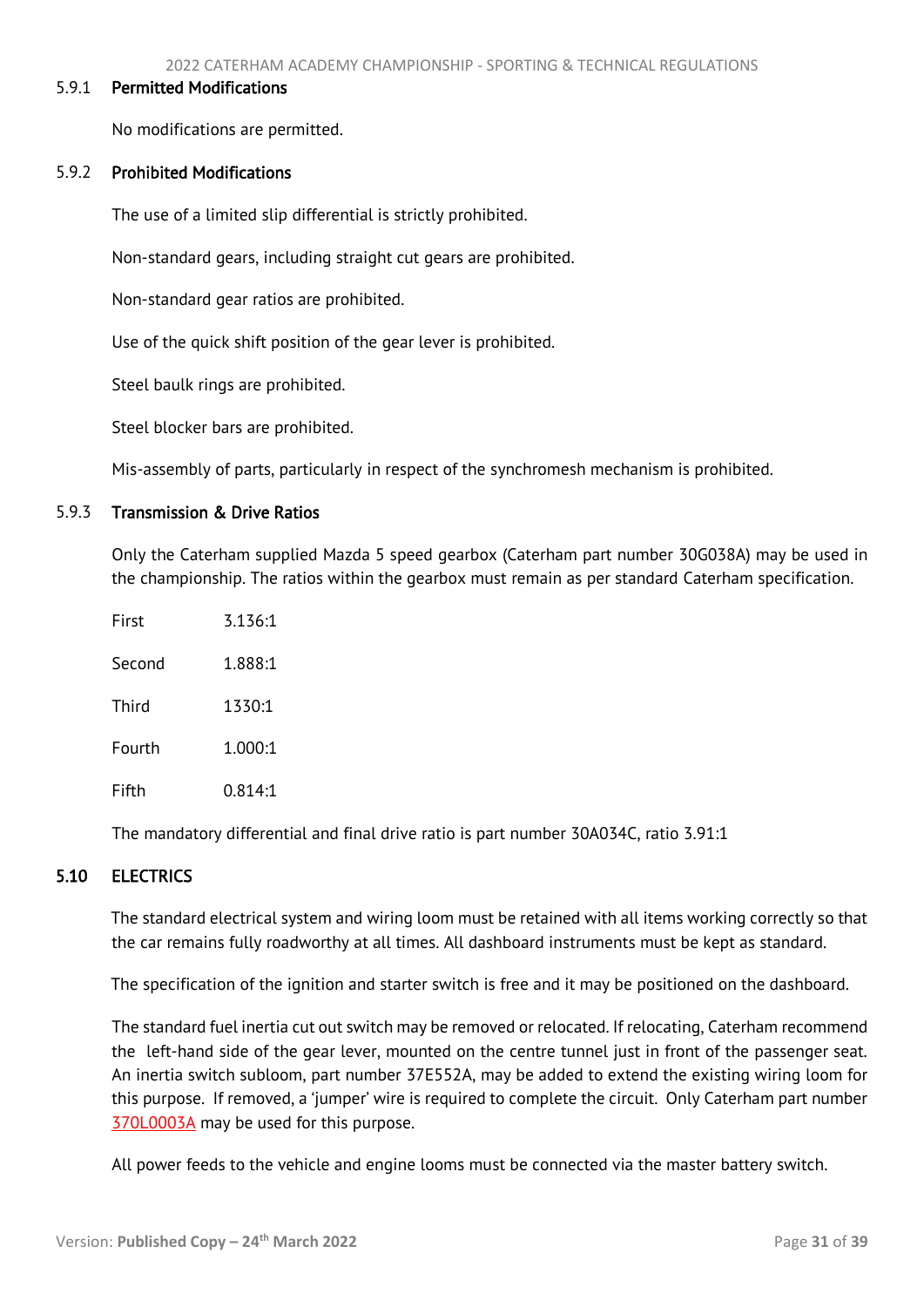It is permitted to fit a countdown timer or stopwatch to the dash or steering wheel centre to provide an indication of session duration.

It is permitted to fit a non-integrated data-logging system and take a power feed and engine rpm signal from the vehicle.

It is permitted to connect a RaceSense or VBOX datalogging system to the OBD port using the RaceSense provided lead or, for Vbox, adaptor lead part number 370D0003A (when available), in order to utilise engine data (rpm, coolant temp, inlet air temp) from the CAN stream.

It is permitted to fit sensors (such as, but not limited to, throttle, brake, and steering) for a data logging system such as the RaceSense and the required power feeds.

 It is recognised that there are many 'standalone' sport video systems that are capable of logging speed, g-forces and other data. These are permitted providing that they are completely independent from the car (with the exception of a power feed) and do not record any engine data information directly from it other than when a VBOX or RaceSense system is used as identified above.

 A shift-light or sequential shift-light system may be used and choice of system and manufacturer is free. Caterham recommend the use of the ACES programmable sequential shift lights, available under part number ACES01.

 It is permissible to disconnect the wiring loom from the speed sensor near the rear wheel (rendering the speedometer and odometer inoperable). This prevents the ECU fuse from blowing should the wiring to the speed sensor be damaged, for instance in the event of running through gravel.

All instrumentation must remain standard

The standard electrical wiring looms must be retained.

# 5.10.1 Exterior Lighting

All exterior lighting must remain both standard and fully operative except where removal or an alternative part is permitted below.

It is permitted to remove the fog and reverse light units (as a pair). Blanking covers (part number 300V0084A) and insert (300V0086B) must be used to cover the exposed mounting holes.

When fitting a replacement cycle wing, it is permitted to not re-fit the side repeater.

It is permitted to replace the orange front indicator lenses with the clear indicator lenses and orange bulbs, part numbers FRL425L and B614.

It is permitted to replace the standard rear cluster light lens with the clear light lens part number 39D028A and coloured bulbs B614 (orange indicator) and 39D030A (red stop/tail).

# 5.10.2 Rear Fog Light

 A high intensity rear light to Motorsport UK Yearbook K5 must be fitted. The Caterham FIA approved LED type high intensity rear light, pre-fitted with the correct plug for ease of fitting to the existing vehicle loom, under part number 30L284A is mandatory, it must be fitted on the X braces of the rear cage with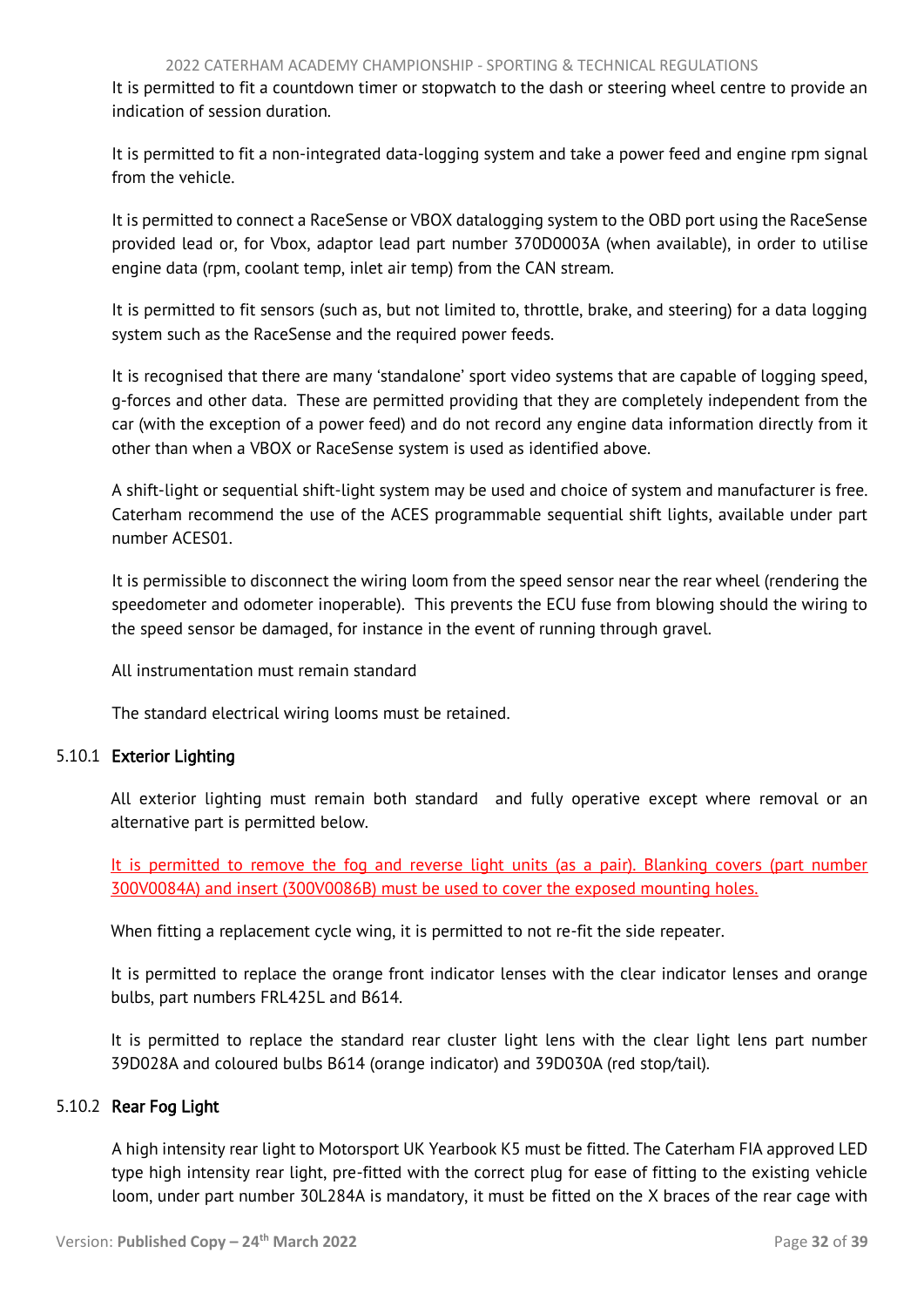<span id="page-33-1"></span>the supplied clamp type bracket under part number RSGU132/25. It is not permitted to drill or weld the roll cage.

# 5.10.3 Alternator

The standard alternator Caterham part number 36E116A must remain fixed, unmodified standard and working.

## 5.10.4 Battery

The battery (Caterham part number 53034W) must be located in the standard factory position located within the engine compartment.

#### 5.10.5 Video recording equipment

It is mandatory to have video recording equipment fitted and operating during qualifying and racing. This must consist of at least one forward facing camera providing a reasonable view of the circuit ahead such as would be expected to provide a representative 'driver's eye' view. Location of the camera to provide this is free. The choice of system is free, provided that playback is possible at the circuit by regular means, such as via a laptop PC, or by using equipment designed for the purpose provided by the competitor (see 2.13).

# <span id="page-33-0"></span>5.11 BRAKES

 The standard braking system must be retained, (standard front brake pads Caterham part number 30B120A and standard rear brake pads Caterham part number 30B032A) apart from the following specific modifications.

 It is mandatory to use tape (or other means) to bridge the gap between the end of the handbrake lever and the top of the transmission tunnel.

# 5.11.1 Permitted Modifications

The standard front brake pads may be replaced with Caterham competition front pads Caterham part number 30B113A. The standard rear brake pads may be replaced with Caterham competition rear pads part number 30B013A.

 It is permitted to use lockwire in place of the standard R-clips for securing the brake pad retaining pins in place.

 It is permitted to fit the AP racing 'race' type master cylinder cap (part number 77175) in place of the standard item. This part does not provide a low fluid level warning and is therefore not strictly road legal, so must not be fitted before IVA.

Rear brake pipes from the 3-way union on the Dedion tube to the rear brake calipers may be replaced with braided stainless steel hoses part no: 77201L and 77201R. It is essential that these are fitted so that they cannot foul with any part of the car under full suspension travel.

## 5.11.2 Prohibited Modifications

No other brake modifications are permitted.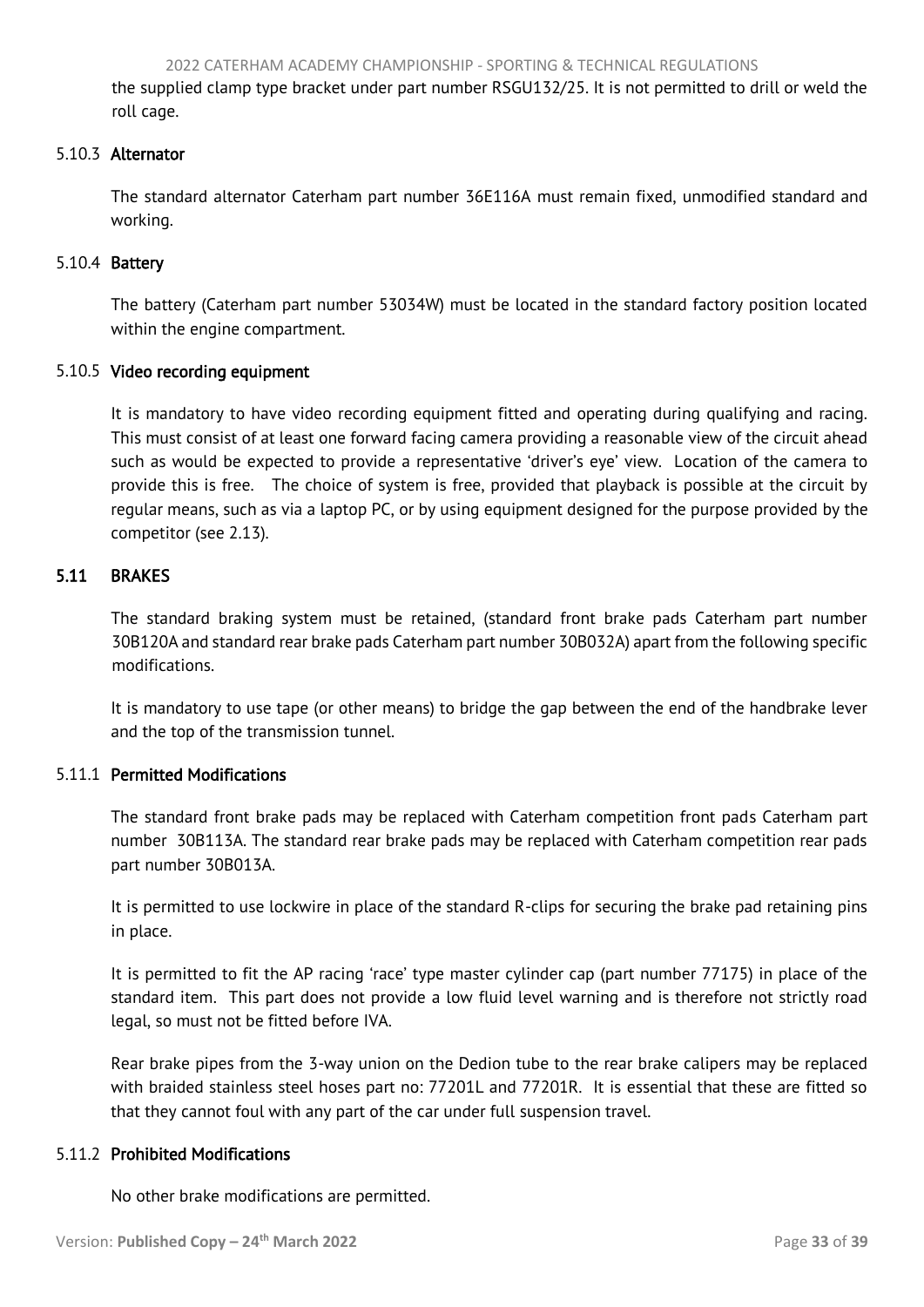#### <span id="page-34-2"></span>5.12 WHEELS/STEERING

<span id="page-34-0"></span> Use of 6" x 13" 'Apollo' style aluminium wheels as supplied by Caterham under part number 30W044A (Silver), 30W041A (black/polished) or 30W029A (Hi-Power silver), is mandatory. The wheels may be painted any colour. Any combination of the above part numbered Apollo type wheels may be used as required.

 The wheels are supplied with a plastic centre cap and badge as standard. These must be removed for practice and races.

#### 5.12.1 Permitted Options

The choice of steering wheel is free, however the steering wheel must comply with Motorsport UK Regulation [J 5.7]

It is permitted to fit a spacer between the wheel and the boss.

It is permitted to fit the quick release steering column (part number 30S043A).

It is permitted (and recommended by Caterham) to remove or deactivate the steering lock.

It is permitted to use steering column UJ part number 300S0014A (which is available from March 2022 onwards and replaces the earlier item, part number 225-588).

#### 5.12.2 Prohibited Options

Use of the 'quicker' ratio steering rack (part number 30S030A) is specifically prohibited.

#### 5.12.3 Construction and Materials

No changes are permitted except as specified in these regulations.

#### 5.12.4 Dimensions

<span id="page-34-1"></span>All dimensions must remain within manufacturer's specification.

#### 5.13 TYRES

## 5.13.1 Specification

'Avon Caterham Academy' specification 7788 tyres, with a date code of 3721 or later, must be used in the following sizes:

Front: 185/70R13

Rear: 185/70R13

 Competitors are reminded that, other than where specified, road-legality must be maintained AT ALL TIMES. Road legality for tyres requires that they have 1.6mm of tread depth in a continuous band throughout the central three-quarters of the tread width, throughout the whole circumference. Allowances will be made for 'flat-spots'.

Version: **Published Copy – 24 th March 2022** Page **34** of **39** Tread Depth must not be less than 1.6mm at the finish of events.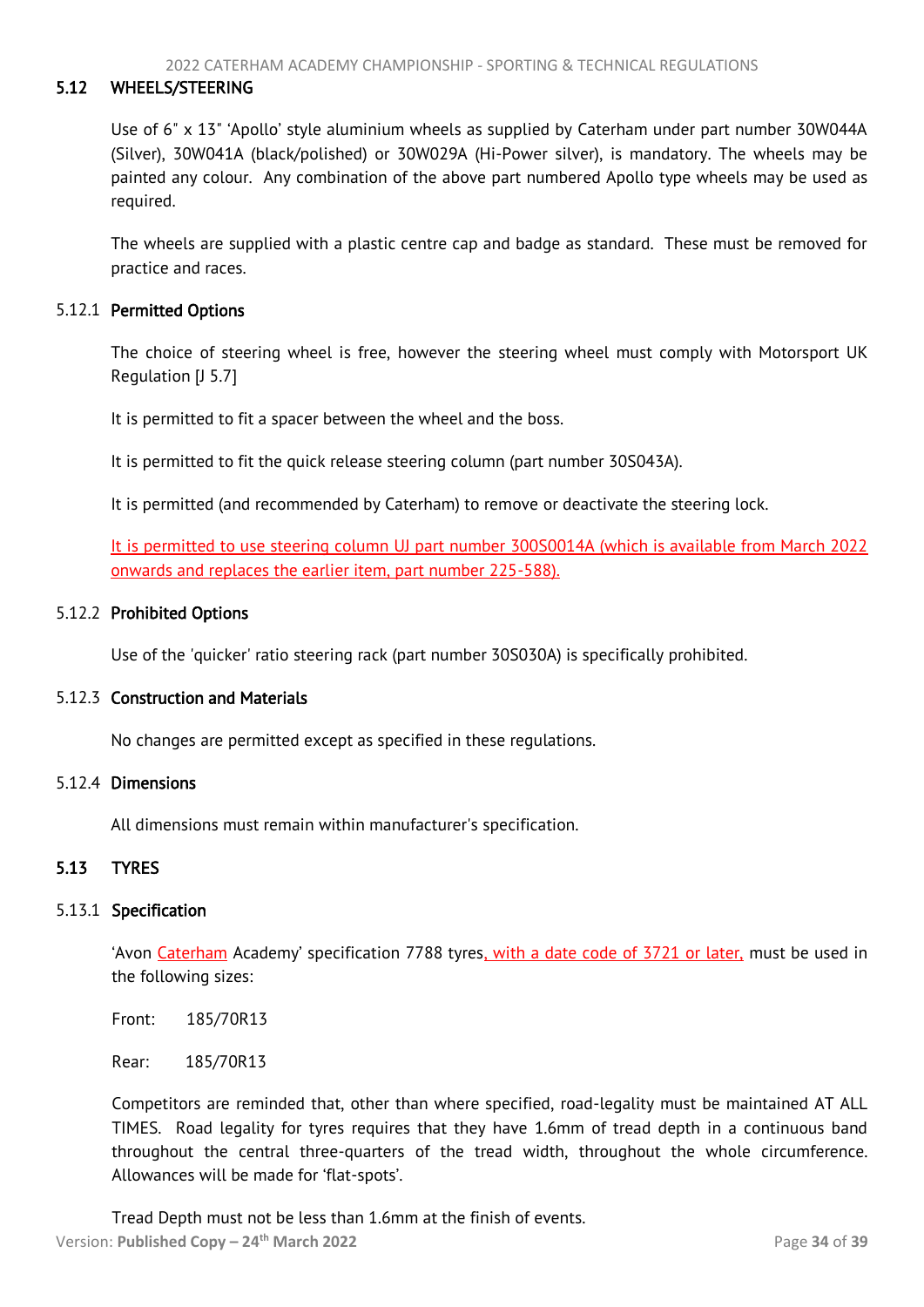It is permitted to manually remove rubber 'pick-up' from tyres.

## <span id="page-35-2"></span>5.13.2 Nominated Tyre Manufacturer

Cooper Tire & Rubber Company Europe Limited

- 5.13.3 The use of tyre heating/heat retention devices, tyre treatments and compounds is prohibited.
- 5.13.4 Use of tyre pressure limiting valves is prohibited.
- 5.13.5 Use of any gas other than air to inflate tyres is prohibited.
- 5.13.6 Tyre buffing is prohibited, as is shaving or any other method of removal of tread depth from the *original* tyre, other than by normal wear through contact with the track/paddock/road surface.

## <span id="page-35-0"></span>5.14 WEIGHTS

 Competitors are recommended to weigh their cars and add sufficient ballast to allow for loss of bodywork during racing and /or variations in readings given by the weighbridges at individual circuits. Remember that it is the reading recorded by the circuit weighbridge on race day which counts.

 The minimum weight limit including driver (including helmet, suit, gloves & overalls etc) is 630kg. Drivers lighter than 90kg may need to add ballast.

 Any ballast required must be attached to the chassis using a minimum of 4 mounting points using bolts with a minimum diameter of 8mm each with steel washers of at least 400sq.mm surface area and 3mm thickness. Where ballast is fitted it shall be fitted on the passenger side of the cockpit in accordance with Motorsport UK Regulation [J 5.5].

<span id="page-35-1"></span>Substitution of alternative, non-standard, lightweight fasteners is specifically prohibited.

## 5.15 FUEL TANK AND FUEL

# 5.15.1 Types of Fuel Tank

The fuel tank must either be the standard aluminium tank, part number 36T003A, or moulded FIA-FT3 fuel cell, 300T0023A.

An aluminium honeycomb protection kit (package number TI04P) is fitted as standard on the aluminium tank in Caterham Academy cars and is mandatory when this tank is retained.

The moulded fuel cell does not require the honeycomb protection or boot floor, but must be housed within an aluminium container, part number 300T0024A.

 The fuel tank vent must be installed to prevent spillage through the breather system. It may be necessary to fit a vent tube and additional check valve to prevent spillage when the tank is full.

## 5.15.2 Location of the Fuel Tank

The tank must be located in its correct standard position at the rear of the car.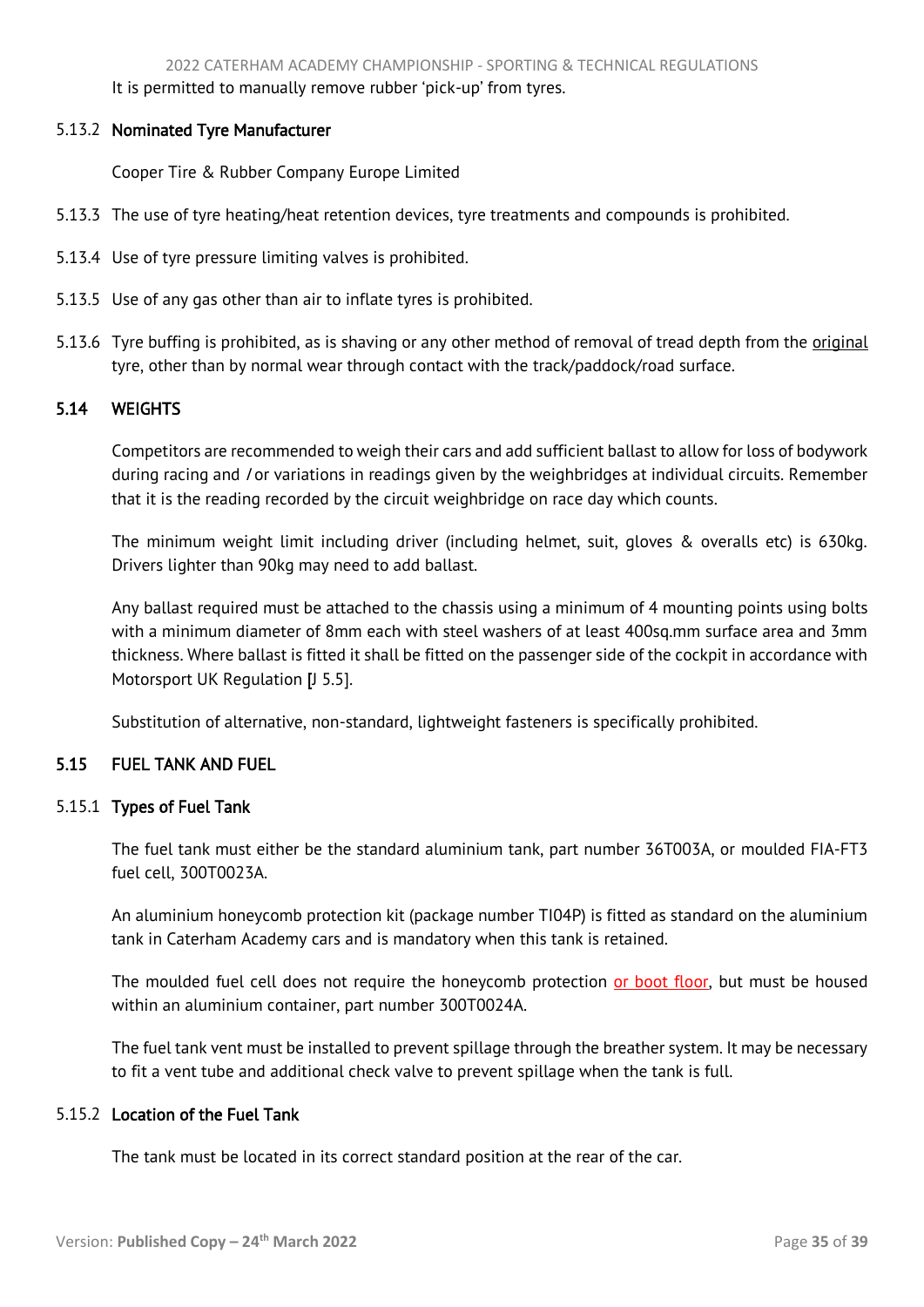<span id="page-36-2"></span> When the standard fuel tank is retained, a Caterham 'aero' style fuel filler, part number 30T065A (black) or 30T066A (silver) is mandatory. The cap tether may be removed.

 When the moulded fuel cell is used, the filler is within the boot area. Although redundant, the standard tank filler cap may be retained to occupy the hole in the rear panel. It is permitted to remove the standard filler and 'blank' the hole with aluminium or delete the hole entirely in the event of a rear panel replacement. It is not permitted to leave the hole empty.

# 5.15.3 Fuel

<span id="page-36-0"></span>All cars must run on pump fuel as defined by the Motorsport UK regulation [B – Appendix 1] only.

# 5.16 SILENCING

# 5.16.1 Specification

 All cars must be silenced to comply with Motorsport UK Regulations [J 5.17]. The silencer supplied by Caterham does comply with Motorsport UK Regulations but performance will degrade with use. It is the competitor's responsibility to ensure the car complies with the regulations and any Supplementary Regulations issued by the venues, which will be strictly enforced at many circuits.

# <span id="page-36-1"></span>5.17 COMPETITION NUMBERS/DECALS

# 5.17.1 Display and Positioning of Decals

 Competition numbers, number squares, Championship sponsorship decals and any other decal identified on the Championship decal plan must be fitted and positioned in accordance with the Championship decal plan issued by the Championship Coordinator prior to the start of the season. An alternative scheme, agreed with the Championship Coordinator, may be permitted for the official Academy media car and any official partner prize car for the purposes of better promoting the series or media/partner.

 The BRSCC shields are identified on the decal plan (located on the side of the nose cone) and are therefore mandatory in this position. No other conflicting motor-racing club logos or shields may be shown on the car.

 It is not permitted for cars to display decals/logos of professional race teams (as defined in 1.3.8), or race driving instructors; with an exception for Caterham Cars Ltd and its official dealers, who may display their company logos on a car even though they could be considered a team as defined in 1.3.8 in some cases.

 It is not permitted for cars to display logos of a conflicting championship (as identified by either Caterham or the BRSCC).

 It is not permitted for cars to display logos of a company or organisation that it is direct competition with one of the championship sponsors.

 Competitors are otherwise free to display the logos of any company or organisation they wish, as long as they comply to the Motorsport UK Regulation [H 28] and do not overlap or obscure the clarity of championship logos.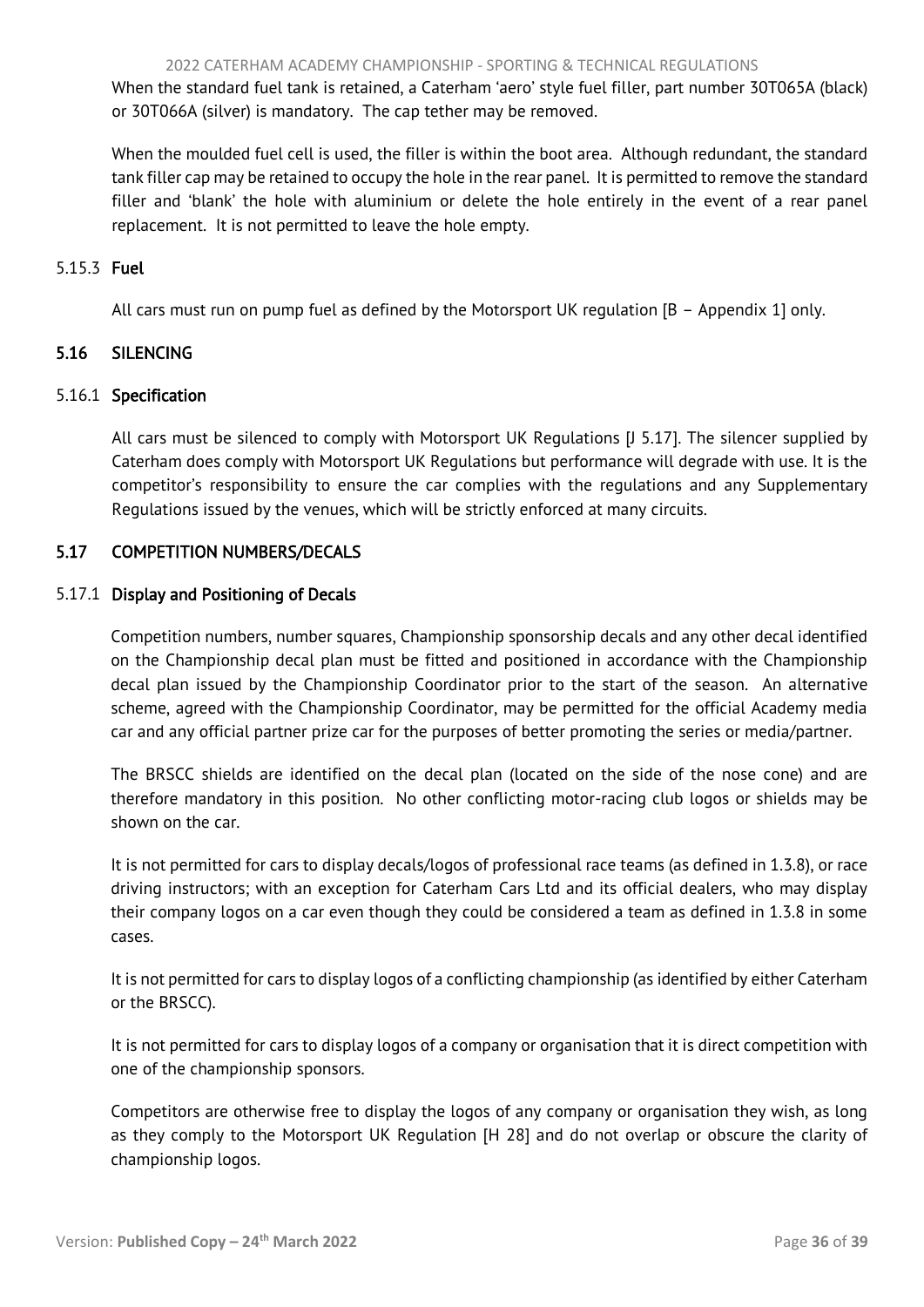#### 5.17.2 Supply of Decals

Championship decals are available from the Championship Coordinator though competitors must provide their own racing numbers. Replacement decals and race numbers are available from Caterham and are available at all events.

Competitors may replace the Caterham and single colour Championship logos (but not number squares, or numbers) with an alternative colour, if this is clear and contrasting against the vehicle's colour scheme in the opinion of both the Championship Coordinator and Eligibility Scrutineer. Such replacements must be sourced by the competitor and produced utilising the Caterham artwork, which is available from the Championship Coordinator, cut from appropriate sign-writing vinyl. Competitors using their decals are reminded to carry sufficient spares.

# 5.17.3 Penalty for Contravention of 5.17.1 & 5.17.2

Competitors are reminded that, whilst Championship decals will have no bearing on performance, displaying the correct logos in the correct manner is important to the Championship and as such, the requirement to conform is a technical regulation of the Championship which may be penalised as such should a competitor be in breach.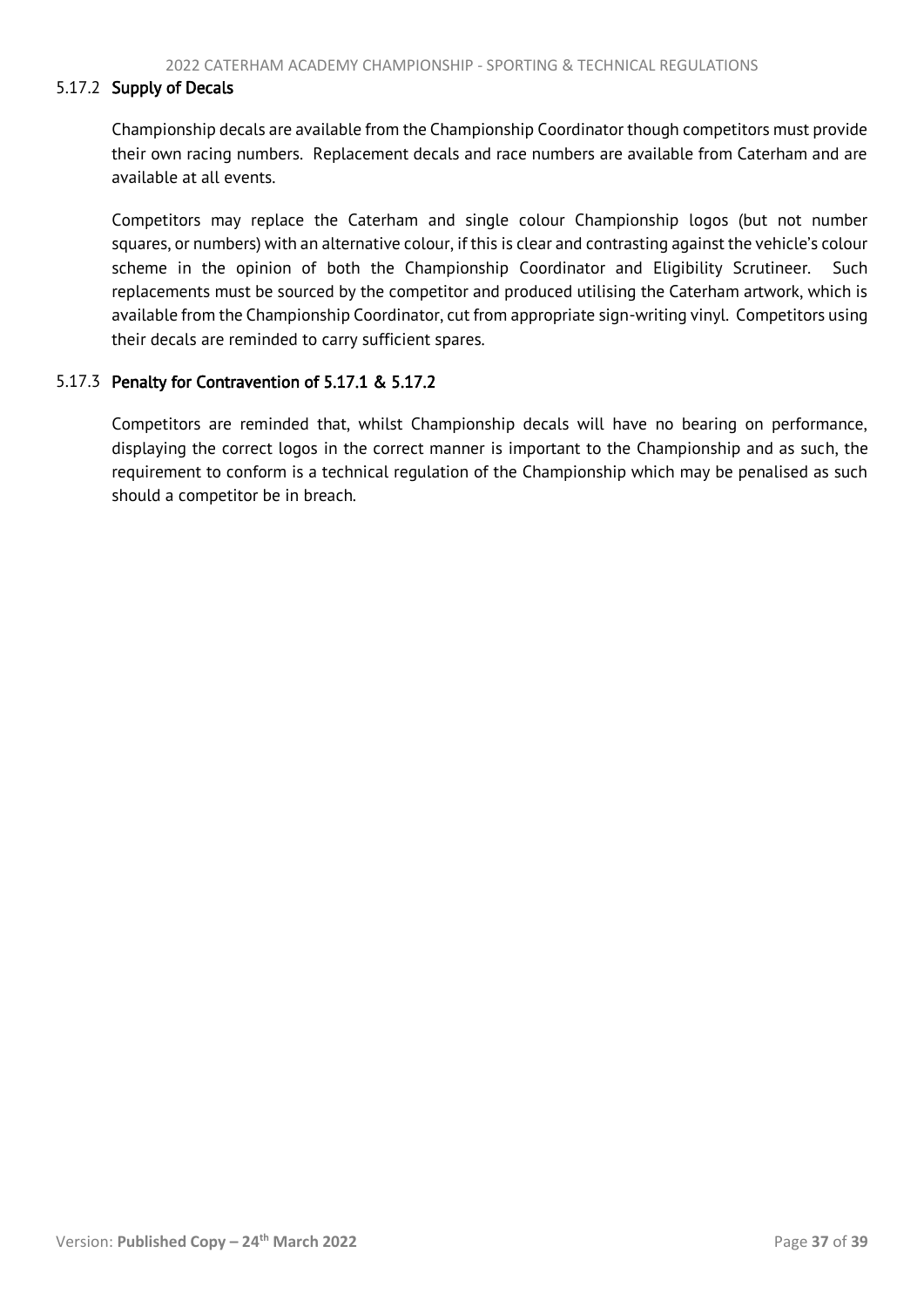# <span id="page-38-2"></span>6. APPENDICES

<span id="page-38-0"></span>The following Commercial Regulations are "contractual" between the Entrant and / or Driver and the Organisers and / or Promoters and are not considered by Motorsport UK. Accordingly, the application of these Commercial Regulations by the Organisers and / or Promoters will not be subject to the Judicial processes of either the Championship Stewards and/or the Motorsport UK/MSC.

# <span id="page-38-1"></span>6.1 RACE ORGANISING CLUBS & CONTACTS

#### ORGANINSING CLUB

 British Racing & Sports Car Club Suite 1, 60 Churchill Square Kings Hill West Malling ME19 4YU Tel: 01732 780100 [www.brscc.co.uk](http://www.brscc.co.uk/)

# USEFUL CONTACTS

| <b>CATERHAM MOTORSPORT</b><br><b>PARTS</b>                                              | Darren Phillips   | Kennet Road, Dartford, Kent DA1 40N<br>Tel: 01322 625800 Mobile: 07801 977854<br>Email: darren.phillips@caterham.com                                                |  |
|-----------------------------------------------------------------------------------------|-------------------|---------------------------------------------------------------------------------------------------------------------------------------------------------------------|--|
| <b>CATERHAM MOTORSPORT</b><br><b>SERVICE - SOUTH</b><br><b>Caterham Gatwick</b>         | Colin Vaughan     | Caterham House, Fleming Way, Crawley, West<br>Sussex, RH10 9NO<br>Tel: 01293 312300<br>Email: colin.vaughan@caterham.com                                            |  |
| <b>CATERHAM MOTORSPORT</b><br><b>SERVICE - WEST</b><br><b>Williams Automobile</b>       | <b>Tony Davey</b> | Totteroak Courtyard, Horton, Chipping Sodbury,<br>Bristol, Avon, BS37 6OG<br>Tel: 01454 315112<br>Email: tony@williamsautomobiles.com                               |  |
| <b>CATERHAM MOTORSPORT</b><br><b>SERVICE - NORTH WEST</b><br><b>Oakmere Motor Group</b> | Paul Anderson     | Oakmere Motor Group, Manchester Road,<br>Northwich, Cheshire, CW9 7NA<br>Tel: 01606 41481 (five digit number only)<br>Email: paul.anderson@oakmere.volkswagen.co.uk |  |
| <b>CATERHAM MOTORSPORT</b><br><b>SERVICE - EAST</b><br><b>Krazy Horse</b>               | Charlie Holding   | Krazy Horse, Deco House, Lamdin Road, Bury St<br>Edmunds, Suffolk, IP32 6NU.<br>Tel: 01284 749645<br>Email: charlie.golding@krazyhorse.co.uk                        |  |
| <b>CATERHAM WESTBURY</b><br>Chassis repair centre                                       | Linda Humphries   | Caterham Westbury, Unit 1A, Brook Lane Ind<br>Est, Westbury, Wilts, BA13 4EP<br>Tel: 01373 858585<br>Email: linda.humphries@caterham.com                            |  |